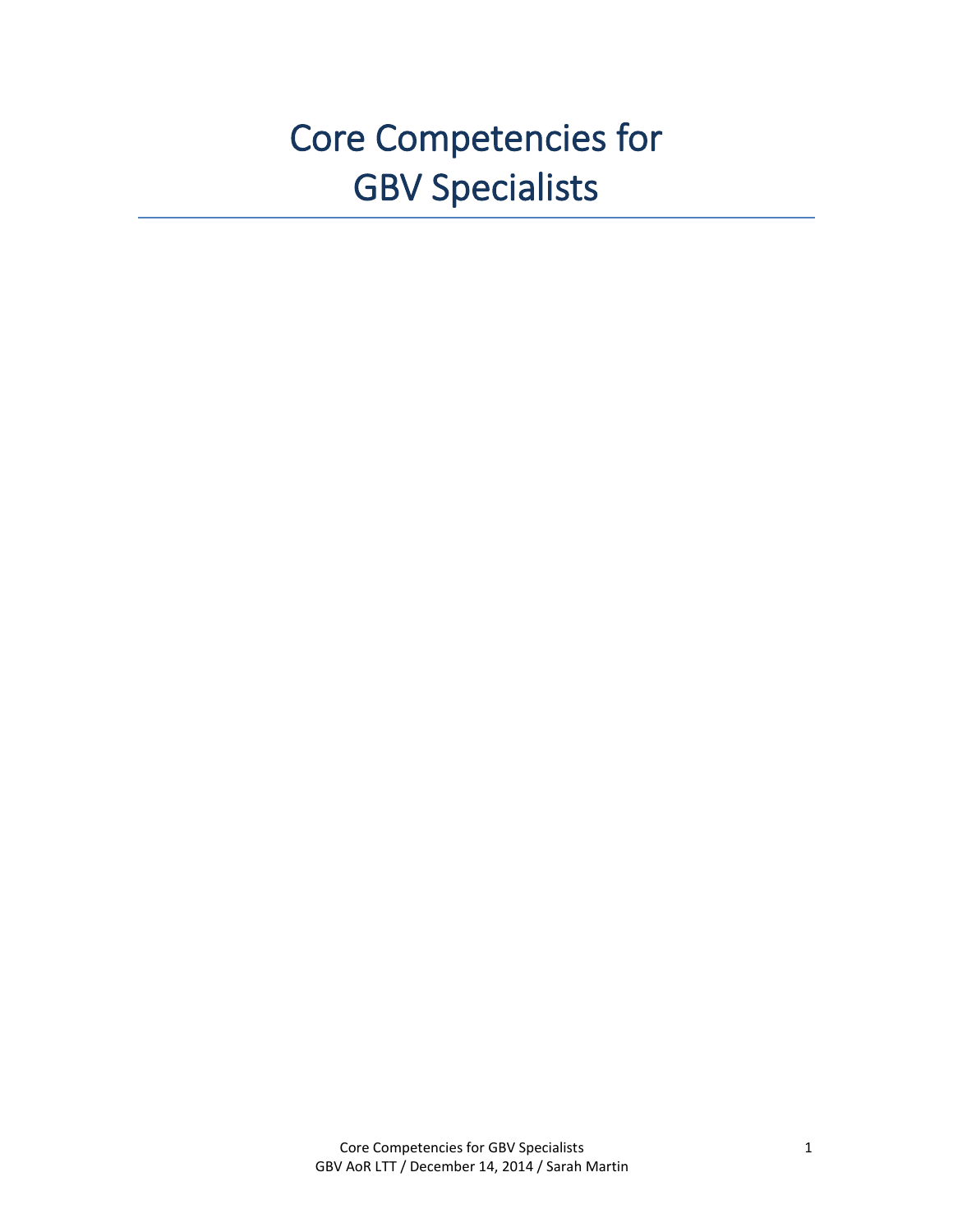| Understands and applies a survivor-centered approach, including GBV Guiding Principles  11           |  |
|------------------------------------------------------------------------------------------------------|--|
| Demonstrates commitment to gender equality; Promotes and integrates gender analysis and              |  |
|                                                                                                      |  |
| Exhibits empathy and positive interpersonal skills, including cultural competence 14                 |  |
|                                                                                                      |  |
|                                                                                                      |  |
|                                                                                                      |  |
| Demonstrates knowledge and abilities to oversee implementation of a multi-sectorial response         |  |
| to GBV (includes health, psychosocial support, case management, legal, and security) (B)  16         |  |
|                                                                                                      |  |
| Understands the principles of case management and can apply to GBV programs. (P)  17                 |  |
| Demonstrates knowledge of and engages effectively with the humanitarian architecture (B)  18         |  |
| Demonstrates knowledge of GBV prevention theory and identifies and applies appropriate GBV           |  |
| prevention strategies at different stages of the humanitarian response. (B) 18                       |  |
| Demonstrates critical analysis skills including contexts, trends, vulnerabilities related to GBV (B) |  |
|                                                                                                      |  |
| Demonstrates knowledge of prevention of sexual exploitation and abuse responsibilities within        |  |
|                                                                                                      |  |
|                                                                                                      |  |
| Applies critical thinking and problem solving to create innovative GBV programming (B) 20            |  |
|                                                                                                      |  |
|                                                                                                      |  |
| Applies concepts of adult learning to build capacity for GBV prevention and response (B) 23          |  |
| Applies participatory approaches to engaging and mobilizing communities (P) 23                       |  |
|                                                                                                      |  |
|                                                                                                      |  |
| Demonstrates effective advocacy skills for GBV prevention and response and in support of GBV         |  |
|                                                                                                      |  |
| Able to influence other sectors to mainstream GBV prevention and response (C)  26                    |  |
| Applies safety and ethical recommendations to lead GBV assessments (B) 26                            |  |
| Able to manage, share, and apply GBV case data in a safe and effective manner (B) 27                 |  |
| Facilitates a collaborative environment among colleagues and stakeholders to promote effective       |  |
|                                                                                                      |  |
| Fosters effective communication among staff, colleagues and stakeholders (B)  29                     |  |
|                                                                                                      |  |
|                                                                                                      |  |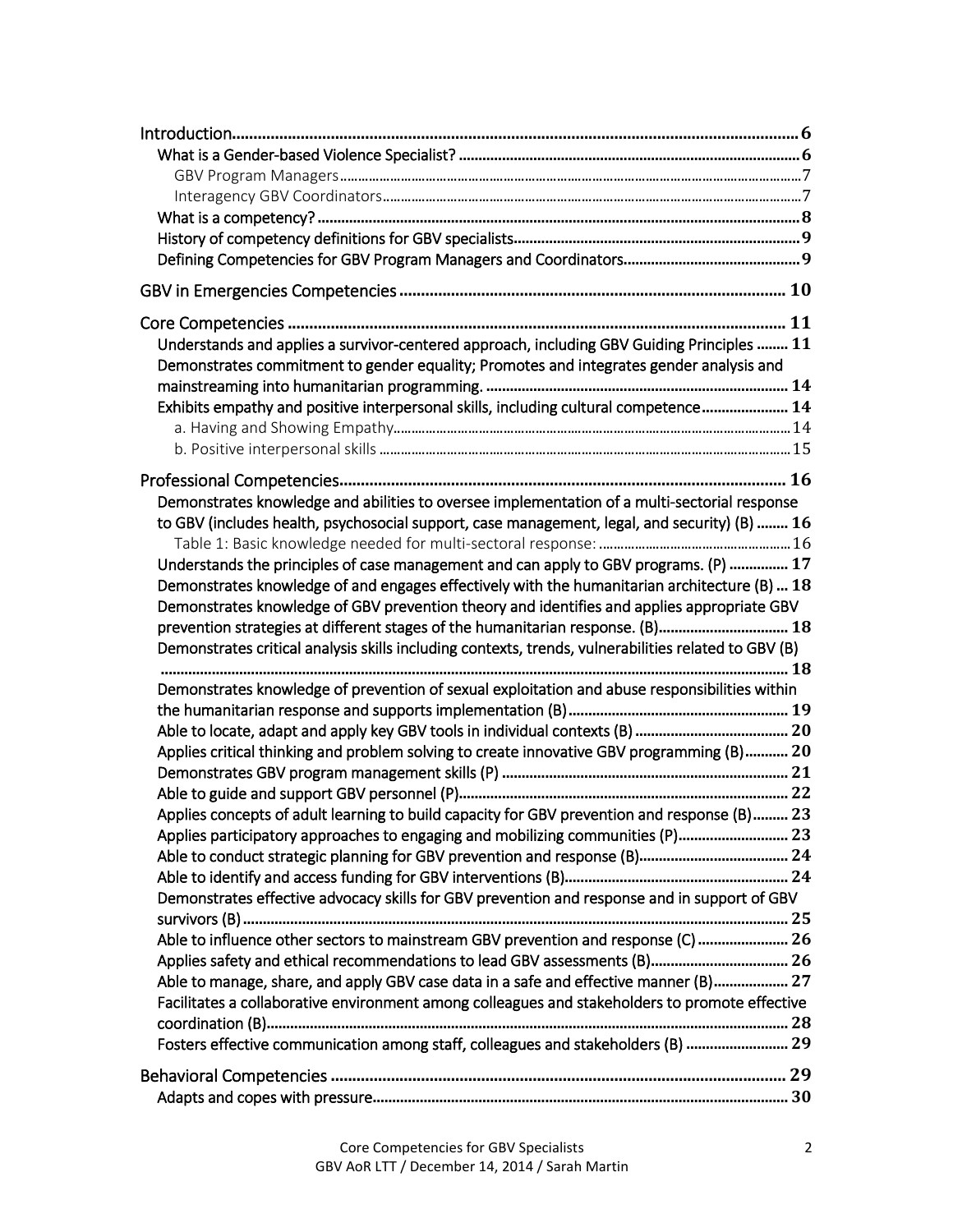| The Pros and Cons of a Competency-based Training and Hiring Approach 32 |  |
|-------------------------------------------------------------------------|--|
|                                                                         |  |
|                                                                         |  |
|                                                                         |  |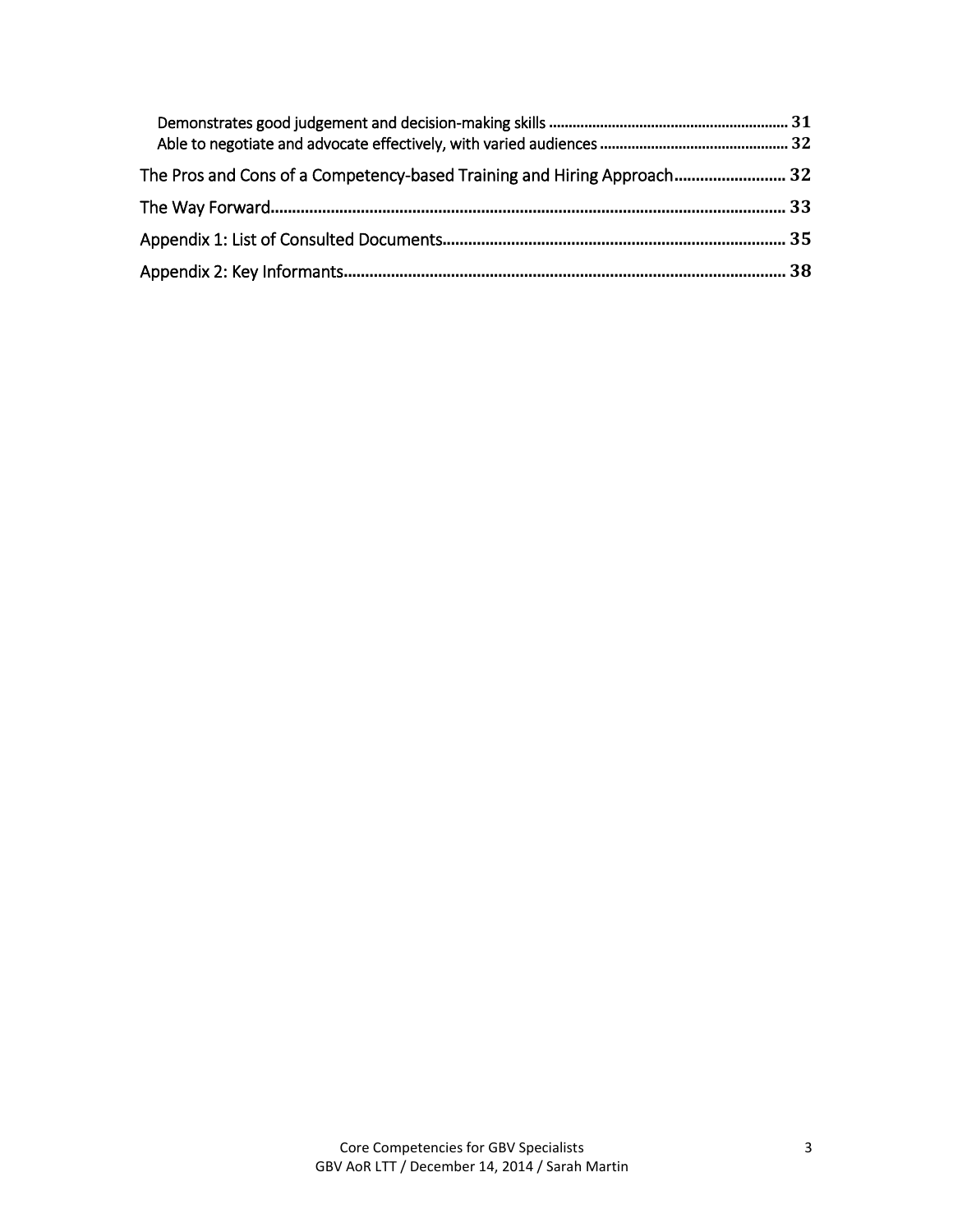|                                                                                                               | <b>GBV Program</b> | <b>GBV</b>   |
|---------------------------------------------------------------------------------------------------------------|--------------------|--------------|
| <b>Competencies</b>                                                                                           | <b>Manager</b>     | Coordinator  |
| <b>CORE COMPETENCIES</b>                                                                                      |                    |              |
| Understands and applies a survivor-centered approach, including GBV Guiding Principles:                       |                    |              |
| Safety<br>$\bullet$                                                                                           |                    |              |
| Confidentiality                                                                                               | x                  | X            |
| Respect                                                                                                       |                    |              |
| Non-discrimination                                                                                            |                    |              |
| Demonstrates commitment to gender equality; Promotes and integrates gender analysis and mainstreaming         | X                  | X            |
| into humanitarian programming                                                                                 |                    |              |
| Exhibits empathy and positive interpersonal skills, including cultural competence                             | Χ                  | $\mathsf{X}$ |
| <b>PROFESSIONAL COMPETENCIES</b>                                                                              |                    |              |
| Demonstrates knowledge and abilities to oversee implementation of a multi-sectorial response to GBV           | X                  | $\mathsf{X}$ |
| Understands principles and practice of a case management approach and can apply to GBV programs               | Χ                  |              |
| Demonstrates knowledge of and engages effectively with the humanitarian architecture                          | X                  | $\mathsf{X}$ |
| Demonstrates knowledge of GBV prevention theory and identifies and applies prevention strategies at different |                    |              |
| stages of the humanitarian response                                                                           | x                  | X            |
| Demonstrates critical analysis skills including context, trends, and vulnerabilities related to GBV           | X.                 | $\mathsf{X}$ |
| Demonstrates knowledge of prevention of sexual exploitation and abuse responsibilities within the             | X                  | X            |
| humanitarian response and supports implementation                                                             |                    |              |
| Able to locate, adapt, and apply key GBV tools in individual contexts, including:                             |                    |              |
| <b>GBV Coordination Handbook</b>                                                                              |                    |              |
| <b>GBVIMS</b>                                                                                                 | X                  | X            |
| WHO ethical and safety recommendations for researching, documenting and monitoring sexual                     |                    |              |
| violence in emergencies                                                                                       |                    |              |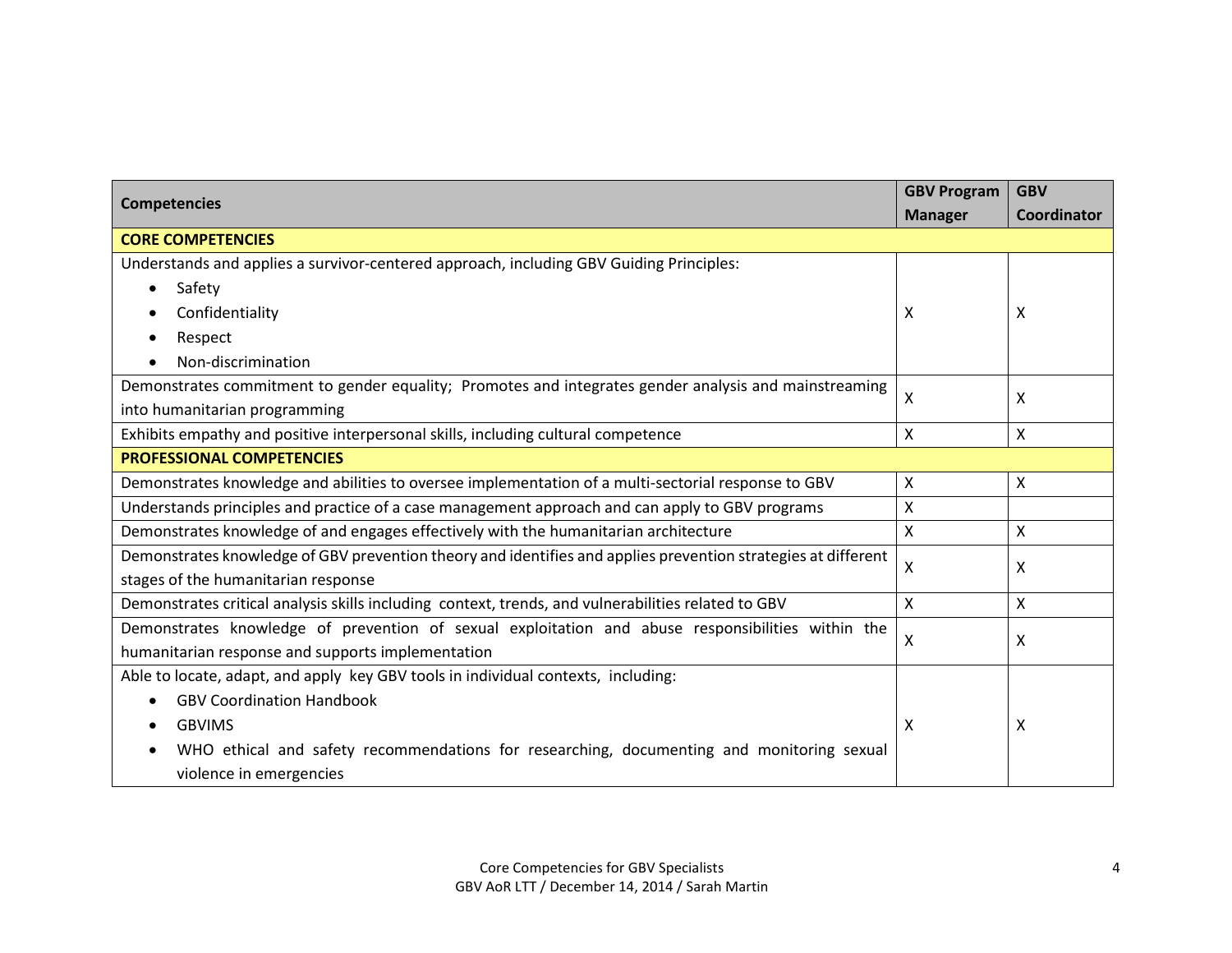| IASC Guidelines for gender-based violence interventions in humanitarian settings: focusing on<br>$\bullet$  |   |   |
|-------------------------------------------------------------------------------------------------------------|---|---|
| prevention of and response to sexual violence in emergencies                                                |   |   |
| Applies critical thinking and problem solving to create innovative GBV programming                          | Χ |   |
| Demonstrates GBV program management skills                                                                  | X |   |
| Able to guide and support GBV personnel                                                                     | Χ |   |
| Applies concepts of adult learning to build capacity for GBV prevention and response                        | х | X |
| Applies participatory approaches to engaging with and mobilizing communities                                | х |   |
| Able to conduct strategic planning for GBV prevention and response                                          | x | X |
| Able to identify and access funds for GBV interventions                                                     | x | X |
| Demonstrates effective advocacy skills for GBV prevention and response and in support of GBV survivors      | x | X |
| Able to influence other sectors to mainstream GBV prevention and response                                   |   | X |
| Applies safety and ethical recommendations to lead GBV assessments                                          | X | X |
| Able to manage, share, and apply GBV case data in a safe and effective manner                               | X | X |
| Facilitates a collaborative environment among colleagues and stakeholders to promote effective coordination | X | X |
| Fosters effective and productive communication among staff, colleagues, and stakeholders                    | Χ | X |
| <b>BEHAVIORAL COMPETENCIES</b>                                                                              |   |   |
| Adapts and Copes with Pressure                                                                              | X | X |
| Demonstrates good judgement and decision-making skills                                                      | X | X |
| Able to negotiate and advocate effectively, with varied audiences                                           | X | X |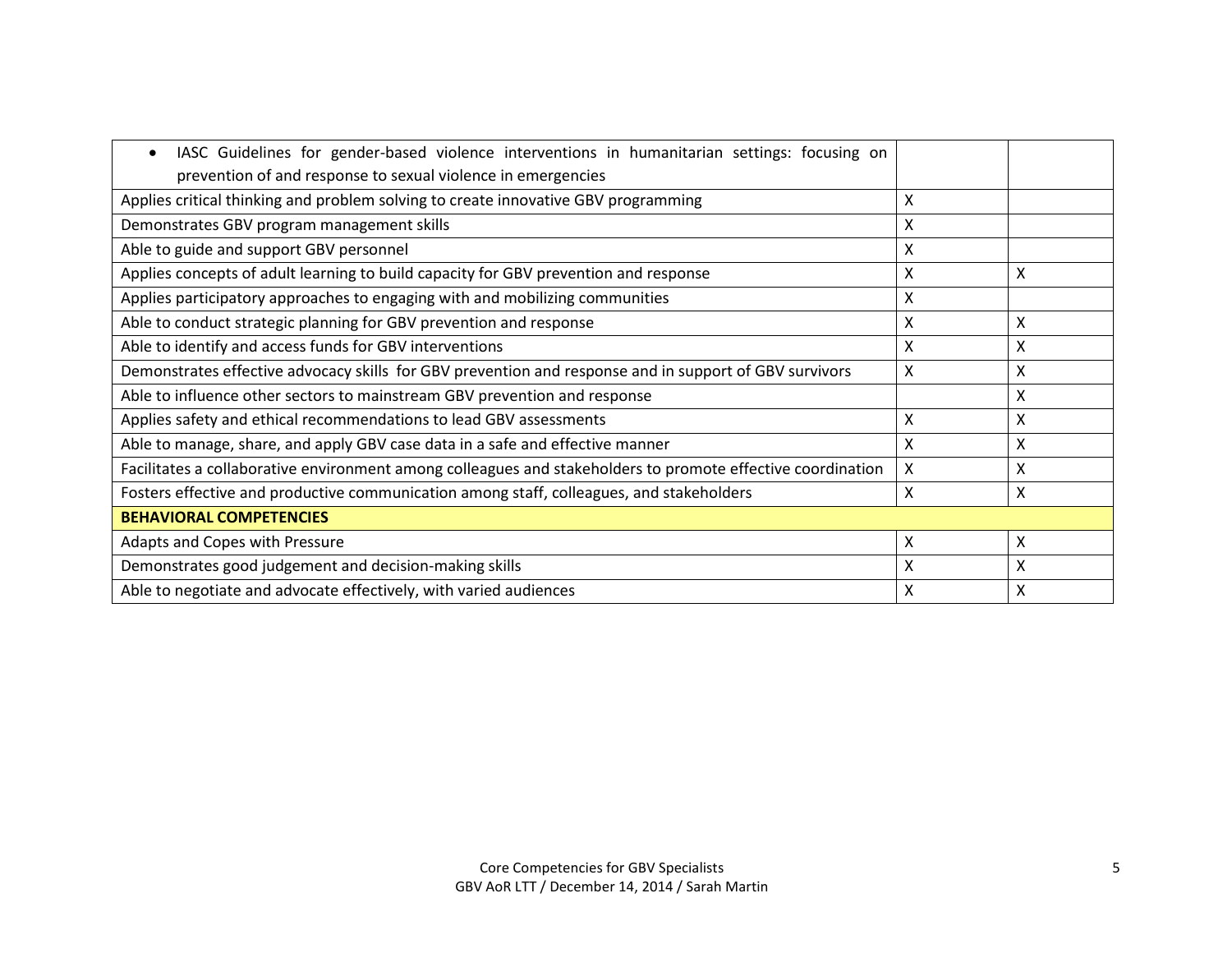*"Florence Nightingale thought nursing should be a calling not a standard vocation, people should not be doing it for money but should have a 'religious calling' towards helping people or else the profession would be compromised. In the helping professions, can you say that all that matters is a good heart or is it training and application of skills? I think it is some combination. If it was just about the heart, I would just hire people right out of school who are just dying to do this work …but I'm not convinced that they can do the assessments, make the right decisions according to the guidelines. I'm not sure it's my job to measure their heart – it's easier to measure with technical interviewing and look at those standards"<sup>1</sup> .*

# **Introduction**

This paper is a set of core competencies (skills, knowledge, and abilities) necessary for effective GBV prevention and response programming and for inter-agency GBV coordination in humanitarian contexts. This list was developed to spark a conversation in the GBV AoR about adopting a competency-based approach including how agencies recruit staff, manage employee performance, build capacity, and guide professional development of their staff that work specifically in GBV in humanitarian emergencies. It can help the GBV AoR to build capacity of GBV program managers and coordinators by developing competencies and learning opportunities linked to the competencies for individuals, organizations, sectors, and countries which should lead to sustained and self-generating performance improvement.

In the GBV AoR Capacity Building Strategy, it is recommended to develop this list of competencies further into a competency framework for program managers and coordinators that can guide humanitarian agencies that are engaged in programming around GBV in Emergencies to recruit, support learning and development, and improve performance management to create effective GBV program managers and inter-agency GBV coordinators<sup>2</sup>. A framework for GBV program management and coordination competency development would serve as overall guidance for designing and implementing a competency development program. The framework would guide the development of a GBV specialist from recruitment through instruction (defining basic knowledge) along to the application of skills that would define 'excellence'. It could also contain an evaluation mechanism that looks at direct reaction to and impact of learning events, impact on job performance and overall GBV program and cluster performance and provide insight in investment in training to support the capacity of the GBV in humanitarian emergencies sector.

The interagency nature of these competencies and their common application can also enable the development and coordination of sector-wide capacity building efforts in collaboration with efforts to develop standard competencies for Humanitarian/Resident Coordinators, Protection Cluster members, Child Protection Working Group members, and other professional humanitarian aid workers.

#### What is a Gender-based Violence Specialist?

One difficulty with describing the positions of GBV specialists is that there are no standardized titles throughout the NGOs or the UN. A way to understand the position is that there is an overarching term, GBV specialist that encompasses all of the different GBV positions that can have different titles depending on the organization. A GBV Specialist is a humanitarian professional with specialized GBV knowledge and expertise. These may have been trained to be social workers,

<sup>1</sup> Interview with key informant. May 2014.

<sup>&</sup>lt;sup>2</sup> See the Child Protection in Emergencies Competency Framework for an example.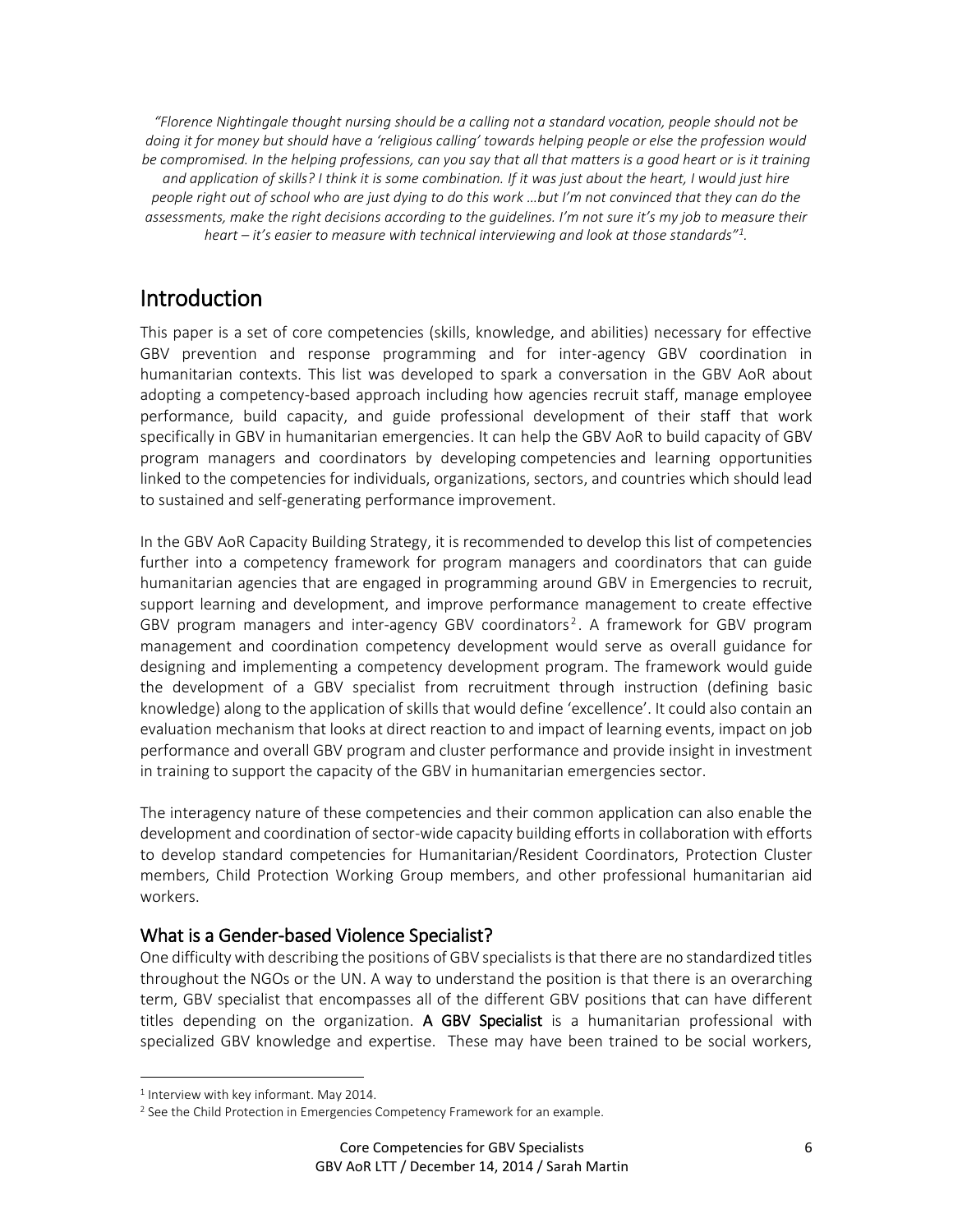protection officers, midwives/other health workers, and/or child protection officers with strong GBV expertise. For the purpose of this paper, we are focusing specifically on two positions: GBV Program Manager and interagency GBV Coordinator.

There is no clear pathway currently to becoming a GBV specialist. The GBV specialist's career pathway may involve moving from being a service provider (midwife, counselor, or lawyer) into managing a GBV program with an NGO or coordinating a GBV working group. GBV coordinators can and are recruited without GBV program management experience and sometimes move from coordination into program management positions. Many GBV Program Managers do not move into interagency GBV coordination positions at all and still others become GBV advisors, technical specialists, or a myriad of other positions – all of which fall under the category of "GBV Specialist." One position is not "higher" than another. As there is currently no agreed upon standards of what training or experience is needed to become a GBV specialist, this competency document strives to outline core competencies needed.

#### GBV Program Managers

In general, GBV program managers run the programs and projects that make up the GBV prevention and response in humanitarian emergencies. These programs may be focused on healthcare, legal response, livelihoods, or many other areas. A GBV Program Manager plans, organizes, implements, and coordinates all activities that make up GBV program. GBV Program Managers can work at NGOs, LNGOs, CBOs, United Nations agencies, and government agencies. In agencies without dedicated GBV resources, the portfolio will often fall to a gender specialist.

#### Interagency GBV Coordinators

In the current humanitarian response mechanisms, the "cluster<sup>3</sup> approach" offers an explicit structure in which GBV coordination can be established. The GBV AoRwhich, along with three other AoRs, works through the Global Protection Cluster, is charged with ensuring good coordination of multi-sectoral interventions<sup>4</sup> for GBV in humanitarian situations. At the country level, the Protection Cluster usually works with a specific GBV coordination body (mechanism), often called "GBV sub-cluster" or "GBV working group".

The GBV coordination mechanism, under the umbrella of the Protection Cluster, is responsible for the core cluster functions specific to issues around GBV. These include:

- 1. Supporting service delivery and eliminating any duplication
- 2. Informing strategic decision-making of the HC/HCT for the humanitarian response, including assessments and gap analyses
- 3. Planning and strategy development, including applying standards, developing objectives and indicators that support the HC/HCT strategic priorities, and clarifying and prioritizing funding requirements.
- 4. Advocacy

l

- 5. Monitoring and reporting on the (sub-) cluster strategy and results
- 6. Contingency planning, preparedness, and capacity building

The GBV AoR Coordination handbook states "Typically, the cluster leads at the field level will assign one or more individuals within their agencies the primary responsibility for overseeing cluster

<sup>&</sup>lt;sup>3</sup> A 'cluster' is a coordination group. It may also be referred to as a 'sector.'

<sup>4</sup> InterAgency Standing Committee (IASC (2014). *Transformative Agenda*. Accessed online June 2014: <http://www.humanitarianinfo.org/iasc/pageloader.aspx?page=content-template-default&bd=87>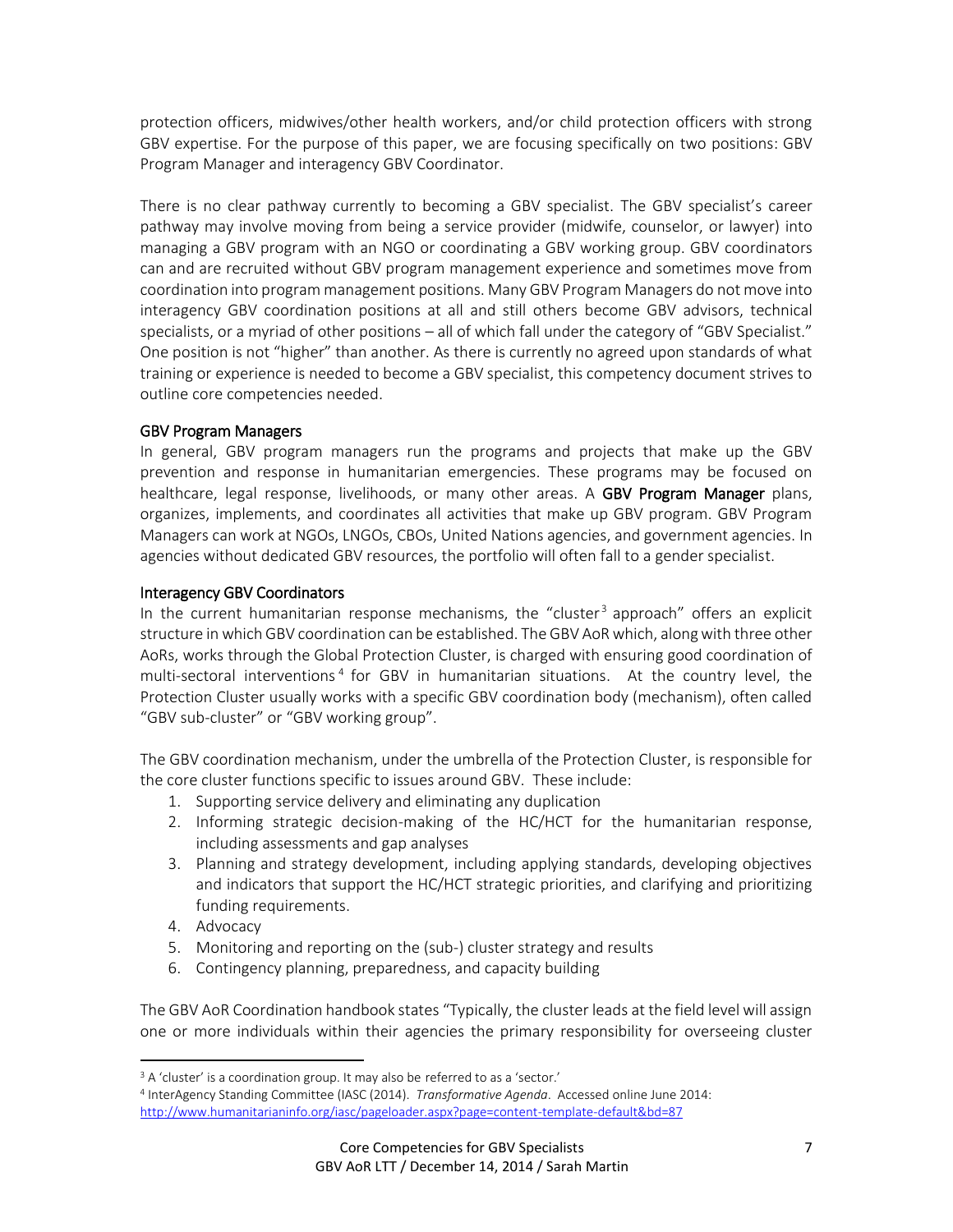activities. These individuals may act as 'cluster coordinators' or 'cluster chairs'." For the purpose of this paper, GBV Coordinators are individuals who have the responsibility within the inter-agency humanitarian response to coordinate GBV activities through the cluster system. Typically, this position is held by a UN actor, as UNICEF/UNFPA have the joint mandate of the Global GBV AoR. In refugee emergencies, this position is usually held by UNHCR. UN Women can also play a role in this in some countries and there are usually government counterparts and sometimes INGO or LNGO co-coordinators, depending on the set up in each country<sup>5</sup>. This position is not normally programmatic by nature but is often "double-hatted" by a gender or GBV program manager, which reflects the lack of allocation of resources for coordination.

#### What is a competency?

Competencies have been defined in a variety of ways but most models include the elements of knowledge, abilities, skills, personal characteristics, behaviors, and/or qualities that are linked to organizational objectives *and* are key to producing results. A key historical document in understanding job performance explained core competencies as "an underlying characteristic of an employee which results in effective and/or superior performance in a job." $6$  The issue of understanding what makes an effective humanitarian aid worker has been discussed in many forums in the past 10 years. Documents consulted include the *Consortium of British Humanitarian Agencies Core Humanitarian Competencies Framework<sup>7</sup> ,* which defined competencies as:

The behaviors that employees must have, or must acquire, in order to achieve high levels of performance in their role.

The International Committee for the Red Cross and Red Crescent<sup>8</sup>, in its work on developing professional standards for protection workers, used the definition:

A competency framework refers to a group of competencies that collectively identify the experience, skills, knowledge, and behaviors necessary for effective performance in a particular area of work.

For the purposes of this paper, the definition of the Inter-agency Working Group on Emergency Capacity Building definition of *competency*<sup>9</sup> , which has also been used in the Child Protection Working Group (CPWG) and Humanitarian/Resident Coordinators competency frameworks,is used:

The experience, skills, and behaviors required to perform effectively in a given job, role or situation. Competencies are what a person has or can acquire, i.e. a characteristic, attitude, skill, aspect of one's self-image, or body of knowledge and behavior, which s/he uses.

The competencies are:

 Primarily for GBV program managers and coordinators in emergency contexts, but they also have some relevance to practitioners in development settings and particularly in support of

 $^{\rm 5}$  For example, in Afghanistan – the formal GBV cluster coordination was managed by a UNFPA gender officer and a local NGO, the Afghanistan Human Rights Council.

<sup>6</sup> Boyatzis, 1982.

<sup>7</sup> CBHA: Consortium of British Humanitarian Agencies, 2010.

<sup>8</sup> International Committee of the Red Cross, 2009.

<sup>&</sup>lt;sup>9</sup> IWG: Inter-Agency Working Group on Emergency Capacity Building, 2006.,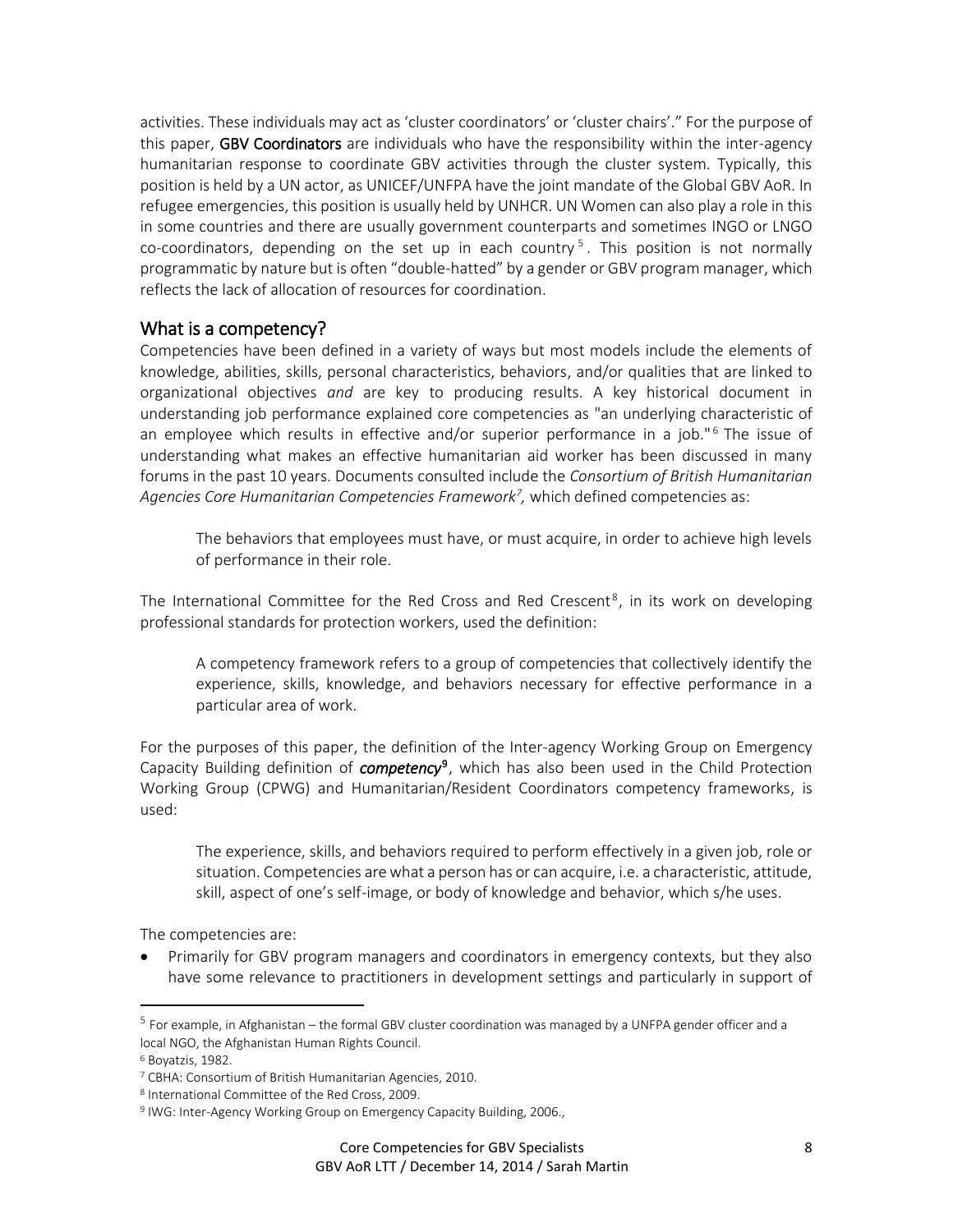emergency preparedness measures;

- Relevant to different professional levels, which may be defined at a later date; and
- Usable for all GBV-focused organizations and mandates

#### History of competency definitions for GBV specialists

Over the past ten years there has been much discussion within and across the humanitarian community about the need to develop personal and technical competencies to improve humanitarian aid performance and the capacity of individual staff members, particularly in light of increasing complexity in the humanitarian workspace<sup>10</sup>. In the absence of agreed occupational standards for the humanitarian sector, organizations and educational providers have had to come up with their own way to identify the experience, skills and behaviors necessary for humanitarian workers to perform effectively in their given roles. By and large, agencies have responded by developing their own unique competency frameworks and training programs for their specific organization's needs.

The Global Protection Cluster (GPC) and the CPWG have both spent the past few years defining and working on competencies, minimum standards, and other documents, as have other entities such as the ProCap<sup>11</sup>, UNICEF, and the Office for the Coordination of Humanitarian Affairs (OCHA).

In 2008, GBV technical specialists and adult education specialists came together to propose a list of core training areas to prepare GBV program managers and coordinators for work in GBViE. The findings of this meeting helped in the development of the "Managing GBV in Emergencies Trainings" as well as forming a basis for the "Echo Project" trainings in Africa, the Middle East, and Asia and an Asian Regional training that was conducted in India<sup>12</sup>.

In 2010, the GBV AoR developed a Learning Task Team to further guide development of the *Managing GBV in Emergencies* trainings, inventory current trainings, define core competencies, and develop a strategy. In 2013, UNFPA hired a GBV Capacity Building consultant to work with the Learning Task Team to write a state of the capacity paper, a list of key competencies, and develop a five-year GBV in emergencies capacity building strategy.

#### Defining Competencies for GBV Program Managers and Coordinators

In order to define competencies, the GBV capacity building consultant interviewed a number of key informants (see annex A) and reviewed several evaluations of different GBV courses designed to build the capacities of GBV Program Managers and GBV Coordinators over the years (see Annex B). In 2014, the GBV Capacity Building consultant along with an intern at UNFPA and members of the GBV AoR Learning Task Team developed a short survey to reach out to former participants from the UNFPA and ICRH "Ghent" training courses, the "Managing GBV Programs in Emergencies" pilot course, and the "ECHO" Capacity Building Project trainings who are in the field as their geographic distances may exclude them in discussions about essential areas for training as it relates to GBV work<sup>13</sup>. After reviewing the interviews and survey and synthesizing the information, the GBV

<sup>10</sup> ELRHA 2011.

<sup>&</sup>lt;sup>11</sup> Protection Standby Capacity Project.

 $12$  For more information about these trainings, see the GBV AOR paper "Current State of GBV Response Capacity in Humanitarian Settings: A Synthesis of Information, Resources, and Opportunities."

<sup>&</sup>lt;sup>13</sup> The findings are available by contacting GBV AOR or the Capacity Building Development consultant

[smartindc@gmail.com](mailto:smartindc@gmail.com) for a short paper "Improving Capacity to Prevent and Respond to GBV in Emergencies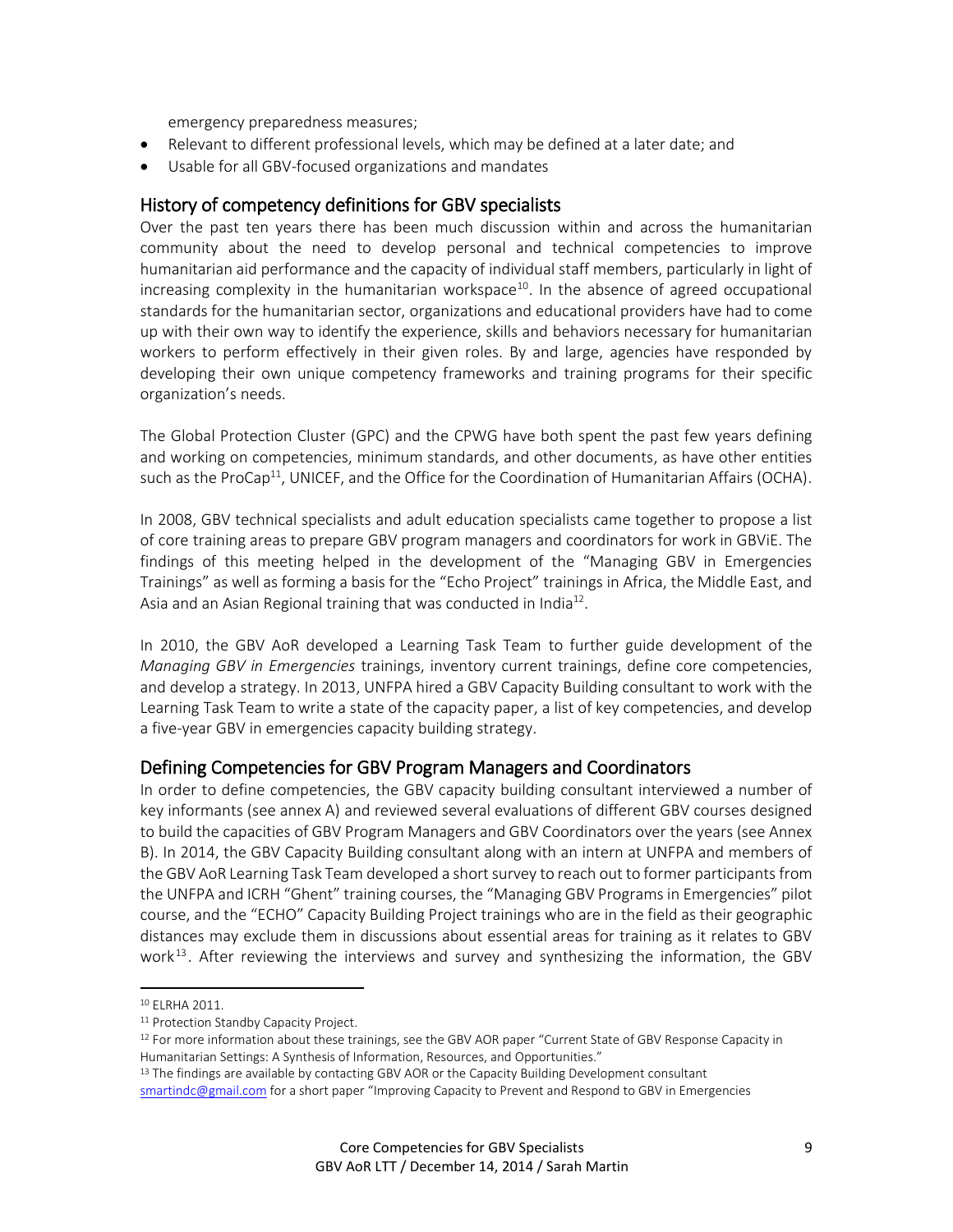Capacity Building consultant developed a list of possible competencies for GBV Program Managers and Interagency GBV Coordinators. This list of competencies was then presented in the October 2-3, 2014 strategic retreat where participants worked to consolidate and eliminate others to generate this list of competencies.

The language in defining the list of competencies has been drawn from a number of sources including:

- The 2008 *Gender-Based Violence Course Development Seminar Final Report*
- The 2010 GBV AoR *Handbook for Coordinating GBV Interventions in Humanitarian Settings.*
- The 2012 Interagency Standing Committee's *Transformative Agenda Reference Document: 4. Reference Module for Cluster Coordination at the Country Level.*
- The International Rescue Committee (IRC)'s 2005 draft of *Competency and Recruitment Guide for Gender-Based Violence Coordinators and Managers,*
- *Child Protection in Emergencies (CPIE) Competency Framework*
- *The Protection Stand-By Capacity Project (ProCap) Core Competencies* document
- The Interagency Working Group on Humanitarian Competencies *Humanitarian Coordination Competencies for Humanitarian Coordinators and Resident Coordinators in Disasters.*
- The 2014 UNICEF *Cluster Coordination Competency Development Strategy*
- Job descriptions shared from International Rescue Committee (IRC), International Medical Corps (IMC), and American Refugee Committee (ARC).
- Various professional competency frameworks from technical experts like Monitoring and Evaluation Specialists and Case Workers, and

# GBV in Emergencies Competencies

While discussing what makes a successful GBV Program Manager and GBV Coordinator, the key informants spoke of a number of different issues – both technical skills that people had and knowledge on different issues -- as well as their behavior, attitudes, and personality.

In general, the key informants broke down the requirements into the two general areas outlined below – the **professional** (or technical, functional and knowledge-based) **competencies** needed to do the job and behavioral (or non-technical) competencies dealing with personal characteristics and behavior including leadership traits which combine to create people who are heard and have impact in ensuring that GBV is responded to within humanitarian emergencies.

Professional Competencies: These are function-specific and/or knowledge competencies required for GBV specialists to do the job (e.g., program management, advocacy, security management, etc.). Training is sometimes available to develop these competencies in universities, technical schools, and institutions. Some organizations offer technical skill-based trainings to field-based staff, but not usually to the higher level staff, so people must often be recruited with the knowledge in place. People also seek out training in many of these issues outside of their organizations in distance learning courses, through inter-agency trainings, and by reading manuals and guidelines.

Survey Results, September 2014"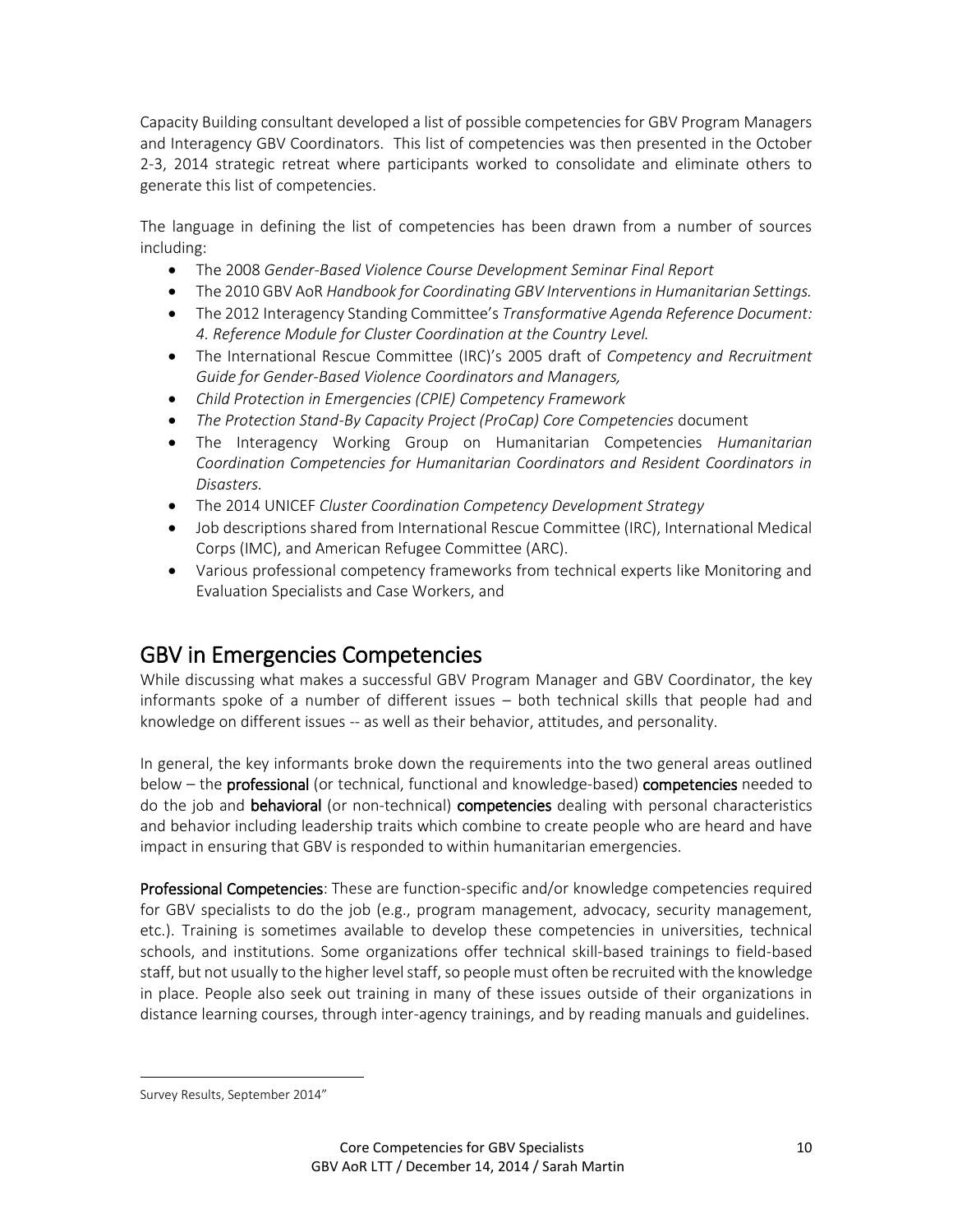Behavioral Competencies: This includes both *Non-Technical Competencies* and *Leadership Competencies*. Behavioral competencies are a frequently overlooked, underestimated, and illdefined standard. It is difficult to measure and difficult to determine in an interview setting but crucial in determining a successful candidate. In order to get his/her ideas heard and implemented, GBV program managers and coordinators require specific behaviors (e.g., active communication, ability to influence others, good organizational skills etc.) and those who want or need others to listen to, fund, act on, or support their ideas will require these skills no matter what technical/functional career specialty they pursue. Having specific attitudes are also included in behavioral competencies.

In general, many consultees noted that the two positions – GBV Program Manager and interagency GBV Coordinator — often require similar skill sets that overlap; many interviewees noted that having experience as a GBV program manager and understanding the issues needed to do that job well lead to better Coordinators. Where possible, it is noted whether this competency relates specifically to coordinators or program managers. This will have to be discussed more thoroughly if the GBV AoR moves forward to develop a competency framework.

# Core Competencies

*"People don't understand that GBV is a specialty and you have to understand a huge amount of things. People going to the sub-clusters are not going to trust the GBV coordinator if it's apparent that the in-depth knowledge isn't there. Without trust, it becomes a power struggle and it becomes about inter-personal issues."<sup>14</sup>*

At the heart of the concept of competencies is the belief that there are some "core" competencies that must be present in order for a person to become a GBV specialist. These "core competencies" are the beliefs, skills, and knowledge that an individual cannot succeed without. An example would be that even if an accountant has skills in data entry, timeliness, and attention to detail – without the "core competency" of understanding arithmetic, they would not be able to be an accountant. These competencies include the basic "principles" that all GBV technical specialists including program managers and GBV coordinators should have to be considered a GBV specialist. These are sometimes referred to as the **Core Competencies** as they refer to the essential "core" of the GBV sector that is needed by even the most entry-level GBV worker.

Note: The bold highlighted term is the competency. In the shaded bulleted box are descriptions of how to measure this competency. Quotations from key informant interviews or documents reviewed are included afterwards to further explain why this competency was chosen and why it is important.

## Understands and applies a survivor-centered approach, including GBV Guiding **Principles**

This competency is at the heart of the GBV AoR response to survivors. The survivor-centered approach means ensuring that GBV survivors can access appropriate, accessible, and good quality services and that those who engage directly with survivors have the appropriate attitudes,

 $\overline{a}$ 

<sup>14</sup> Interview key informant.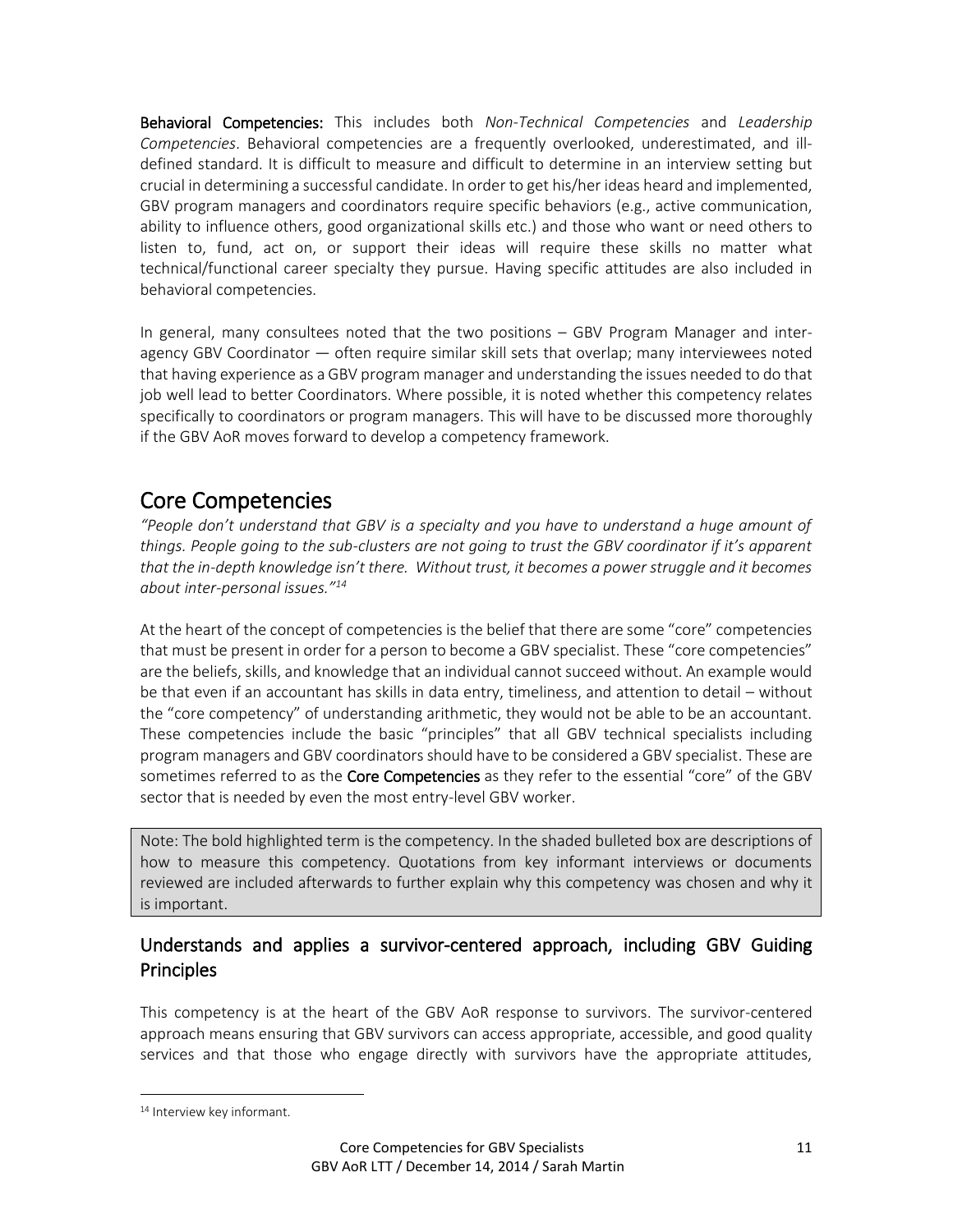knowledge, and skills to treat survivors with dignity and respect. This approach is related to the guiding principles for working with GBV survivors that reflect the values and attitudes that underpin the survivor-centered response. The GBV guiding principles apply at all times to all actors. Individuals who are not able to demonstrate understanding of the importance of the survivorcentered approach or are not able to apply it should not have contact with survivors<sup>15</sup>.

The GBV Guiding Principles include ensuring the safety of GBV survivor, ensuring confidentiality, respecting the GBV survivor, and practicing non-discrimination. These GBV Principles guide the development, implementation, and monitoring of GBV programs and govern protection and assistance for individuals who are survivors of violence, whether they are women or children.<sup>16</sup> Failing to abide by the GBV guiding principles can have serious and harmful consequences for GBV survivors, including increasing distress, shame and social isolation and even exposing people to further violence.

Child protection specialists abide with some of the same principles in their work and also incorporate a competency on addressing sexual violence. Sexual violence is often overlooked or not well addressed by child protection specialists so it is essential that GBV program managers and coordinators work closely with the child protection working group to ensure the application of the guiding principles as they apply to child survivors.

Key informants repeatedly expressed the survivor-centered approach as the heart of the GBV response – both in examples and fears of inexperienced or incompetent GBV program managers and coordinators who don't seem to put the needs of the survivors first, possibly because they had never worked with GBV survivors directly or may hold personal beliefs that reflect hostile social norms (i.e. a rape survivor "asked for it" by wearing inappropriate clothing). Many interviewees felt that having worked directly with survivors helped "operationalize" the guiding principles. It is not enough to just understand the principles, GBV specialists must know how to apply the principles and understand the underlying causes and consequences. For example, in some contexts, survivors of sexual violence are also at risk for honor killings if confidentiality is not maintained. "A good program manager or coordinator should have hands-on experience working with GBV survivors – how to speak to and treat survivors (having worked on rape crisis line or in a women's shelter). It's difficult for men to get that experience but it's needed," said one interviewee. Another added that "You need to have actually worked in GBV before – either in a humanitarian emergency or in your home country in some capacity – some of the people who are leading sub-clusters and working groups have never done it before and it shows because they don't understand why we have these guiding principles, particularly confidentiality, in place." "Having worked with survivors – whether professionally or personally – you are likely to have more empathy for the survivor and helps you to understand the many different consequences that they face if we don't follow the principles."

According to the GBV Coordination Manual,

"All activities of the GBV coordination body should express these principles, e.g., by ensuring that people of concern participate in coordination efforts; that coordination meetings respect the principles of confidentiality; and that training tools and guidelines promote the rights of all women and girls to be free from GBV

<sup>15</sup> GBV AoR 2011

<sup>16</sup> UNHCR 2003.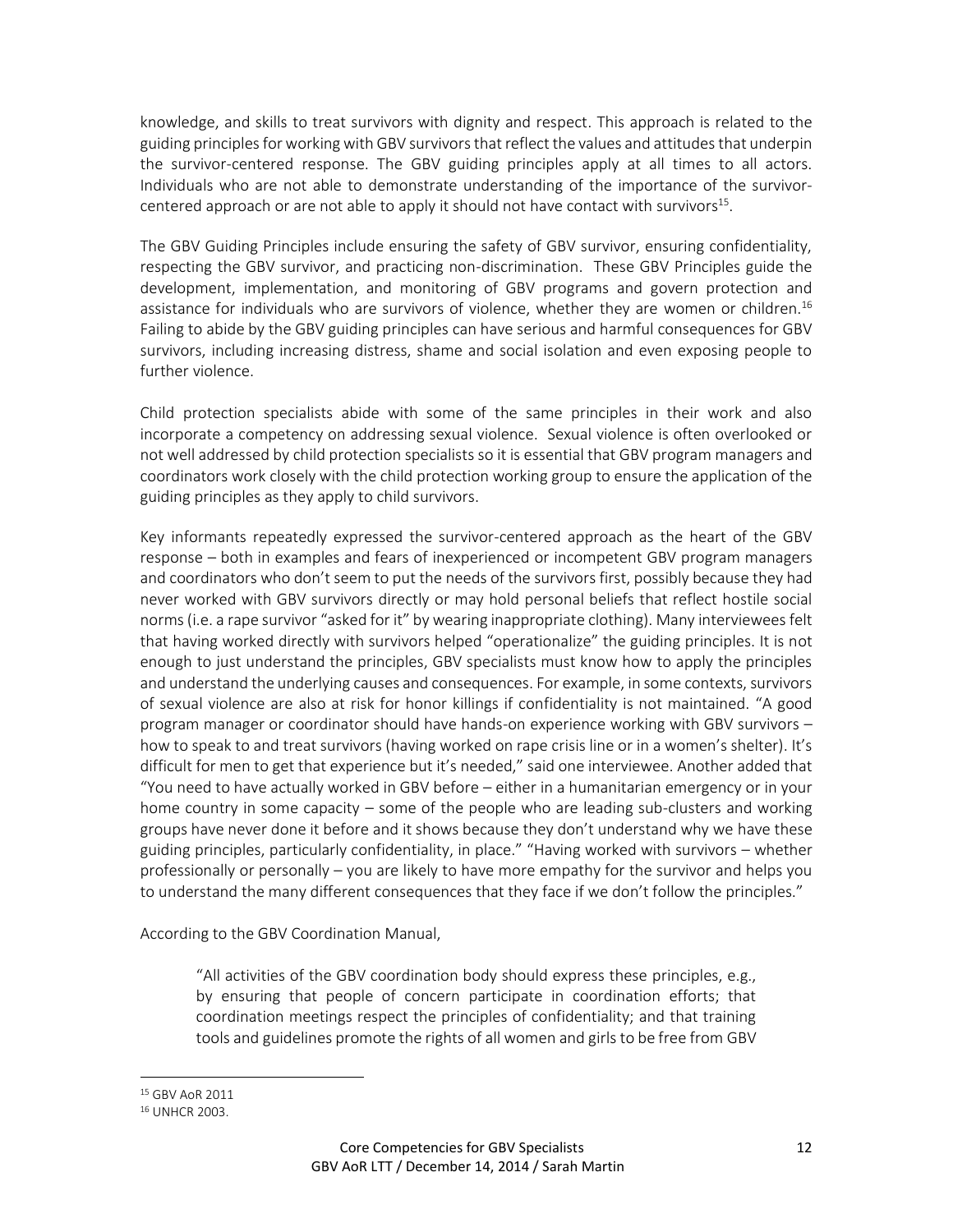and reinforce the fact that GBV is a crime that is never the fault of the survivor or the result of the survivor's behavior. In many cases, those who lead coordination are responsible for setting the standard for ethical, safe and effective programming. They must therefore make certain that all parties participating in coordination understand the core principles and key approaches that guarantee ethical, safe and effective programming, The personal biases or attitudes of coordination partners must not compromise these guiding principles, and all partners must take a unified approach in implementing programming."<sup>17</sup>

- Keeps GBV survivors and others vulnerable to GBV at the center of the humanitarian response;
- Believes the survivor and in the survivor's ability to find the best solutions to her problems and supports her to make these decisions;
- Believes that each survivor should have control over each step of the process in receiving care and making decisions on follow-up;
- Bases all decisions on a "do-no-harm" approach;
- Can apply the rationale for the survivor-centered approach to GBV multi-sectoral response interventions;
- Ensures that appropriate options for GBV survivors are identified with regards to the context, gender, ethnicity, etc.;
- Can adequately communicate the survivor-centered approach, including GBV Guiding Principles, and help other sectors to apply to their programming.
- Demonstrates understanding of the guiding principles of GBV including ensuring safety of GBV survivor, ensuring confidentiality, respecting the GBV survivor, and practicing nondiscrimination.
- Understands underlying causes and consequences of GBV and types of GBV prevalent in context to be able to understand the immediate risks to GBV survivors;
- Applies the guiding principles throughout GBV programming including any coordination mechanisms (for example, information sharing protocols).

Quotes from key informants:

- "A GBV Coordinator should be seen as a champion of survivors and be able to come up with a strategy that is concrete and be able to move forward from just Clinical Management of Rape."
- "GBV Coordinator should be super strong and able to navigate all those different spaces and represent the AOR and most importantly think of the beneficiaries and the safety and survival of the women. Most of the structures don't seem to have the best interests of the survivors at heart."
- Being in the field and not behind the computer is important. " A GBV Coordinator should like Field Work. You have to be in touch with the displaced population – over focus on coordination (in the meeting room and not in the camps. It's all happening at the capitol level, nothing is happening on the ground."

 $17$  GBV AoR 2010.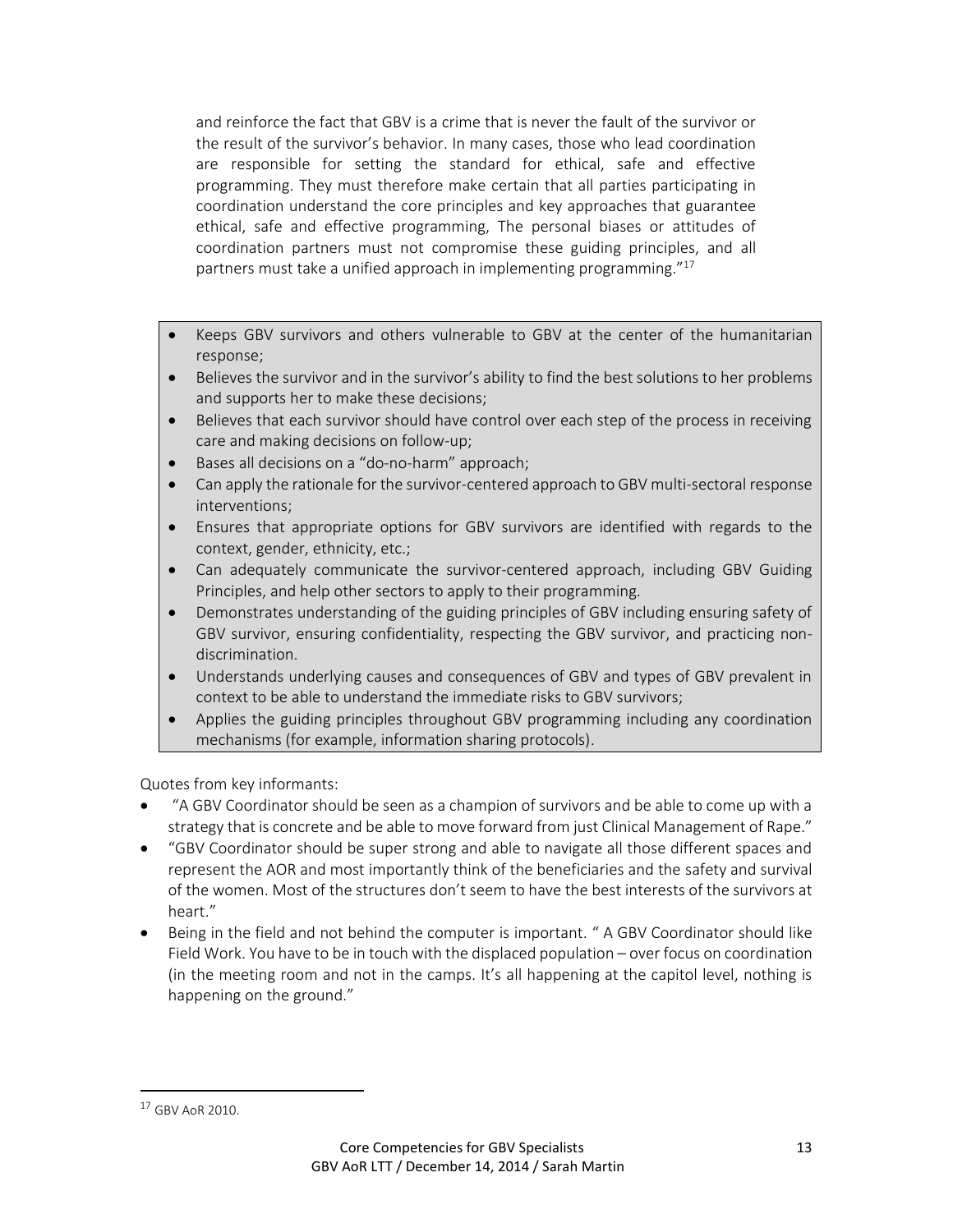# Demonstrates commitment to gender equality; Promotes and integrates gender analysis and mainstreaming into humanitarian programming.

It was agreed by key informants that GBV specialists should understand the root causes of GBV, including gender inequality as well as understanding how, in most cultures, the strong social norms that define women and men's roles can contribute to GBV. A thorough understanding of how gender and power relate to GBV is important and should be included in all GBV trainings as a core concept. GBV specialists need to understand that violence, amongst other things, is a barrier to gender equality and is particularly relevant/exacerbated in the contexts in which we work.

- Identifies gender inequality and abuse of power as root causes of GBV and ensures that GBV interventions address these issues;
- Applies gender analysis to specific contexts to understand its relation to GBV;
- Uses gender analysis to inform GBV programming in humanitarian emergencies;
- Supports and promotes gender equality in other sectors (as outlined by the IASC GBV Guidelines).

"GBV program managers need to move away from just addressing sexual violence in emergencies and look at the broader implications of gender on GBV," said one consultee. "A lot of people in other technical areas got very put off by the way that gender concepts have been communicated in [some core GBV documents] by reading the human rights language and the gender language that prefaces things. They said 'this isn't for me, I'm just a technical person.' A dynamic GBV working group should reach out and sit with them as they are doing their planning and when they see the concepts as practical and get over its 'too hard and abstract', they will be happy that it impacts and improves the services that they provide and get on board with it. But using concepts and languages in an 'exclusive way' make them feel like they can't do it."

At the 2013 Asia Regional training held in India, one training participant noted that "[The focus on understanding gender theory] developed an ability among participants to undertake an institutional gender analysis with a unique tool/framework on gender and social relations."

One Ghent training participant noted the importance of moving beyond jargon and really understanding the concepts saying, "I would love to see a simple curricula that focuses on the core concepts, knowledge, and skills related to GBV that does not use any of our typical GBV lingo - this would really help people move away from that rote memorization. I also think promoting courses on "gender" and theories around gender relations - looking at the historical context and various perspectives, including the feminist perspective. There are a number of people who have "fallen" into GBV work yet who do not understand or know much of the history and thought behind perspectives held today."

#### Exhibits empathy and positive interpersonal skills, including cultural competence

#### a. Having and Showing Empathy

Empathy is the key to GBV work – from being an empathetic service provider helping individual GBV survivors recover and seek help to working with traumatized people and to working with GBV staff and other sectors.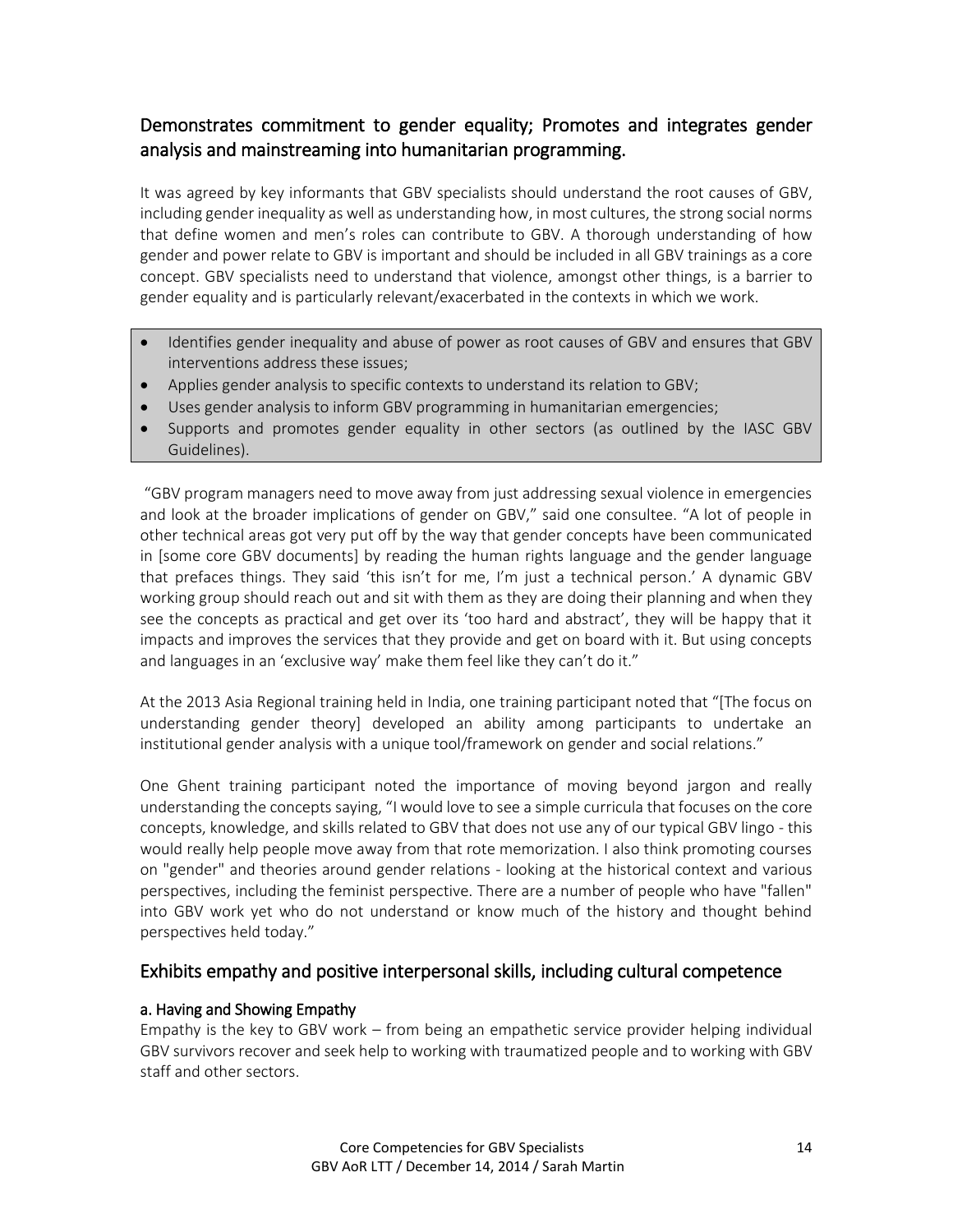- Recognizes others' emotions and is able to read and identify the feelings of self and others;
- Takes time to understand the meaning behind the words of others and what drives the behavior;
- Expands sense of concern for oneself to others, responding in a way that is in line with their emotional and physical state;
- Recognizes and responds to others' feelings and concerns;
- Understands people's feelings and understands underlying reasons for behavior.

"I'm looking for certain type of personality, not necessarily with extensive GBV experience (although that is important). I need people with natural good gut instincts type of work" said one person who hired GBV program managers. "A GBV program manager should have empathy [for the survivors but also] for the other members working on other issues." Another interviewee agreed, noting, "A good GBV country coordinator has empathy for the other GBV coordinators/program managers. It extends beyond that but also key to mainstreaming as well. Way too often, we get really worked up to FIGHT for our issue. And we aren't empathetic to our colleagues – we assume if they don't do the GBV stuff, they don't care. We have to come into the work with the confidence that the other people don't want hurt women."

#### b. Positive interpersonal skills

A key facet of good interpersonal skills is the ability to adapt communication styles to the context and audience – being responsive to what's in the room (i.e. noticing discomfort – picking up on both verbal and non-verbal cues, etc.). There are a number of different communication skills including clear communication, compelling communication, participatory communication, adaptive communication, and informed communication. Demonstrating respect for survivors is key for GBV specialists, but specialists must extend respectful communication to many others to succeed in their responsibilities. This includes successfully navigating a range of cultural contexts and working with people from different cultural backgrounds.

- Listens to understand others' ideas and perspectives;
- Shows respect and sensitivity towards cultural and religious differences;
- Recognizes the contributions of others;
- Shares information and supports others;
- Ensures the full participation of team members in common endeavors;
- Encourages clear, open and respectful dialogue;
- Expresses opinions, information and key points clearly;
- Inspires others by clearly articulating and demonstrating values, core purposes and principles for engaging in GBV in humanitarian emergency work;
- Adapts interpersonal style to suit different people, situations or cultural contexts.

One interviewee told an anecdote about working with a very good GBV coordinator. "She understood that as a national coordinator, she wasn't the boss of the other field site coordinators, she didn't supervise them. She made sure they had the information that they needed to do their job and getting info from them to report for her job. She was on the phone with them all the time and seeing if they were okay and shielding the people in the field from the drama." "Being able to talk to survivors and have them open up to you requires patience, respect, and empathy. This is a key factor that anyone working in GBV has to have."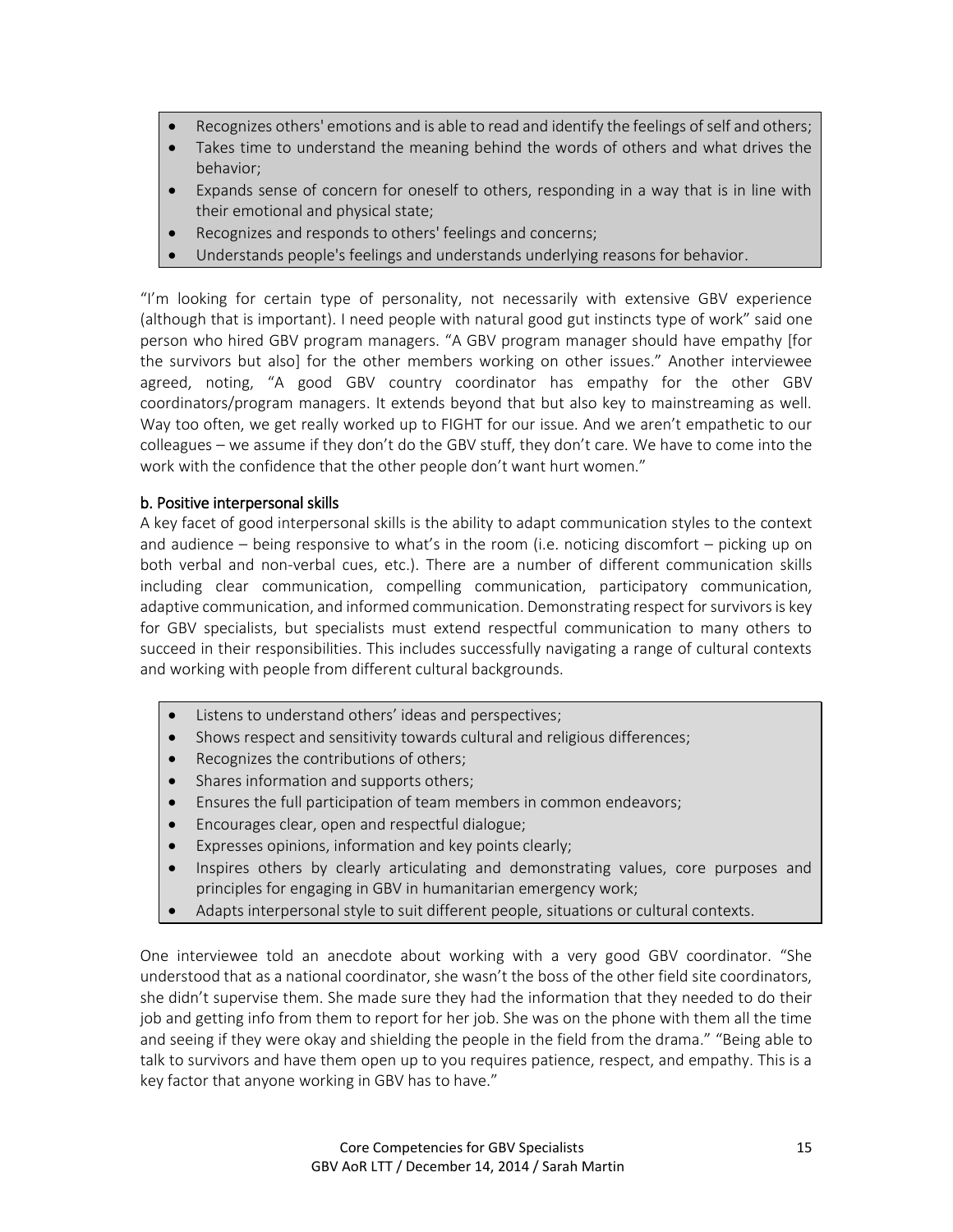# Professional Competencies

These professional competencies were identified by informants for GBV specialists and are mostly shared by the two positions: GBV Program Manager and the interagency GBV Coordinator, although some were specific to program managers or coordinators $^{18}$ .

While some skill areas for program managers overlap with those of the GBV Coordinator, proficiency in all skill areas would be beneficial to the role of GBV Coordinator. The *GBV Coordination Manual* says, "For any GBV coordination mechanism to be effective, GBV partners must know and be able to apply basic models of programming. Understanding these models will help GBV partners to identify priorities and design action plans that are based on good practice."<sup>19</sup> There are many different types of knowledge that GBV specialists should have, these competencies attempt to identify the basic knowledge that is needed to perform the positions. There are numerous areas where GBV knowledge is needed and it is extremely difficult for one person to have expert knowledge in all areas but these competencies were agreed upon as the basic knowledge needed to effectively prevent and respond to GBV in humanitarian emergencies.

#### *Key: P = Program Manager, C= Coordinator, B= Both*

# Demonstrates knowledge and abilities to oversee implementation of a multi-sectorial response to GBV (includes health, psychosocial support, case management, legal, and security) (B)

Addressing GBV in emergencies is complex and multidimensional. The multi-sectoral approach is the framework upon which actions to prevent and respond to GBV are built<sup>20</sup>. All actors in the multi-sectoral response should abide by the GBV guiding principles.

- $\bullet$  Understands the basic concept and minimum standards<sup>21</sup> of GBV multi-sectoral response;
- Within the different sectors, assesses the presence of application of the GBV guiding principles and basic capacity to respond to the needs of GBV survivors;
- Develops an adequate comprehensive referral pathway that incorporates multiple sectors in the context; and
- Builds the capacity of the actors in other sectors to respond to the needs of GBV survivors.

#### Table 1: Basic knowledge needed for multi-sectoral response:

| Health                 | Psychosocial      | Safety/security         | Legal                  |
|------------------------|-------------------|-------------------------|------------------------|
| Understands the basics | Understands the   | Analyses the context    | Understands the legal  |
| of clinical management | survivor-centered | related to security and | framework for GBV in   |
| of rape including time | approach and case | its capacity to respond | context including laws |
|                        | management        |                         | around mandatory       |

<sup>&</sup>lt;sup>18</sup> In a competency framework, competencies can be more specific and "leveled" (i.e. matched to the level of the staff such as entry level GBV professional, mid-level manager, and expert) but this document does not do that.

l

<sup>19</sup> GBV AOR 2010.

<sup>20</sup> UNHCR 2003.

<sup>&</sup>lt;sup>21</sup> UNFPA, Minimum Standards for GBV programming document in process.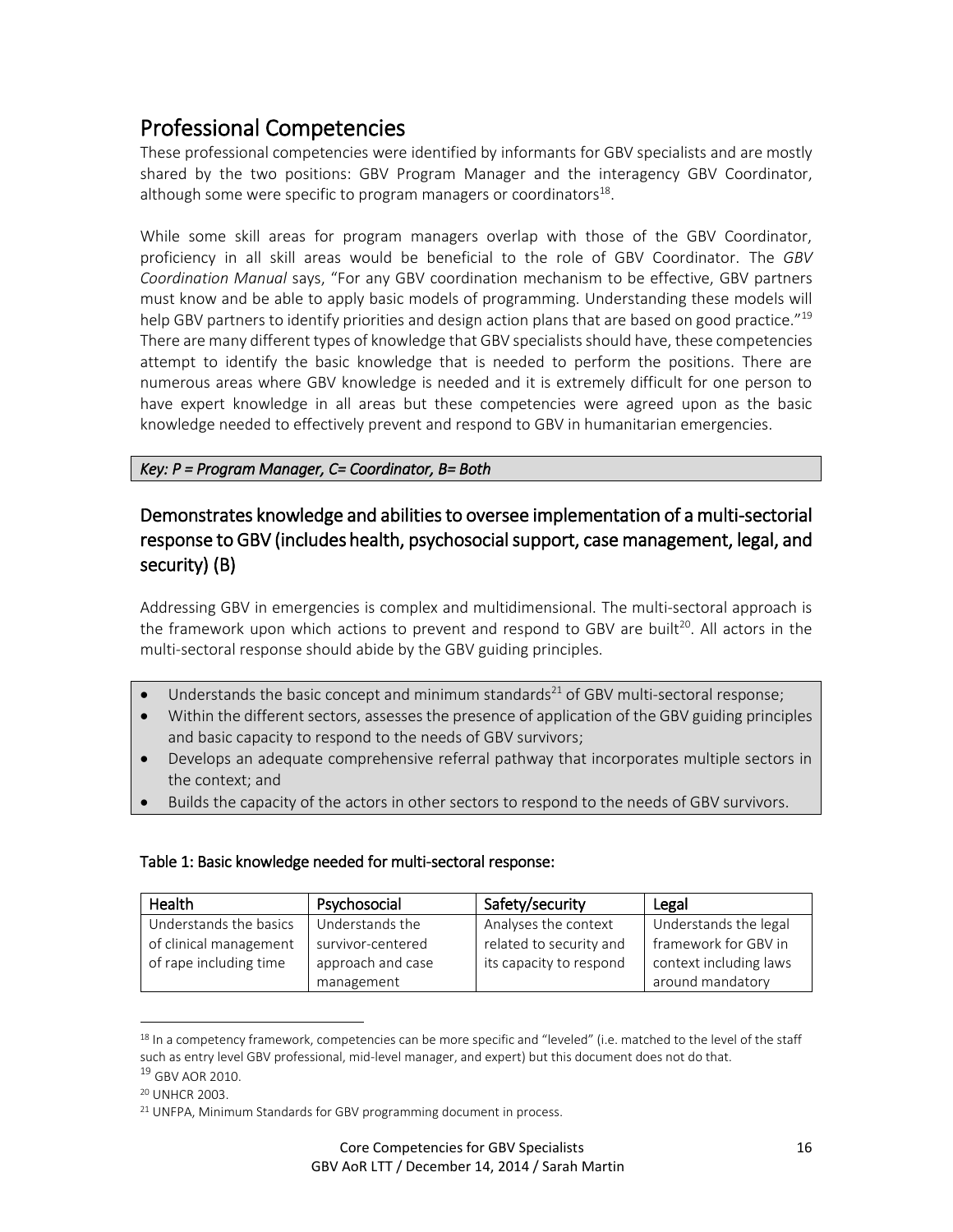| requirements for EC<br>and PEP.                                                            |                                                                   | to the needs of GBV<br>survivors | reporting of rape and<br>working with child<br>survivors                                                                                  |
|--------------------------------------------------------------------------------------------|-------------------------------------------------------------------|----------------------------------|-------------------------------------------------------------------------------------------------------------------------------------------|
| Can assess health<br>sector partners to<br>assure that there is<br>basic referral capacity | Can provide<br>psychological first aid to<br><b>GBV survivors</b> |                                  | Understands the risks<br>that the justice process<br>can pose for survivors,<br>and works with local<br>actors to minimize<br>those risks |

There are core basics on each sector that a GBV specialist should understand, even if they are not a specialist in that sector. For health response, for example, many interviewees noted that clinical management of rape training is needed as errors about the timeframe for giving post-exposure prophylaxis (PEP) and emergency contraception (EC) have been found in GBV working group documents in different countries. Access to PEP and EC are the "lifesaving" aspects of GBV response for sexual violence survivors and even non-healthcare specialists in coordination and program management positions should be familiar with this information. Mandatory reporting, particularly for child sexual violence survivors is also an area that has arisen repeatedly as a weakness that needs to be strengthened.

## Understands the principles of case management and can apply to GBV programs. (P)

Case management is "a collaborative, multidisciplinary process which assesses, plans, implements, coordinates, monitors and evaluates options and services to meet an individual's needs through communication and available resources to promote quality, effective outcomes."<sup>22</sup> Case management is a process for ensuring that the GBV survivor has access to multiple services, based on their individual needs and choices and it is a service that programs can provide, rooted in individual psychosocial support. Although, GBV specialists may not work in a project that provides specific case management services, they should be familiar with the concepts and when and if to apply them.

- Know when to apply a case management approach;
- Understand role and responsibilities of a case worker;
- Applies the concept of case management to GBV multi-sectoral response interventions;
- Effectively assesses the needs of the survivor;
- Develops rapport, trust and ethical relationships with clients and other service providers;
- Explains the concept of "informed consent" to GBV survivors and ensures services maintain informed consent for GBV survivors;
- Facilitate coordination, communication and collaboration with the client and others to maximize client outcomes.
- Facilitates safe and confidential referrals for GBV survivors.

"We need to better understand case management – for example, how do you do psychosocial supervision? Nothing out there… only reason I knew how to do this was because of my social worker backgrounds. We see multiple organizations operating without the consent of the survivor, with untrained people."

 $\overline{a}$ 

<sup>22</sup>UNFPA 2010.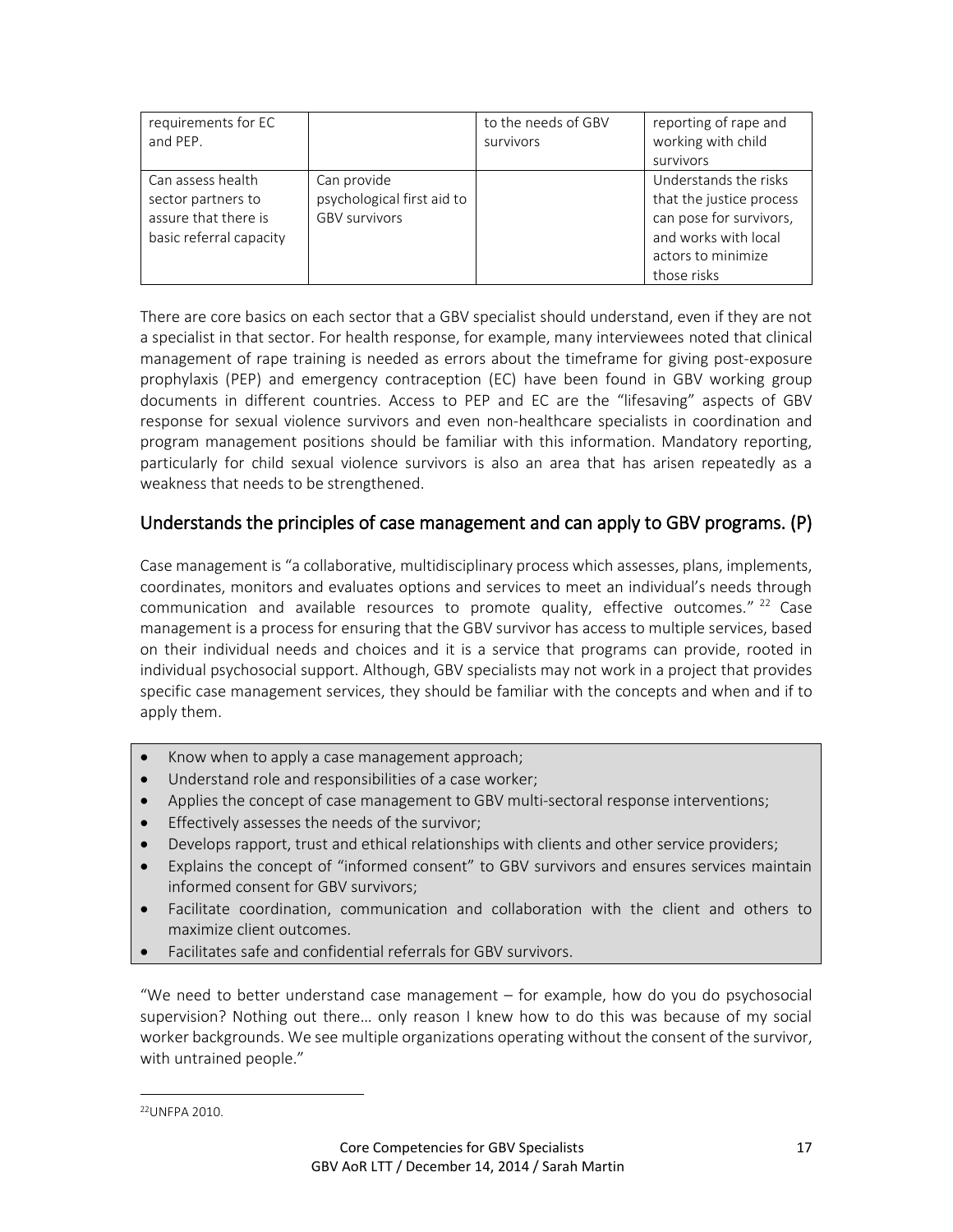# Demonstrates knowledge of and engages effectively with the humanitarian architecture (B)

GBV program managers but particularly GBV coordinators must understand the increasingly complex humanitarian architecture that dominates modern-day humanitarian response. Understanding the stakeholders, politics, and systems in place and the humanitarian architecture and the way that the response works is crucial to ensuring that GBV is included in the humanitarian response.

- Demonstrates knowledge of the way the international humanitarian system works, including UN funding mechanisms and roles and responsibilities of international/national actors in humanitarian response;
- Demonstrates knowledge of how GBV programs relate to the humanitarian system;
- Assess and analyses key issues in the humanitarian situation from a gender perspective and formulate actions around them.

"Knowing the humanitarian architecture includes understanding the cluster system, knowing what inter-cluster group is and how to make alliances, advocating with other actors, and knowing how to utilize that space," said one informant, "You have to understand the finance system, your own organization, the UN Humanitarian architecture, and the overall donors."

# Demonstrates knowledge of GBV prevention theory and identifies and applies appropriate GBV prevention strategies at different stages of the humanitarian response. (B)

- Demonstrates knowledge of current best practices on GBV prevention work within communities (i.e. engaging with men and boys to prevent violence among other things);
- Identifies and applies basic strategies for reducing risks to women and girls in acute emergencies and tools to support that (i.e., community mapping and safety audits, community and/or firewood patrols, distribution of dignity kits and other non-food items or cash, etc.);
- Identifies and applies appropriate strategies to different stages of emergencies;
- Differentiates between awareness raising and strategic prevention activities;
- Identifies core strategies for influencing behavior change including but not limited to: community empowerment, working with men as allies, engaging with the government, engaging with local civil society, and faith based organizations.

One informant stated that "GBV program managers and coordinators do not know what good GBV prevention programming is – what is called prevention in the field is often just risk mitigation. Everyone would like to think that GBV programs are systematic and build upon evidence of what works but currently, in emergencies, there is very little real understanding of prevention on the ground." One GBV advisor noted "GBV prevention is a big problem...There is new information out there right now but people are not familiar with it."

## Demonstrates critical analysis skills including contexts, trends, vulnerabilities related to GBV (B)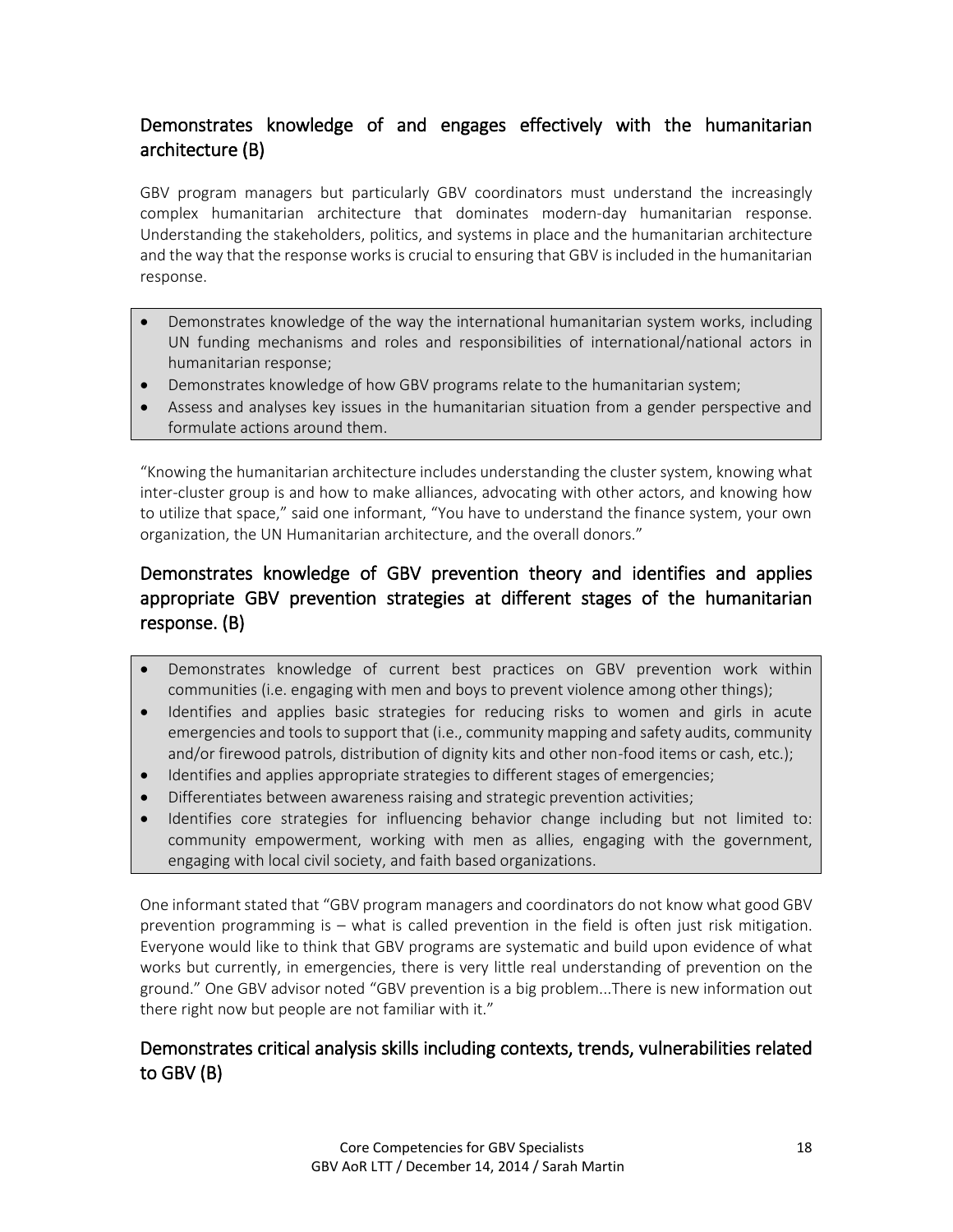This competency is to ensure that a "cookie-cutter" approach to GBV prevention and response planning is not taken. While it is not practical to expect all GBV specialists to understand every type of GBV in the world, they must be able to understand the context in which they are currently working and be aware of trends that may point to increased vulnerability for survivors. For instance, in early stages of displacement sexual exploitation and rape may be common but as the emergency becomes prolonged, intimate partner violence or trafficking may rise.

- Seeks out information on the context and how GBV and gender norms occur;
- Seeks to understand what populations are vulnerable to GBV and how it occurs;
- Notices trends and develops plans to prepare for opportunities or problems;
- Anticipates the consequences of new situations and plans accordingly;
- Anticipates how individuals and groups will react to situations and information and plans accordingly;
- Monitors information to understand how GBV is changing in context;
- Checks assumptions about "vulnerable groups".

Understanding the context can include issues that are specific to the context but not found everywhere such as harmful traditional practices, female genital mutilation, acid attacks, honor killings, early marriage, and human trafficking as well as understanding which groups are specifically vulnerable to gendered violence in specific contexts (i.e., women and girls, men and boys, adolescents, the LGBT population, people with disabilities, children, prisoners, and older people.)

## Demonstrates knowledge of prevention of sexual exploitation and abuse responsibilities within the humanitarian response and supports implementation (B)

The UN Secretary General has stated that preventing sexual exploitation and abuse in the humanitarian setting is the responsibility of all humanitarian aid workers. GBV specialists should understand the reporting mechanisms and what support is available for survivors as the GBV program may be the first point of contact for victims and may be responsible for providing support. Those who are vulnerable to GBV in the community are also vulnerable to sexual exploitation and abuse by humanitarian aid workers. GBV specialists should know how to refer, how to support survivors, and what complaint mechanisms are.

- Demonstrates knowledge of the Secretary-General's bulletin on Sexual Exploitation and Abuse and its applicability to individuals/organizations;
- Ensures human resources are aware of responsibilities related to protection from sexual exploitation and abuse (PSEA);
- Fosters a safe environment for reporting;
- Identifies the steps for reporting and providing support for SEA survivors to refer for care;
- Conveys referral for appropriate care information to survivors.

According to the GBV Coordination Manual, "[T]here are many humanitarian settings in which there are no PSEA focal points or PSEA in-country networks. In these settings, it sometimes falls to the GBV coordination mechanism to undertake PSEA activities. While the GBV coordination mechanism may opt to fill a gap in addressing PSEA in the short-term, e.g., by conducting awareness-raising amongst humanitarian staff and people of concern about the SGB, PSEA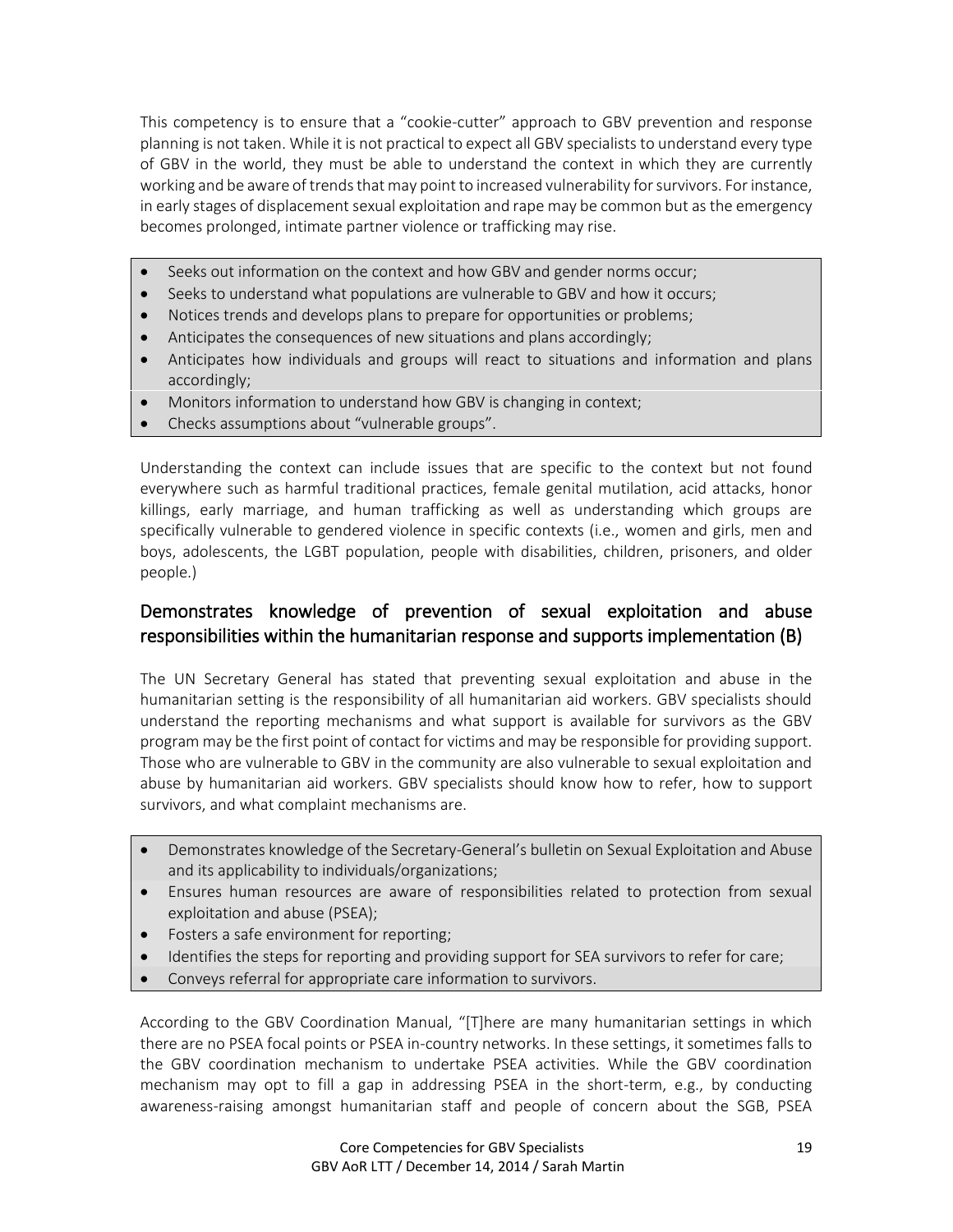responsibilities SHOULD NOT be a regular and/or long-term function of the GBV coordination group. [I]dentifying PSEA focal points and creating an in-country PSEA network is the responsibility of senior managers and, ultimately, the HC/RC. However, PSEA is one important form of preventing GBV and is therefore linked to GBV coordination efforts.<sup>23"</sup>

# Able to locate, adapt and apply key GBV tools in individual contexts (B)

GBV specialists should be familiar with the key GBV tools that have been identified by the GBV AoR LTT. GBV program managers and interagency coordinators should know where to locate the tool, understand how to use it, and adapt and apply them to their context as needed.

- Locates the key GBV tools that have been identified by GBV AoR LTT;
- Understands the concepts within the key GBV tools;
- Adapts appropriate tool to context as needed;
- Applies adapted GBV tools to context;
- Revises as necessary.

As of July 2014, the GBV AoR through the LTT identified the following key tools and guidance for GBV specialists including:

- GBV Coordination Handbook
- GBV IMS
- WHO ethical and safety recommendations for researching, documenting and monitoring sexual violence in emergencies
- IASC Guidelines for gender-based violence interventions in humanitarian settings: focusing on prevention of and response to sexual violence in emergencies
- UNHCR Sexual and gender-based violence against refugees, returnees, and internally displaced persons: guidelines for prevention and response
- WHO Clinical management of survivors of rape: developing protocols for use with refugees and internally displaced persons
- Media Guidelines for Reporting on Gender-Based Violence in Humanitarian Settings
- **•** Improving the Health Sector Response
- Violence Against Women and Girls: A Compendium of Monitoring
- Gender-based Violence Tools Manual: For Assessment, Program Design, Monitoring and Evaluation in Conflict-Affected
- USAID Toolkit for Monitoring and Evaluating Gender-Based Violence Interventions Along the Relief and Development Continuum
- UNHCR Handbook for the Protection of Women and Girls
- Establishing GBV Standard Operating Procedures
- Caring for Child Survivors
- **IRC's Economic and Social Empowerment**

## Applies critical thinking and problem solving to create innovative GBV programming (B)

 $\overline{a}$ 

<sup>23</sup> GBV AOR 2010.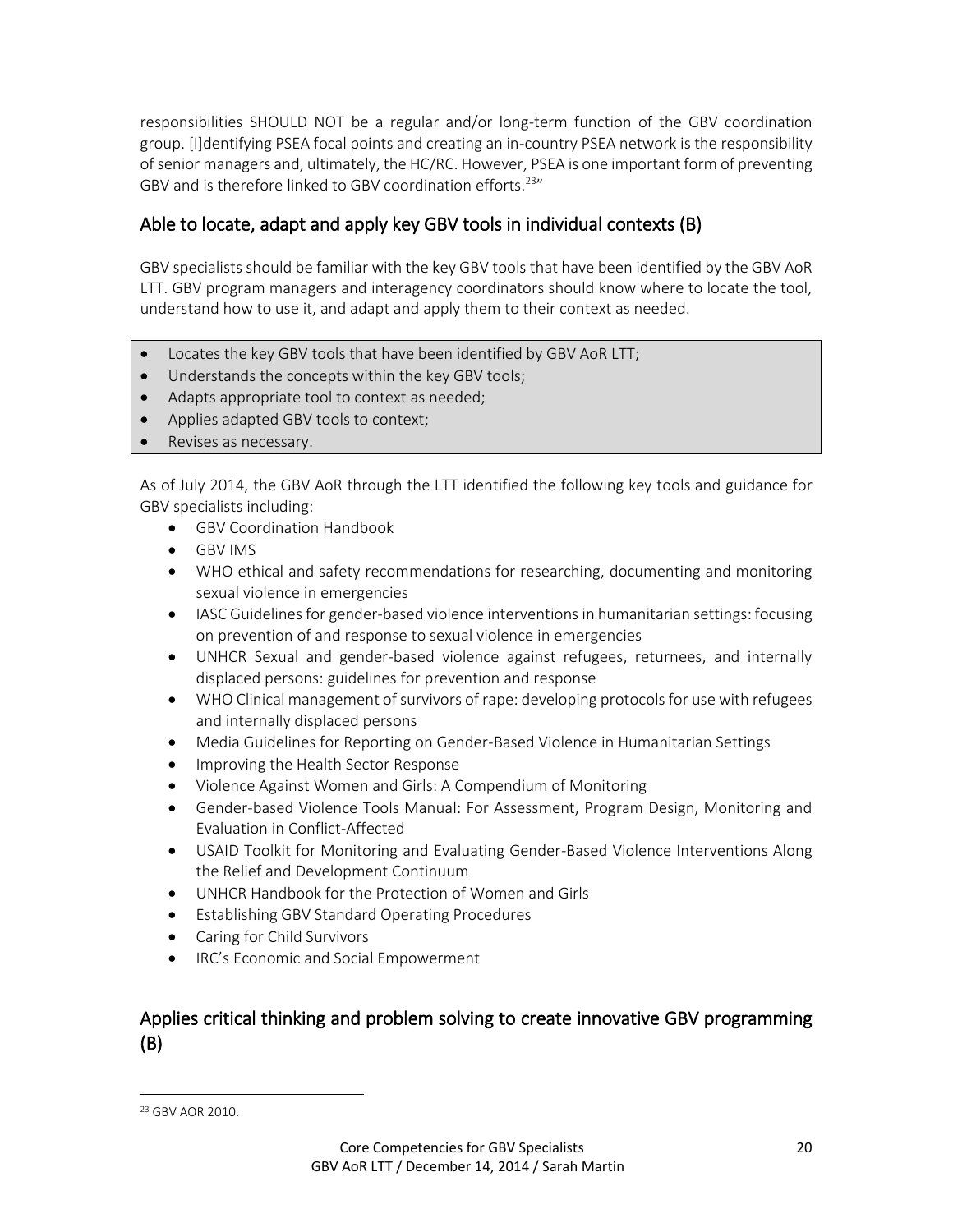The *State of GBV Response Capacity in Humanitarian Settings* report questioned whether "an emphasis on creating tools has created a "technocratic" response and that actual skills, creativity, analytical thinking, and problem solving that are key to effective response were being lost in a desire to 'replicate accepted programs that don't always match the context'." The 2009 GBV AoR workshop report also noted that "…the challenges of being a GBV program manager has so much to do with situations and decision making, and not just understanding theory, and this critical understanding is what so many people lack." Being able to apply critical thinking and apply the different tools was identified by many as a competency that needed more attention.

- Effectively analyzes and evaluates how GBV occurs in the context and can synthesize and apply information from different sources to understand the overall context including the needs of the survivors and the capacity to respond (locally and within humanitarian structure);
- Analyzes data, ideas, patterns, principles, and perspectives from multiple actors;
- Integrates ideas and values from different disciplines and tools to draw well-supported conclusions;
- Revises conclusions consistent with new observations, interpretations, or reasons;
- Anticipates the implications and consequences of situations and take appropriate action to be prepared for possible contingencies;
- Anticipates possible problems and develops contingency plans in advance;
- Identifies and analyzes problems;
- Weighs relevance and accuracy of information;
- Generates and evaluates alternative solutions.

One GBV advisor noted "We don't see people in interviews that can express creativity around this issue. They give us rote answers about strategies. They may have some knowledge and know what to say but they don't know how to apply it and how to put it into action." Another key informant noted, "Resource limitations should lead to creativity*.* We're losing the creativity because we're too focused on guidelines – we're treating this like a technocratic response to a technical problem but its not. It's more complicated than that. We need context specific knowledge to be creative." A third agreed, "There are a number of different contexts within some countries (like Somalia or Pakistan) so its not all one size fits all. Some are post-humanitarian/ development, some emergency response, and others that are stable. A good GBV coordinator has to be able to understand the whole range of contexts and how to support the people in those contexts." Another consultee noted "critical thinking is so important to be able to apply the GBV Guiding Principles in challenging circumstances."

#### Demonstrates GBV program management skills (P)

GBV programs can consist of a number of different interventions including but not limited to: case management services for GBV survivors, running safe houses, providing health or legal assistance, offering livelihood support, or managing behavior change strategies. GBV program managers must be equipped to lead program/project activities from the planning stages through implementation and evaluation. The *Managing GBV Programs in Emergencies* training program noted that incomplete knowledge and skills in the design and management of GBV programs at the grassroots level is one of the main reasons for lack of effectiveness of GBV programs. Competencies regarding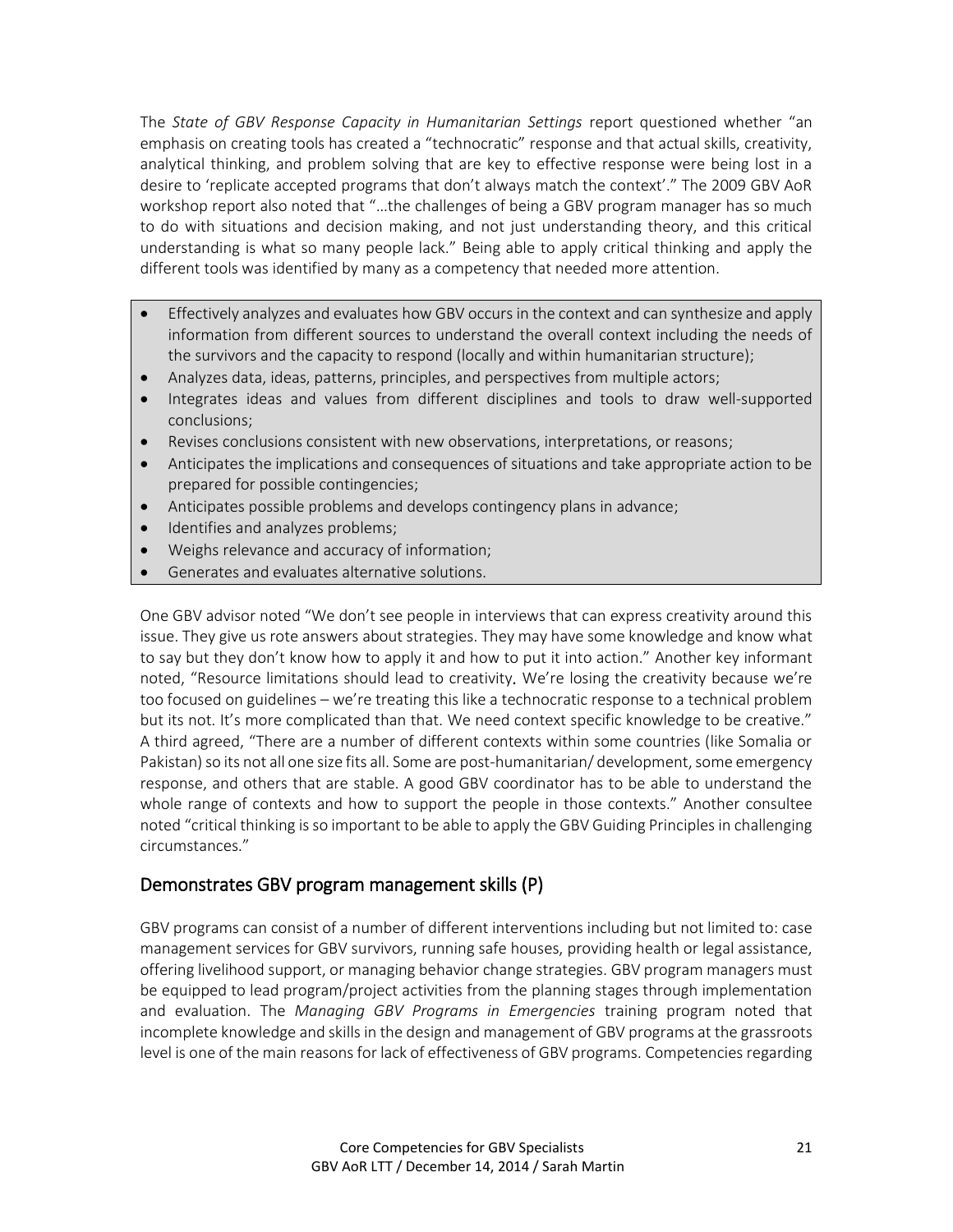general program management can be found in other places<sup>24</sup> but the following are specific to managing GBV programs.

- Understands the program cycle (design, implementation, and evaluation) as related to GBV and incorporating survivor-centered approach;
- Analyzes the context, needs, capacities in order to design innovative and adequate GBV programming for that specific context;
- Consults the affected population to make sure they are consulted in program design;
- Understands how GBV program impacts overall multi-sectoral response to GBV;
- Designs creative programs that meet the needs of GBV survivors and the needs identified by the affected population;
- Implements program, adapting as appropriate to meet evolving needs of GBV survivors;
- Monitors ongoing activities using safe data collection methods and ensuring affected populations needs are fed into program;
- Evaluates programs/projects using safe data collection methods.

One interviewee stated that, "program management skills are key but we often forget about training on them." One consultee agreed saying "We seem to take specialists on the issue and expect them to be good program managers. How about taking good program managers and testing them for subjectivity, and then giving them the training that they need to make them GBV Program managers?" With a number of humanitarian program management trainings available around the world, strengthening program management skills should be a priority for hiring. Consultees agreed on the importance of understanding GBV program management for GBV Coordinators as well, saying "You must be a really good program manager to work in coordination and typically, [humanitarian organizations] do not train in program management."

## Able to guide and support GBV personnel (P)

GBV Program Managers require skills to lead staff, volunteers, and others to effectively implement GBV prevention and response activities. They must be conscious of the particular risks and sensitivities involved with GBV programming and should take appropriate actions to create a safe and supportive environment for those working directly with survivors and affected communities. GBV professionals face emotional and psychological challenges that could harm their well-being and those working in this field are often required to listen to, or are exposed to, deeply personal accounts of participants' experiences of violence. Working with, and listening to accounts of traumatic violence can carry a significant emotional cost and may cause stress to varying degrees. Bearing witness to survivors' stories, engaging with their stories emotionally and with empathy, can create similar responses in GBV workers as have been reported by trauma workers. These responses may place researchers at risk of vicarious trauma or work stress<sup>25</sup>. GBV program managers must be aware of the risks and costs of this work and provide adequate support to their staff.

<sup>&</sup>lt;sup>24</sup> For example, see the Context Humanitarian Staff Development Project [\(http://www.contextproject.org/pdfs/programme-guide.pdf\)](http://www.contextproject.org/pdfs/programme-guide.pdf).

<sup>25</sup> SVRI 2014.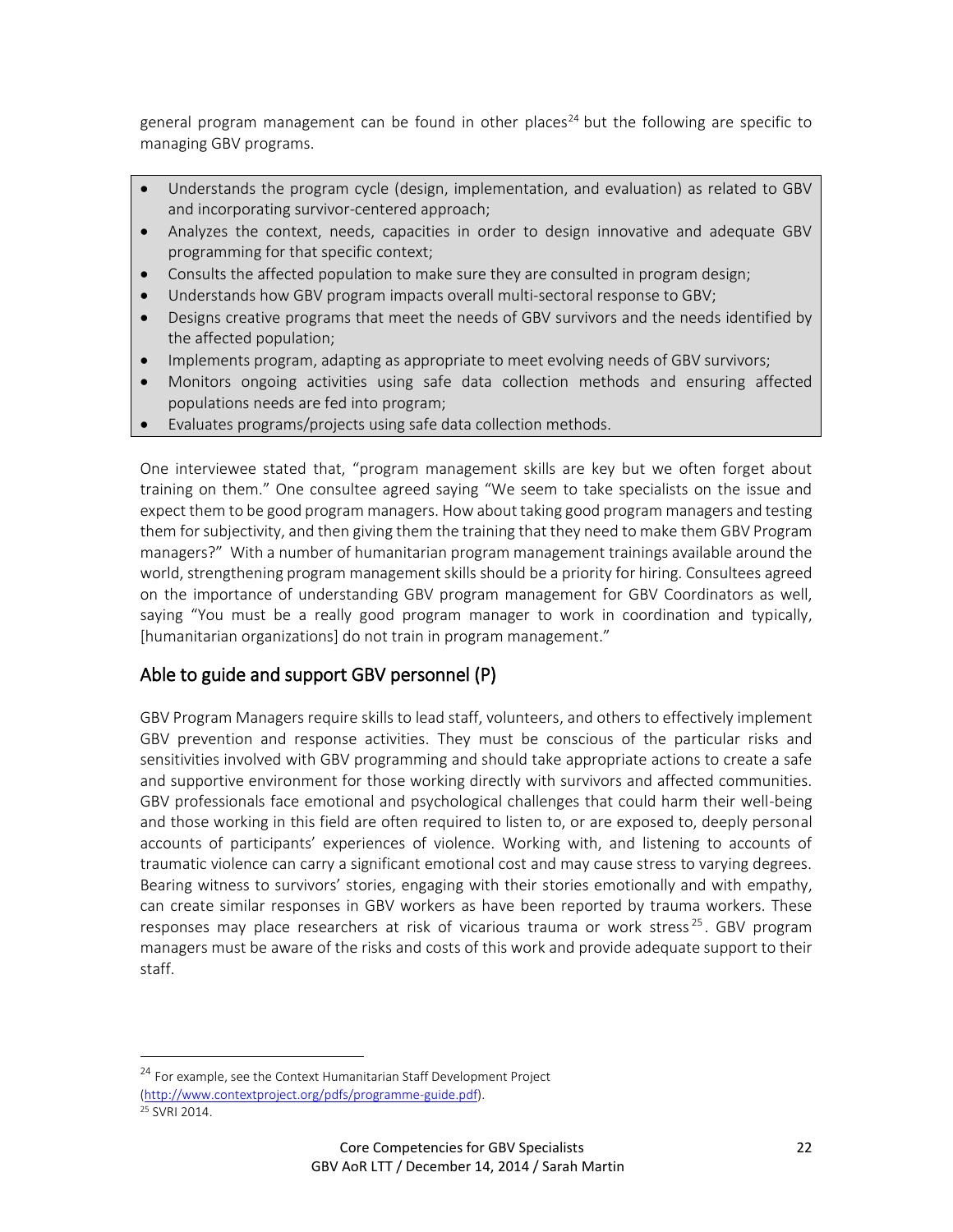- Identifies the knowledge, attitudes, skills, and behaviors required for personnel to implement GBV interventions;
- Recruits and hires personnel/implementing partners most suited for GBV prevention and response work;
- Mentors team members through on-the-job training, guidance and support;
- Models positive behaviors for work and self-care;
- Promotes principles of self-care for personnel and provides opportunities for team to seek support;
- Complies with security protocols, considers security implications of all program activities and fosters a safe environment for human resources to report security concerns.

Comments from key informants included, "GBV program managers have to teach, support, and mentor!" and "A good manager also is responsible for monitoring stress, keeping people to task, clarifying expectations – know that supervisees know when to expect support." Those who worked with operational agencies agreed, "Providing supervision is essential – a GBV program manager has to know how to lead a team, checking in with their supervisees regularly, setting up performance management systems and accountability systems."

# Applies concepts of adult learning to build capacity for GBV prevention and response (B)

Many GBV program managers and coordinators are called upon to deliver trainings but many lack the skills to deliver participatory trainings based on adult learning.

- Understands the basic principles of adult learning;
- Delivers effective trainings on core concepts of gender and GBV;
- Uses participatory training techniques;
- Facilitates training activities effectively.

Key informants and those who were surveyed on previous trainings noted, "The way that we train people is knowledge focused. We say 'memorize the Guiding Principles, memorize this and that'. We try to make our trainings participatory but I feel like the way we need to train needs to look differently." "You have to be a qualified trainer to do this job. In a given context, you might be called upon to train on GBV Guidelines, clinical management of rape, data collection, psychological first aid, or case management," stated one informant, "We always need to train local organizations on emergency preparation and response and train people for different contexts." An adult education specialist said, "GBV managers and coordinators don't necessarily have training skills. No one is taught how to do this or have it modeled for them. Humanitarians in general don't do a good job on trainings that get participation and promote genuine authentic learning." One interviewee stated, "…training is not as locally appropriate as it should be. We use jargon-y gender and GBV terminology when we could get at the concepts in a better way better to facilitate creatively and nuanced approaches."

## Applies participatory approaches to engaging and mobilizing communities (P)

GBV Program Managers must lead teams to effectively engage communities to prevent and respond to GBV. As types of GBV and underlying attitudes and behaviors are often sensitive or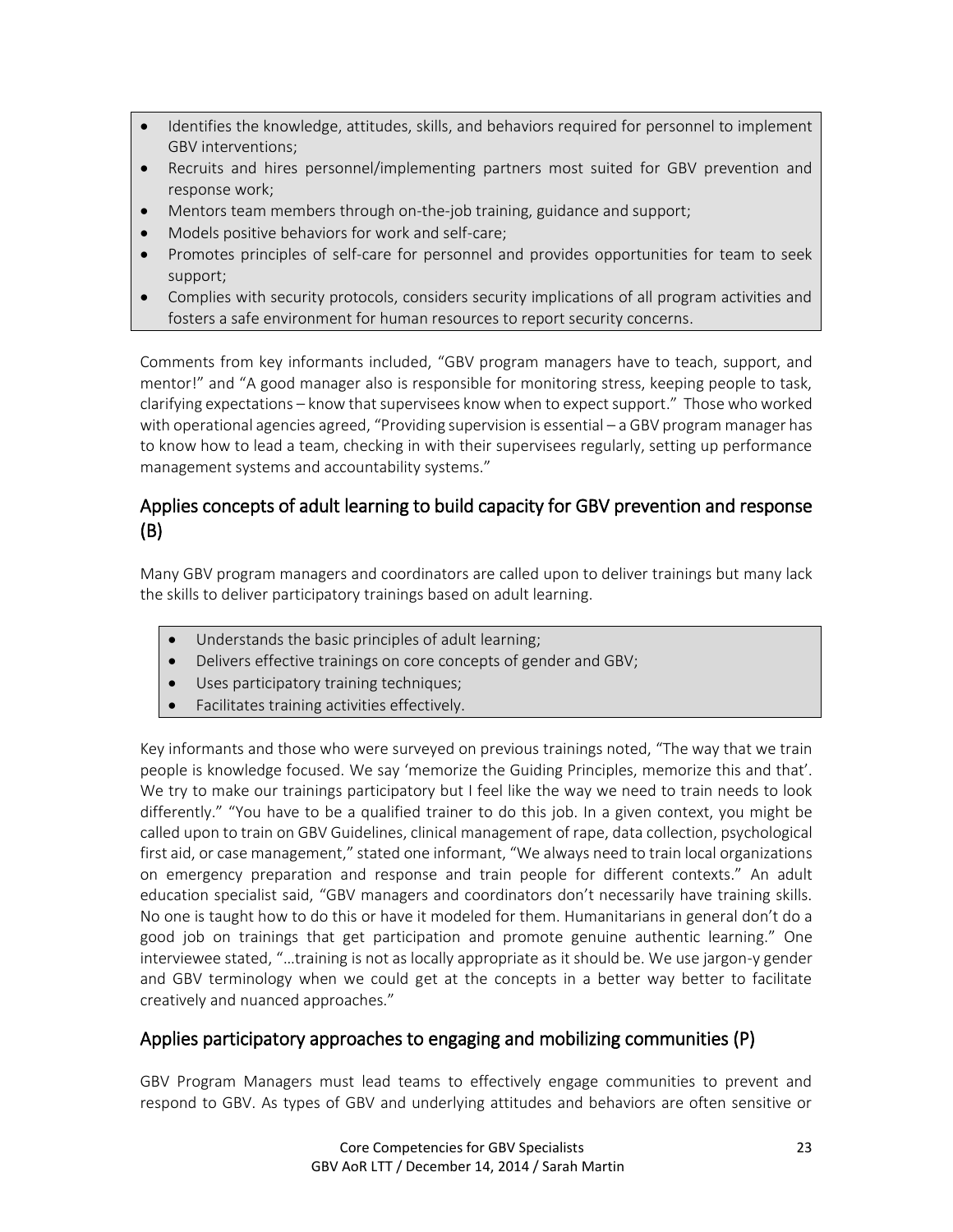taboo subjects, thoughtful approaches are required for this work. GBV Program Managers must also be competent in skills promoting inclusive participation, as GBV interventions should strive to meet the needs of populations who face discrimination and underrepresentation in community and family decision-making.

- Proficient in cross-cultural communication and respect for diversity;
- Incorporates the knowledge and opinions of most-affected populations in the design, delivery, and evaluation of program interventions;
- Strives to understand context, community norms and values, and factors that might enable positive change;
- Familiar with different methods and channels of communication;
- Consults relevant groups in the design and delivery of messages/information;
- Engages community to develop appropriate methods for outreach;
- Supports teams in facilitating community-based trainings and group discussions with communities.

"Community mobilization is the process of building community capacity to identify their own priorities, resources, needs, and solutions so we can promote representative participation," said one GBV specialist. "Women are often not included in decisions made about them and for GBV survivors, it is crucial to our survivor-centered approach that we include them in the process."

#### Able to conduct strategic planning for GBV prevention and response (B)

GBV Coordinators should be particularly skilled in strategic planning to guide the humanitarian community toward necessary actions to ensure appropriate GBV prevention and response.

- Identifies priority GBV concerns and related gaps to be addressed in the context;
- Actively inputs into the development of an immediate and longer-term response plan for GBV addressing the findings from any assessments;
- Analyses existing capacities and identifies resource constraints;
- Drafts an immediate and longer term response plan with GBV actors to address the issues and gaps highlighted in assessments;
- Identifies partnerships and alliances to enhance protection;
- Analyzes risks, threats, and capacities with stakeholders to address immediate needs as well as develop longer-term protection strategies;
- Considers unintended consequences, and takes steps to take to diminish these.

"GBV coordination requires strategic thinking to ensure that not only are the needs of women and girls being met in the immediate sense, but also that strategically, their needs are being met in the long term as the program transitions into early recovery or where it is a protracted and chronic emergency," noted one GBV specialist. "It is essential that coordination is more than meeting immediate needs and is about having the vision and competency to direct and lead programming in such a way as to achieve the greatest possible impact," agreed another.

## Able to identify and access funding for GBV interventions (B)

One of the most important responsibilities for a program manager or a coordination group is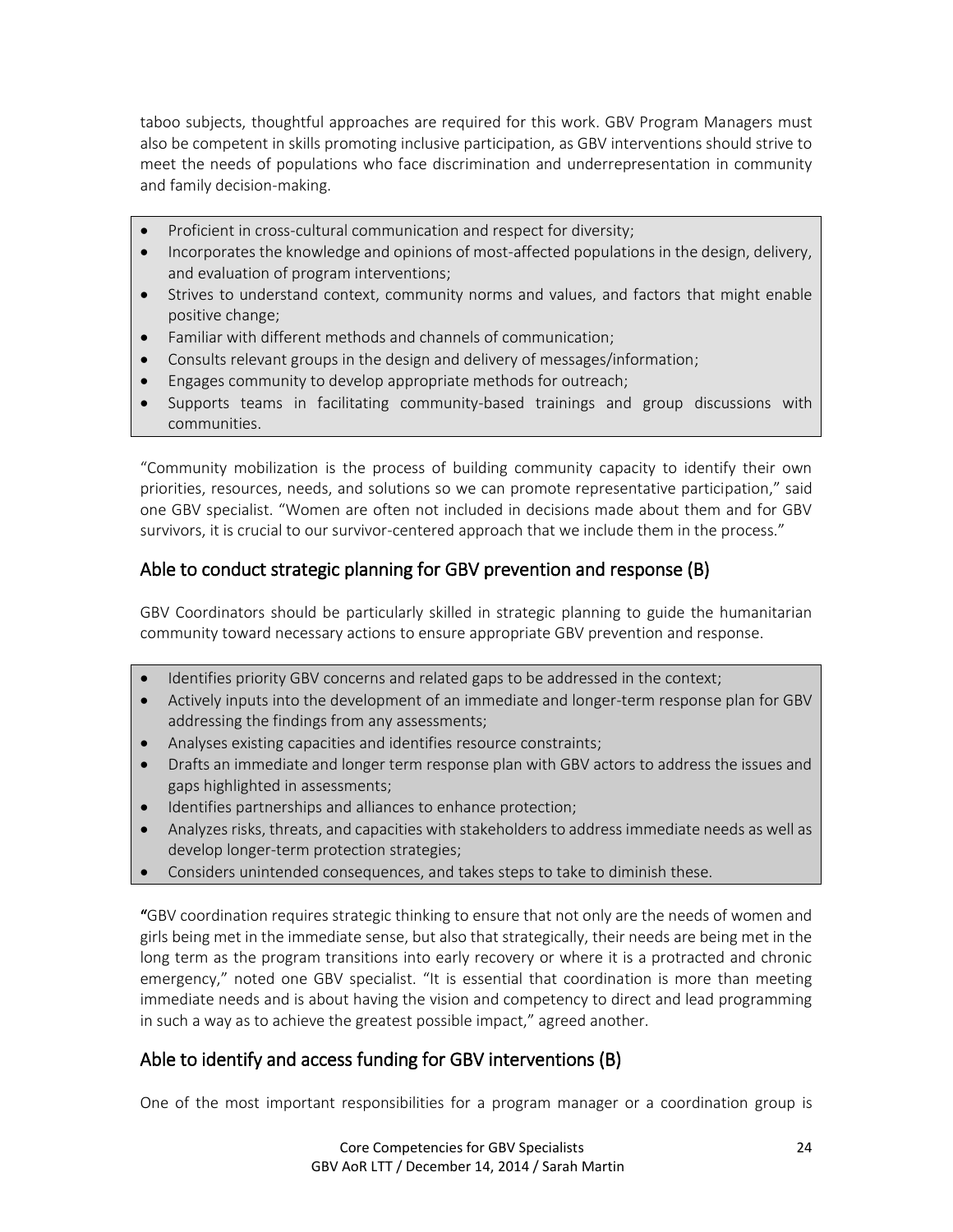soliciting funds to support the urgent GBV needs identified by coordination partners in order to allow for programming. To get a realistic overview of the funding required for critical GBV coordination and response needs, GBV coordinators should solicit information from GBV partners about the funds already available and/or committed for their agencies' GBV projects. Gathering this data will be difficult, particularly in the early-response phase when information is hazy or agencies are reluctant to provide financial data. Nevertheless, continuous effort is required through ongoing partner mapping and review to ensure that donor funding is prioritized for use in meeting the most critical – and under-resourced – aspects of GBV.<sup>26</sup>

- Understands the sources of funding that are available and how to access them;
- Knows how and when to submit proposals for these funds;
- Influences organizations to include attention to GBV when seeking funds
- Develops strong proposals for funding.

A key informant noted "The GBV coordinator [where I was working] knew when funding decisions were made and jumped in to grab money for GBV. A lot of people are afraid of that side or don't know how to do it."

## Demonstrates effective advocacy skills for GBV prevention and response and in support of GBV survivors (B)

"There are a number of key initiatives underway right now that offer unprecedented opportunities for advancing GBV interventions in emergencies through advocacy," noted the GBV AoR Advocacy handbook, a key tool to strengthen GBV specialists ability to advocate.<sup>27</sup> Advocacy is both a skill which can be developed but also a form of behavior which is reflected later in the behavioral competencies.

- Identifies basic advocacy messages for GBV in emergencies for different target audiences;
- Persuades others with verbal and/or written material;
- Approaches, engages with and informs / influences decision makers on GBV related issues;
- Contributes to interagency advocacy strategies including those led by UN missions and/or the national institutions throughout an integrated mission;
- Articulates clearly and demonstrates values, core purposes and principles for engaging in GBV in humanitarian emergency work.

"We need to make sure we include higher-level advocacy in our work such as targeting of donors/decision-makers, influencing funding, etc." One interviewee spoke of a particular GBV coordinator saying, "She excelled in the position. She was super proactive – seeking out different partners (especially getting local partners). Instead of passively welcoming others, she went out and talked to people and encouraged them to participate. She targeted key entry points. She knew the inter-cluster system and knew what meetings she could not miss so she could go and lobby for GBV in those meetings. She pursued professional and personal relationships with the right people, OCHA and others. It's such a key skill (informal channels of persuasion) and should be recruited for." Another interviewee spoke about another excellent GBV coordinator, "When I see her doing

<sup>26</sup> GBV AoR 2011

<sup>27</sup> GBV AoR 2014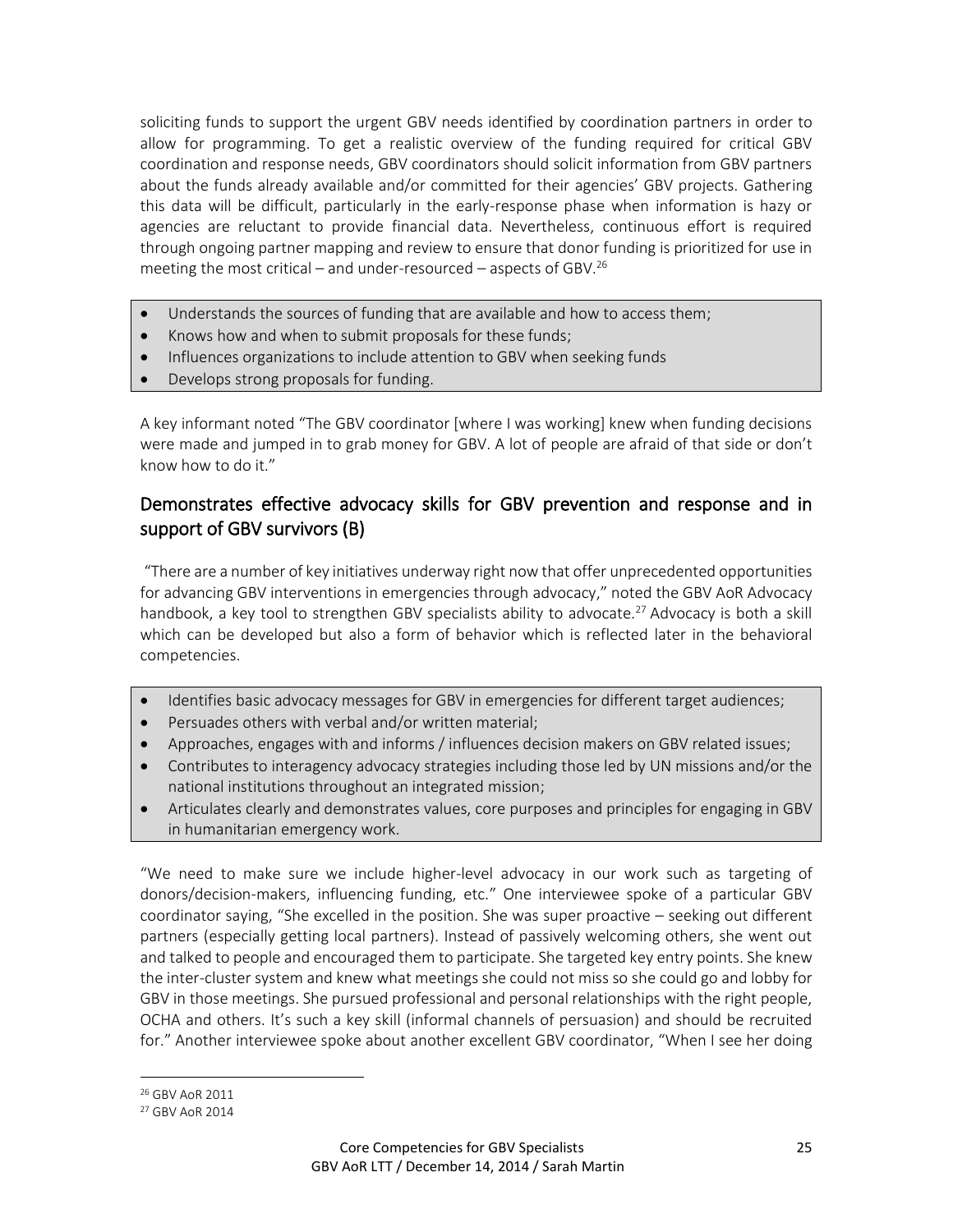advocacy, she's spectacular. Very good relations with all the key actors, she had collectively identified about what was missing, thought through and agreed with the co-facilitator and call institutions and ask them to respond." "A good GBV coordinator has to know how you navigate the system and look for opportunities to address GBV and this includes working with community leaders, government stakeholders, donors, etc. to push for policy and structural changes."

#### Able to influence other sectors to mainstream GBV prevention and response (C)

GBV Coordinators must work with other sectors to fulfill their responsibilities to prevent and respond to GBV. The IASC *Guidelines for GBV Prevention and Response in Humanitarian Settings* outline key actions for all sectors/areas of work to take in mitigating risks and preventing GBV, as well as to ensure appropriate response.

- Understands the IASC *Guidelines for GBV Prevention and Response in Humanitarian Settings*;
- Engages actors from key sectors to ensure that multi-sectoral services are available and accessible for GBV survivors;
- Supports sector actors to identify appropriate risk reduction and prevention actions and to develop appropriate plans;
- Invites members of other clusters and working groups to participate in GBV coordination;
- Maintains linkages with other sector working groups, government counterparts and community leaders to support mainstreaming efforts;
- Promotes appropriate mainstreaming of GBV into multi-sectoral assessments and assessments conducted by other (non-GBV) clusters/sectors;
- Promotes attention to GBV in other sector action plans, program and proposal design.

"Sometimes the GBV working group is so wrapped up in its own work that the work done in other bodies is ignored," said one consultee. "I have seen GBV coordinators who are so focused on leading the sub cluster meetings that her knowledge on technical issues (good GBV programming) was a struggle for her and a learning curve for her. She was unable to be a strong leader in intercluster meetings to plead with health and CCCM leaders to take up GBV issues."

This was echoed by many of the interviewees, "We are always targeting GBV people but we need to get people from other sectors from livelihoods to WASH…we need more allies" and "…there is an overwhelming focus on coordination rather than a focus on getting different sectors to do their part. The GBV working group is so focused on coordinating those of us who are there, the coordinators don't go out to the different sectors to find out what they are doing. They act like a GBV taskforce rather than using the concepts behind the clusters to hold other sectors like Health or WASH accountable. At the end of the day, if you don't have action from other sectors, you can't coordinate anything. The focus is on holding meetings and sharing information but they are missing key things like services not available or sectors failing to provide them."

## Applies safety and ethical recommendations to lead GBV assessments (B)

Program Managers may be more likely to carry out GBV assessments, but Inter-Agency Coordinators can play an important role in coordinating assessments, advocating for safe assessments, and advocating for appropriate inclusion of GBV in multi-sectoral assessments. It is important to work with other sector actors to recommend specific areas of inquiry that might be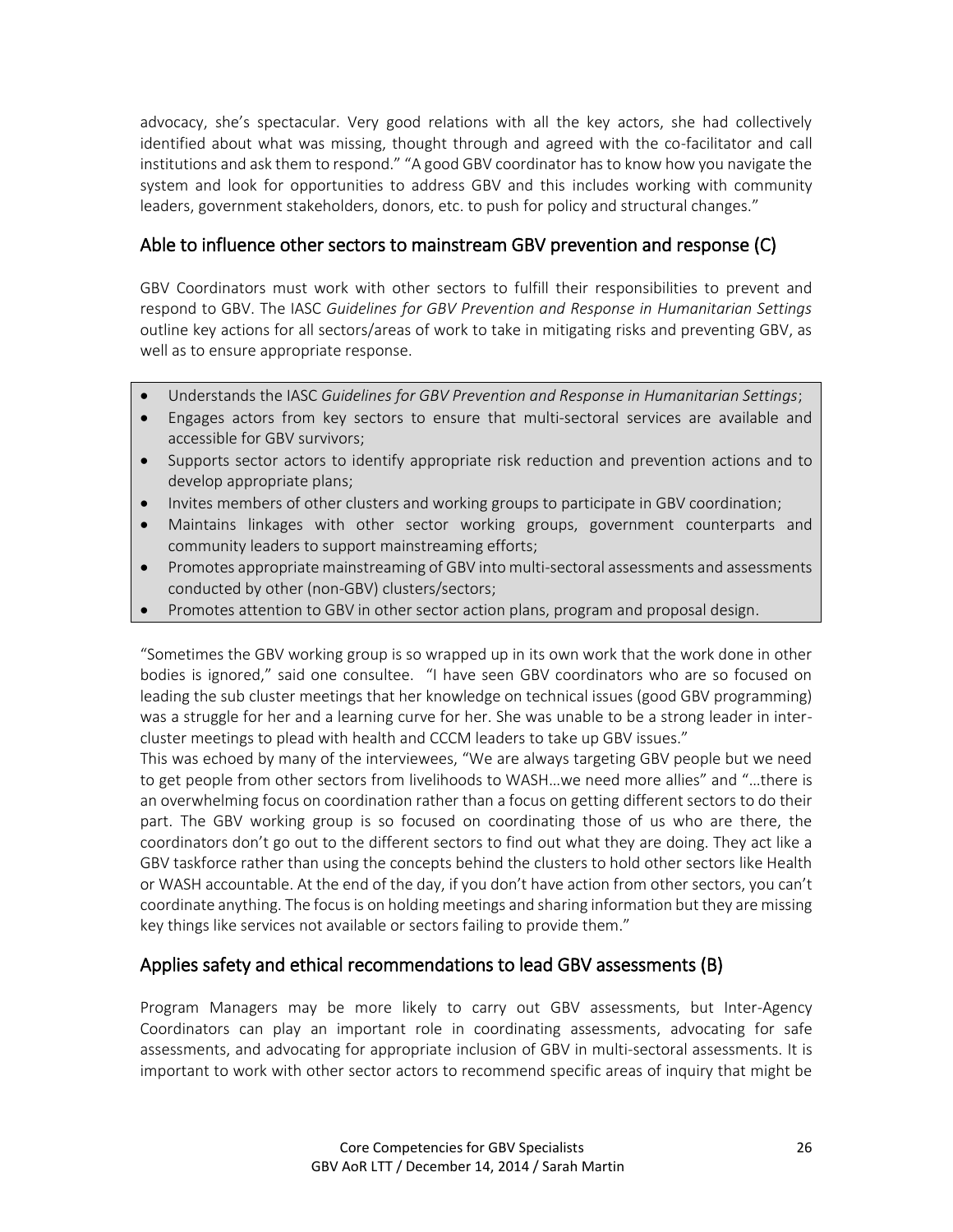explored, and to ensure that non-specialists do not attempt to gather information on GBV incidents.

Both GBV Program Managers and Coordinators should understand the risks related to GBV assessments and should endeavor to use all available information before conducting new assessments. All specialists should understand the particular risks related to collecting information on incidents of GBV, as well as the risks related to interviewing children. Information collected through GBV assessments – including information on available services or gaps in services, reported trends of GBV, common social consequences of GBV, and perceptions of risk – should be applied to advocacy and program interventions.

- Promotes and applies safe and ethical collection of sensitive information, including application of the *WHO Ethical and Safety Recommendations for Researching, Documenting and Monitoring Sexual Violence in Emergencies* and other appropriate guidance;
- Recommends, adapts and applies appropriate assessment methods and tools for GBV information in emergency contexts;
- Familiar with qualitative data collection methods such as focus group discussions and semistructured interviews;
- Analyzes assessment information to identify gaps, opportunities, and to make recommendations for appropriate interventions.

One interviewee noted, "A GBV Program Manager or Coordinator should be able to provide technical support to other sectors like WASH, Shelter, Camp Management, etc. GBV specialists must be able to educate non-GBV partners about what types of information that they should and shouldn't be collecting and how to make sure data collected is confidential." Another interviewee reflected, "One GBV coordinator was not able to strongly be in opposition [to dangerous data collection practices] when necessary in [a setting where] women's protections advisors who were [collecting data] against best practices for GBV. You have to be able to see the big picture – it's very difficult to do though, as our indicators are poor and data is a challenge."

## Able to manage, share, and apply GBV case data in a safe and effective manner (B)

The collection of accurate and timely data is important for GBV programming to monitor effective care for GBV survivors (for instance, GBV healthcare providers would need to monitor if sexual assault survivors have received the full courses of PEP or emergency contraception). This sensitive data is increasingly in demand from donors and policymakers. GBV coordinators and program managers must be able to analyze and apply GBV data for a number of different uses including advocacy.

- Prioritizes service delivery over data collection always;
- Works to maximize confidentiality of GBV case data;
- Routinely handles sensitive GBV information appropriately, including safe storage of case information;
- Understands when it is appropriate to implement GBV Information Management System (GBV IMS) for context;
- Understands how to implement the GBVIMS system and related information sharing protocols;
- Demonstrates an understanding of the sensitive nature of GBV information in all actions;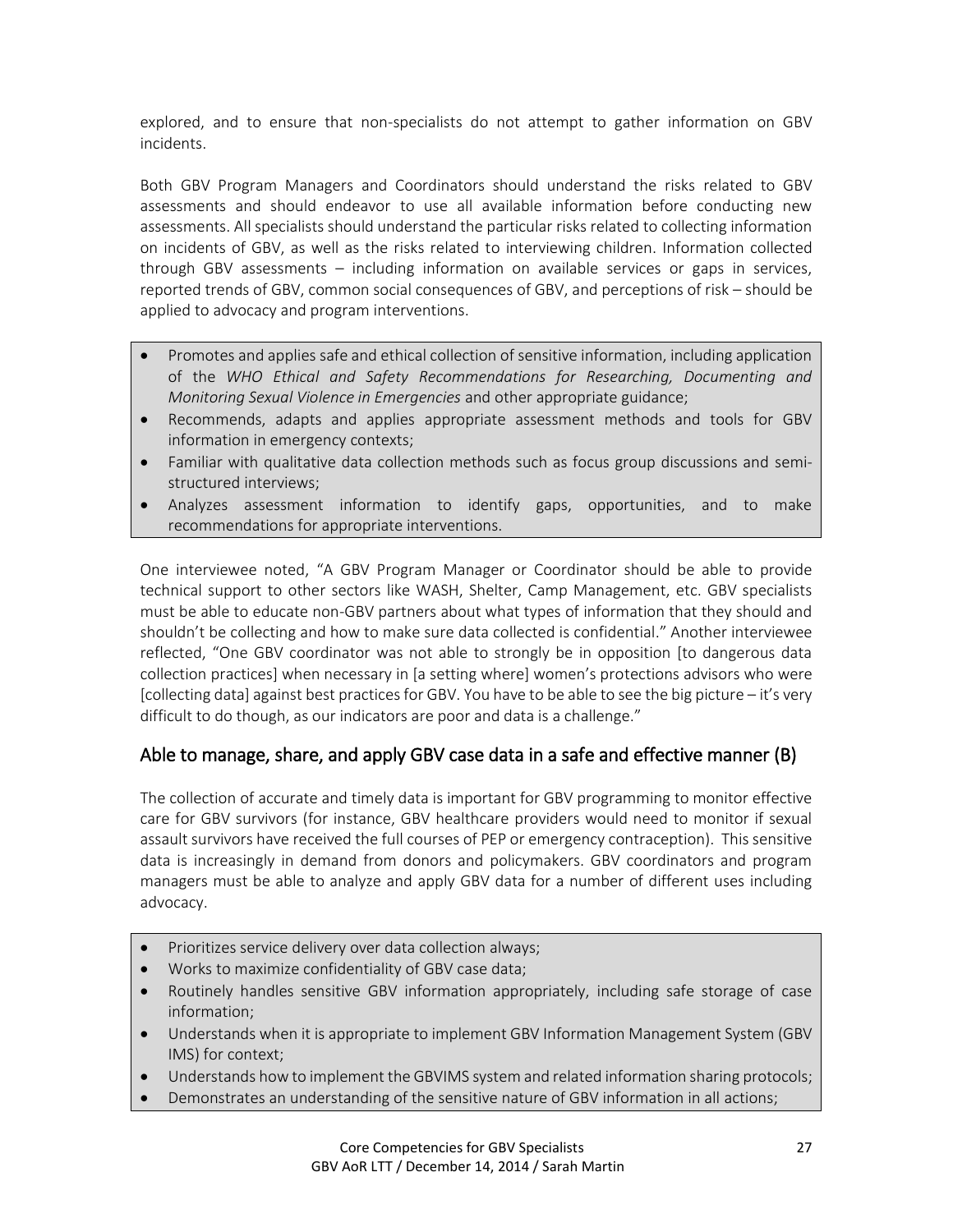- Applies interagency GBV *Standard Operating Procedures* for multi-sectoral and interorganizational prevention and response to GBV in humanitarian settings as they relate to collection and sharing of information;
- Advocates and educates others on correct usage of GBV data.

"With the transformative agenda and the way the inter-cluster work is moving, there is a constant demand for reporting," said one interviewee. "We have the reputation of being 'disorganized and fluffy' – the social workers of the humanitarian system," another noted, "and we need to be able to better explain our position on GBV data." There is also a need to educate donors on challenges and limitations related to GBV data collection and interpretation. One interviewee noted "I feel very strongly that for most humanitarian actors 'the numbers [of GBV cases]' – especially without any other contextual information – are not all that informative. It's the analysis (trends, patterns, etc.) that provide a clearer picture of what is happening and can inform prevention work." One informant added that advocating by providing data was useful saying "it is important that GBV coordinators be able to explain the complexities of GBV data in a straightforward, non-defensive manner." Another GBV data specialist noted "My experience has been that people without much background on GBV tend to get fixated on the numbers of cases, but that doesn't mean the automatic response should be to bend over backwards to give them what they're asking for. We also have an awareness-raising responsibility. When you have a conversation with people about the other types of data (qualitative data, secondary data, etc.) that is available and why that data is often more useful than the numbers of reported cases, they often start to get it."

## Facilitates a collaborative environment among colleagues and stakeholders to promote effective coordination (B)

Both GBV Program Managers and Coordinators must be able to coordinate effectively with a range of actors to ensure that survivors have access to multi-sectoral services and to facilitate mainstreaming of GBV risk mitigation and prevention efforts. Strong coordination requires associated communication skills.

- Coordinates with government, local and international NGOs, UN agencies and other stakeholders to ensure holistic support for survivors, including participation in developing/strengthening GBV standard operating principles, information-sharing protocols and referral pathways;
- Actively participates in protection/GBV working groups and contributes to interagency initiatives;
- Listens to and understands others, analyzing information within the larger context;
- Actively seeks contributions of others and seeks to build consensus;
- Communicates comfortably and effectively with people from different cultural and social backgrounds and of varying ages and social status (beneficiaries, authorities, leaders, colleagues, etc.);
- Seeks to develop a network of partners to enhance understanding of GBV risks and to promote protection of affected populations;
- Respects confidentiality and discretion in use of information;
- Contributes to the positive image and overall credibility of the GBV sector, notably through the application of GBV Guiding Principles and Ethics.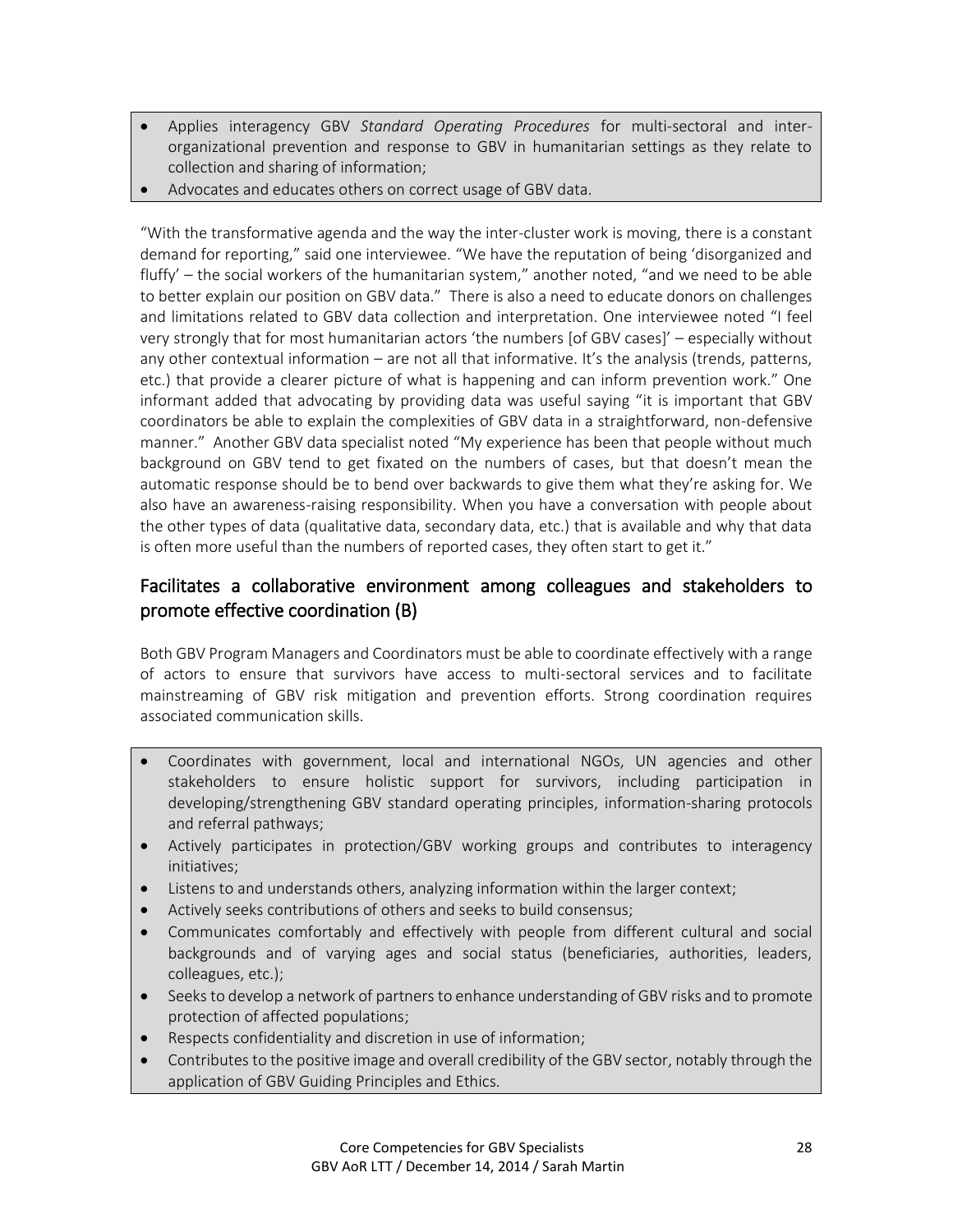"The role of a good coordinator is cheerleader and booster to balance that with someone who is going to be heavy hitting. Difficult to figure out – need teams, mentorship, figure out how to call people and get that support," reflected a key informant. "GBV coordinators must know and accept their interagency role. The GBV Coordinator is not superior to everyone else or to GBV Program Managers. The job is different but not above. You have to appreciate where knowledge lies and understand that it is your job to facilitate a process and listen to voices. You don't always have to be the person who leads the way."

#### Fosters effective communication among staff, colleagues and stakeholders (B)

In any professional environment, the ability to communicate one's thoughts in a way that people readily understand is critical. Although GBV specialists learn many communication skills throughout their career, mastery of communications skills is essential for success, particularly for interagency GBV coordinators. Communication is more than preparing and sending a message; it is making every effort to be sure that the message is heard and understood by the appropriate audience.

- Identifies information needs of a target audience or population, and works systematically to address the needs;
- Tailors language, tone, style, and format to match audience, particularly cross-culturally;
- Encourages open communication within constraints of confidentiality;
- Actively listens to perspectives of stakeholders and team members;
- Seeks practical ways to overcome barriers to communication;
- Interprets messages and responds appropriately;
- Speaks and writes clearly and effectively;
- Makes presentations and undertakes public speaking with confidence;
- Expresses opinions, information and key points of argument position clearly.

"A successful GBV coordinator must be a good speaker who can talk to senior level coordinators," said one interviewee. "We need a good listener/ communications person, they must be an excellent communicator – timely and clear. The coordinator can't just send out emails and not mind if people don't respond." "A good coordinator should be a pretty dynamic speaker (public speaking) who is engaging and can draw people in. A strong verbal and written communicator. Being someone who can turn things around quickly, not thrown by much, calm."

# Behavioral Competencies

In the key informant interviews, many different personal characteristics and behaviors were mentioned – particularly for the role of GBV Coordinator, an area where informants agreed that the field needs more support to improve performance. Many of the personal behaviors and characteristics coincided with core competencies that have previously been identified as essential for Protection and Humanitarian Coordination Competency so the language used to standardize the findings comes from the Humanitarian Coordination Competency  $^{28}$ , CBHA Core Competencies<sup>29</sup>, Child Protection Core Competencies<sup>30</sup> and the ICRC<sup>31</sup> Protection Standards.

 $\overline{a}$ 

<sup>28</sup> IWG 2009

<sup>29</sup> CBHA 2011

<sup>30</sup> CPWG 2010

<sup>31</sup> ICRC 2011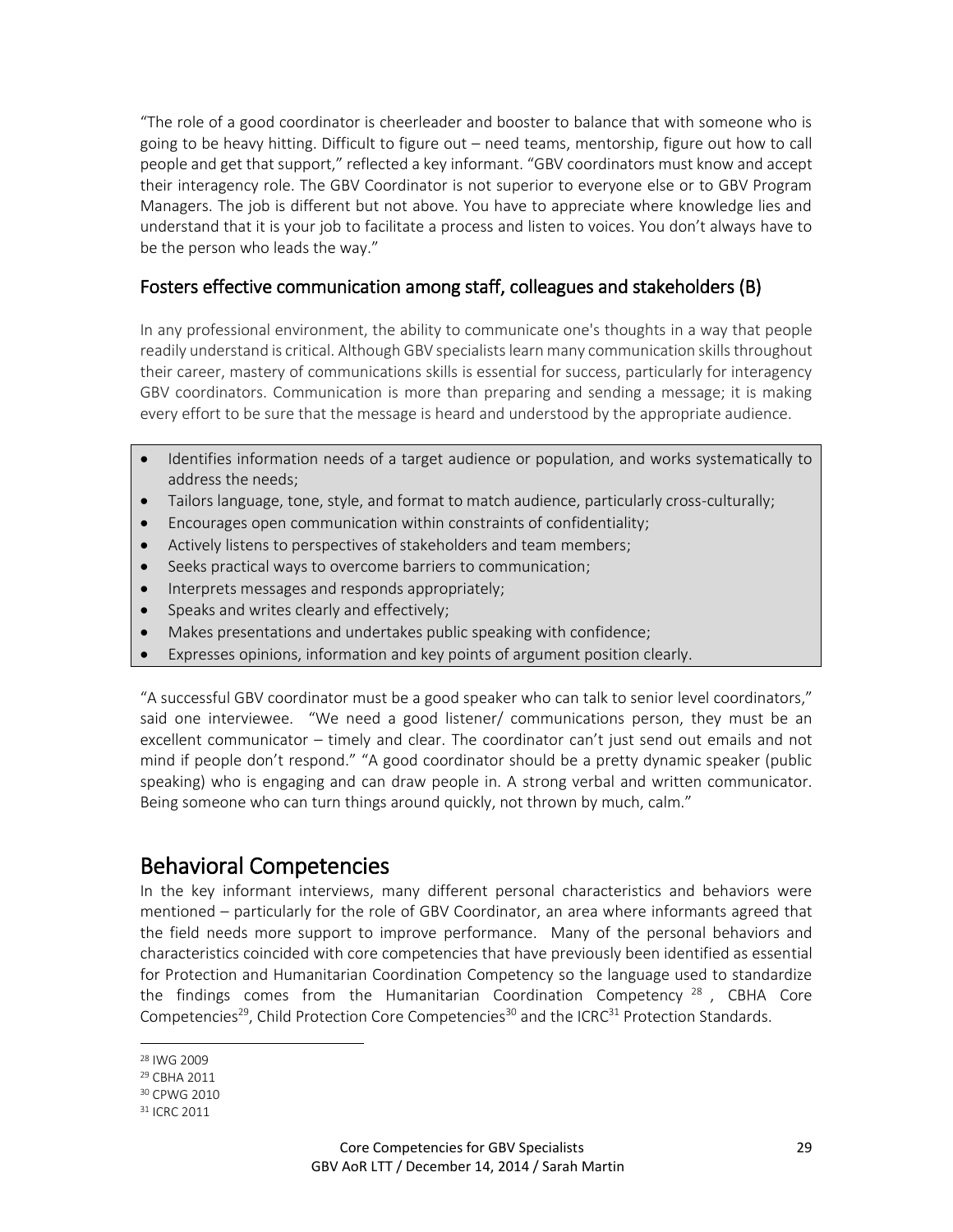*Note: How to read this section*

The titles of the following competencies are taken from the domain column of the HC/RC Core competency framework<sup>5</sup>, the standards identified by the ICRC Protection Standards framework<sup>8,</sup> or the Child Protection in Emergencies Competency Framework<sup>32</sup>. A brief discussion of why it is important is underneath the competency. Under the domain are listed the core competency as defined by the Humanitarian Coordination Competencies or the standard from the ICRC document with more information about how they define it. Illustrative comments from the interviews with key informants are included after each competency.

#### Adapts and copes with pressure

Being able to adapt to difficult working environments that are unstable and unsafe; cultural challenges and stressful work situations are commonplace for humanitarians in all sections. As one person put it "Coordination in humanitarian settings is always difficult. People who are drawn to humanitarian settings enjoy being mavericks and loose cannons. If you were someone who was keen on getting along with your office mates from 9-5, why would you go to Syria?"<sup>33</sup>

The challenges on GBV coordination come from many different places – from having to constantly advocate for the inclusion of gender in other sectors, to arguing with donors and other sector leads that GBV response qualifies as lifesaving and therefore under the CERF criteria to working with difficult often male-dominated leadership in agencies and governments that are not supportive to women's issues, GBV in particular requires a lot of perseverance.

For the GBV sector, this competency came up often due to the challenges of working on GBV and the issue of burnout that has claimed many GBV practioners. Self-care was mentioned often during the key informant interviews. Working on GBV may be inherently more difficult than other sectors. According to one key informant, "It must be inherently just a really hard job to empathize and listen to survivors without giving them advice. The level of service delivery is difficult and in most places, rape and incest are really difficult things to talk about so it's inherently violent. How do we deal with self-care and stress? Some of the self-care stuff is policy and advocacy within your organizations. How can we make sure that our staff is supported?"<sup>34</sup>

- Copes with personal stress;
- Can prioritize and multi-task in difficult situations;
- Works productively in a high pressure environment;
- Adapts to changing circumstances;
- Identifies and uses strategies to manage emotions during difficult situations;
- Balances the demands of work and personal life;
- Maintains a positive outlook at work;
- Adapting in situations of rapid change;
- Handles criticism well and learns from it;
- Demonstrates self-care through positive coping mechanisms; seeks help from others when and as necessary.

l

<sup>32</sup> CPIE 2010

<sup>33</sup> Interview with Key Informant, July 2014.

<sup>34</sup> CBHA 2010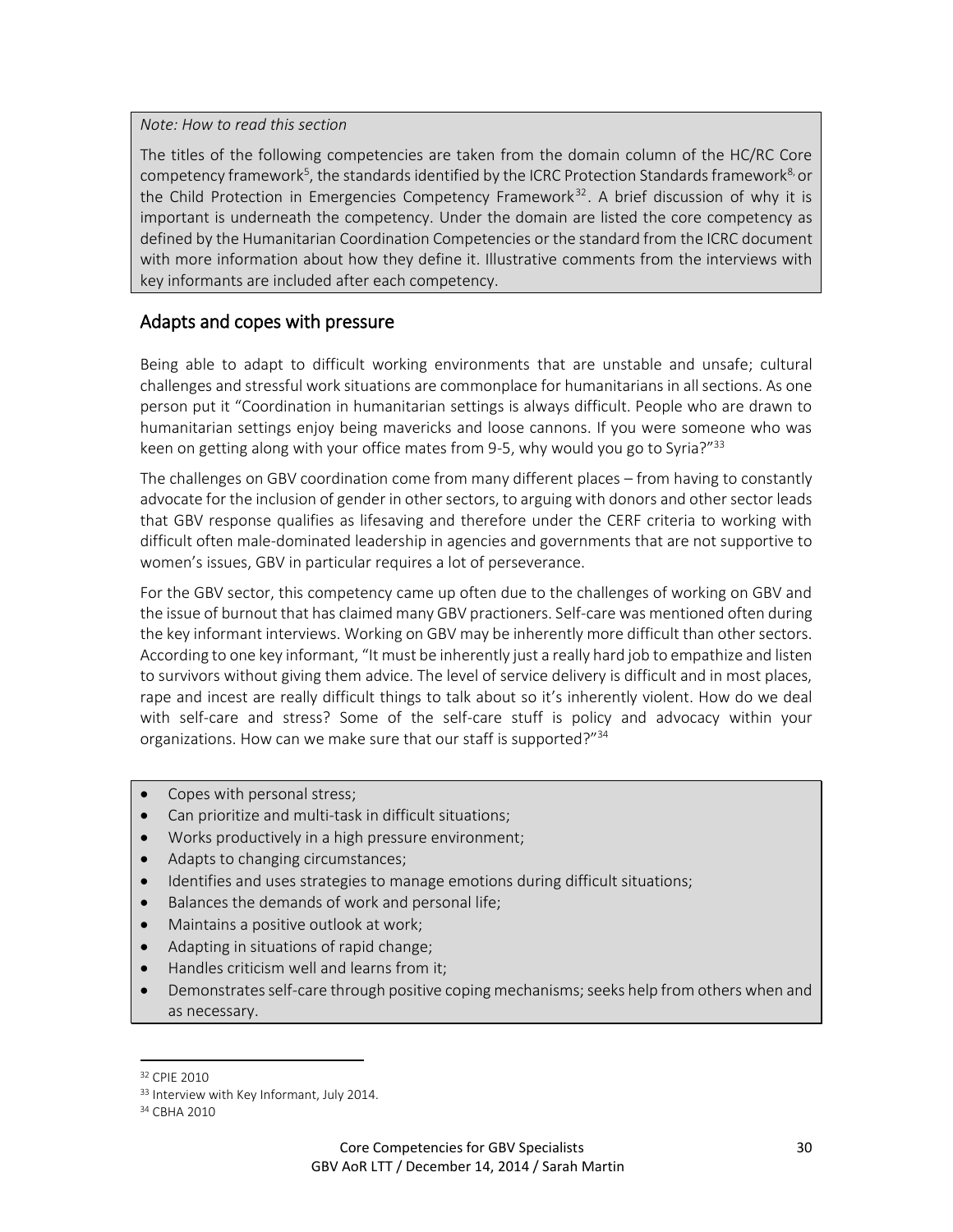Makes time to learn from experience and feedback, and applies the lessons to a new situation. "We need someone who can stand by the courage of their convictions. There are always the people who hear gender specialist or women's protection specialist and roll their eyes, saying UGH a feminist. " "The right person doesn't take things personally and is optimistic." "A GBV program manager or Coordinator must create good will and not be too aggressive. Mainstreaming GBV should be a part of the work but if you are consistently making enemies in other sectors, you won't get through." "You have to be 'cheeky' and proactive!" "Should be energetic, fast, think-on-yourfeet type of humanitarian, always finding compromises."

"GBV work [and fighting for women's rights] takes a toll so you need a team so you can collaborate and support each other. We're missing that. Speaks to broader challenges across the humanitarian community. We're already pushing on a closed door so why aren't we more supportive of each other. SELF CARE is very important."

#### Demonstrates good judgement and decision-making skills

Both GBV program managers and coordinators require a range of leadership skills to be effective in their work. As leaders, they will be regularly responsible for making decisions under pressure and often with much at stake. Being able to make prompt, clear decisions may involve tough choices or are considered risks. It is crucial for GBV specialists to take responsibility for actions, projects, and people. GBV specialists should take initiative, act with confidence and work under own direction. They should initiate and generate activity and provide others with clear direction. They should also modify decisions when necessary, in light of new information.

- Maintains simultaneously a broad strategic perspective and awareness of the detail of a situation;
- Adapts plans quickly in response to emerging situations and changing environments;
- Takes calculated risks to improve performance;
- Accepts responsibility for own decisions and actions;
- Acts decisively;
- Consults as widely as circumstances permit;
- Follows up on actions;
- Accepts responsibility for decisions.

Key informants highlighted this competency – "GBV specialists must be confident and show leadership to bring the others along on this issue." Another agreed, "The confidence for GBV programmers is so important. We tend to doubt ourselves a lot and checking in with people who are responding are making all the right decisions but they have a lot of doubts and fears and need reassurance to go forward."

"A good GBV program manager or coordinator must demonstrate good judgment – can you train someone to have good judgment? The *Managing GBV Programs in Emergencies* training is supposed to train people to use good judgment. Prepare people with the knowledge that is out there and be able to make good decisions – that is what program management is all about. There will always be a case that you have to manage with a completely new set of variables that will throw you for a loop. You have to know the general guidance and then make good decisions-. That is the key. But without a knowledge base, you are asking people to make a decisions on their gut, which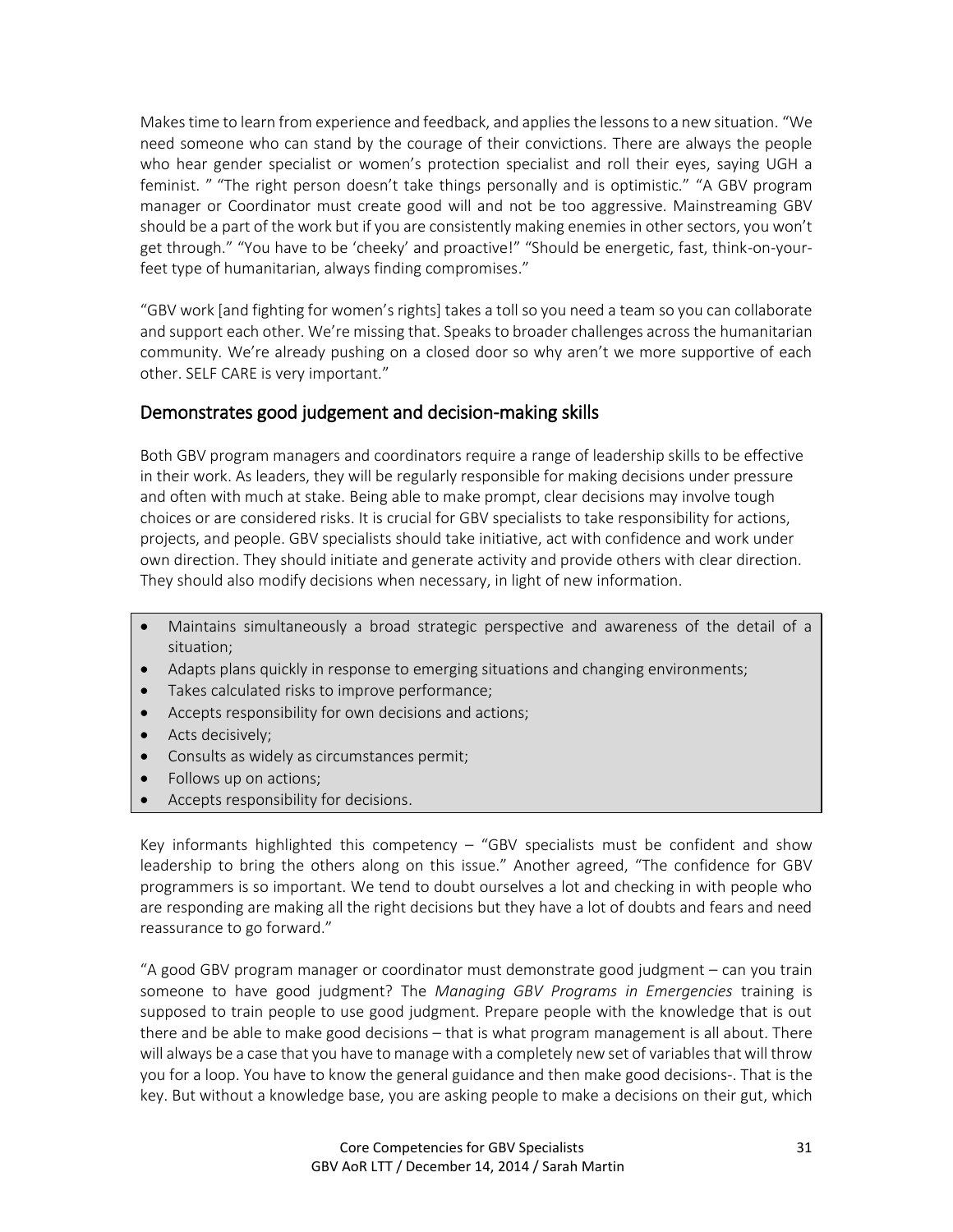is unacceptable. You need to bring in the people that they need to bring in, not make a decision on their own. Hopefully deferring to what the survivor wants is a very important decision-making." "GBV Coordinators have to follow up on concerns, through no fault of many people, there is not a lot of follow through. Sometimes there is an attitude of 'OFF OF MY DESK, ONTO SOMEONE ELSE'S', so it is their problem now. Unless something has changed, you need to see it as your problem. The ideal GBV Coordinator is persistent and doesn't give up. There is resistance on the ground and lots of priorities…"

#### Able to negotiate and advocate effectively, with varied audiences

This competency was mentioned over and over again by key informants with regards to coordination – particularly in the context of being able to rise above the political infighting that sometimes occurs. Being able to represent the needs of the GBV AoR instead of the individual organization (usually UN agency) was seen as a very important trait and one that leads to better coordination and improved ability to bring all agencies together to speak on behalf of GBV instead of being seen as lobbying for one's own host organization.

- Can effectively influence or persuade others of a course of action;
- Builds wide and effective networks of contacts:
- Manages conflict;
- Makes effective use of political processes to influence and persuade others; Is an effective advocate of humanitarian principles on behalf of the GBV community;
- Is able and prepared to adopt a number of ways to negotiate to gain support and influence diverse parties;
- Demonstrates persistence and tenacity.

"You need to know how to negotiate in order to convince the other clusters to work on GBV. You have to have thick skin [to be a GBV program manager] – you must be a person that others can trust that if they speak, they have to have faith that you will represent the viewpoints of the group." Another added, "Good interpersonal skills are so important. A GBV coordinator has to be able to deal with difficult people (when there are agencies with a disconnect between them)." "We need to be asking about conflict resolution and such at the interview process – a strong candidate needs to have to have a sense of humor about our challenges, not so passionate about GBV that you get angry but strong enough to turn skeptics into allies."

# The Pros and Cons of a Competency-based Training and Hiring Approach

In June 2007, People in Aid, a nonprofit membership organization that was established by agencies in the humanitarian and development sector in 1995, conducted a review of the use and effectiveness of competency frameworks within the humanitarian sector and attempted to identify behaviors common to all the frameworks $35$ . The review concluded that that those agencies that incorporated competency models into job roles helped national staff to better understand the expectations that organizations had of them and gave them clear guidance on how to grow and develop within the organization. The research however, also found that competency frameworks

 $\overline{a}$ 

<sup>35</sup> People in Aid, 2007a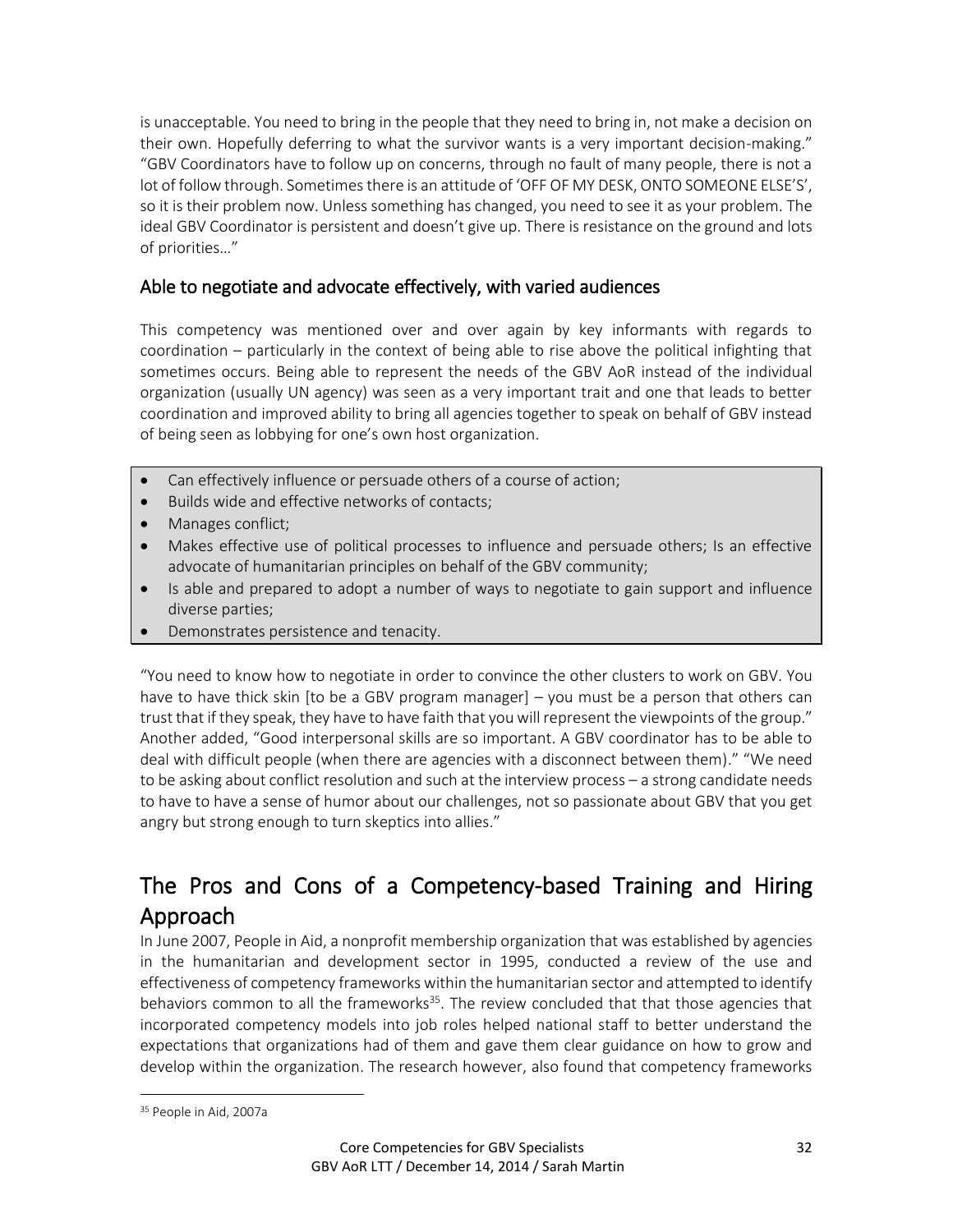and other performance related tools had not to date introduced adequate rigor into human resource processes and procedures in humanitarian response and that they needed to form part of an overall organizational capacity building strategy and HR process to have any real impact. Key informants in the human resources departments of UNFPA and IRC noted that some agencies are still struggling and that "the ability of the hiring managers to identify the right competencies is quite low." Another stated that "[My organization] has talked about this for a long time but we are not doing it right now. There are key things we are looking for and would be curious about it."

Not everyone, however, is a champion of the competency-based approach or the concept of "professionalizing" the humanitarian aid community. Some critics say that top-down training methodologies based off a pre-defined set of core competences are unlikely to be sufficient to "professionalize" the humanitarian sector and may serve to create an 'elite' community that will cut humanitarian workers off from the affected population and also privilege the elite with access to universities over the local aid workers who often have years of experience. While local and national staff may not meet all of these competencies, they often bring much more around contextual knowledge, relationships, and access to communities that are critical to working and thriving in humanitarian contexts. The increased need for advanced degree to apply for positions at places could be a barrier to allowing experienced people into the GBV sector in field settings and preventing them from moving into international positions. Critics argue that better understanding the needs of local aid workers for professional knowledge, competence and skills, and improving the use of different learning approaches should also be considered. In an online debate at an aid worker forum, one critic of 'professionalizing' said "Maybe we need to look outside the box of what professionalization traditionally means, and come up with a more creative approach that encompasses the diversity of expertise that's so fundamental and, in many ways, unique to this sector."<sup>36</sup>

The desire to maintain a diversity of actors to make up the 'humanitarian system' can caution against too prescriptive an approach to defining one knowledge base for the sector. Critics say that competencies must not be seen as exclusive to other forms of knowledge and expertise; rather competencies when deployed effectively should equip humanitarian workers with the ability to recognize, value, seek out and engage knowledge and skills that can enhance humanitarian efforts.<sup>37</sup>

# The Way Forward

One key informant asked "why we are using a competency framework and how it will be applied?" These are the key questions that the GBV AoR needs to answer. What is the relationship between the development and adoption of a standard approach to GBV competencies and the AoRs future capacity-building efforts? Competencies can be used in a number of ways.

In the protection sector, ICRC is promoting protection standards but it is currently a voluntary effort and not yet being promoted for hiring or evaluation of job performance. ProCap has developed a short 2-page list of 9 key competencies for protection coordinators. The Child Protection Working Group has developed and is promoting the use of core competency framework for Child Protection

l

<sup>36</sup> AIDSOURCE: The Humanitarian Social Network debat[e http://aidsource.ning.com/group/professionalizing-the](http://aidsource.ning.com/group/professionalizing-the-humanitarian-sector/forum/topics/reason-to-not-professionalize)[humanitarian-sector/forum/topics/reason-to-not-professionalize](http://aidsource.ning.com/group/professionalizing-the-humanitarian-sector/forum/topics/reason-to-not-professionalize) accessed September 20, 2014.

<sup>&</sup>lt;sup>37</sup> People in Aid 2007.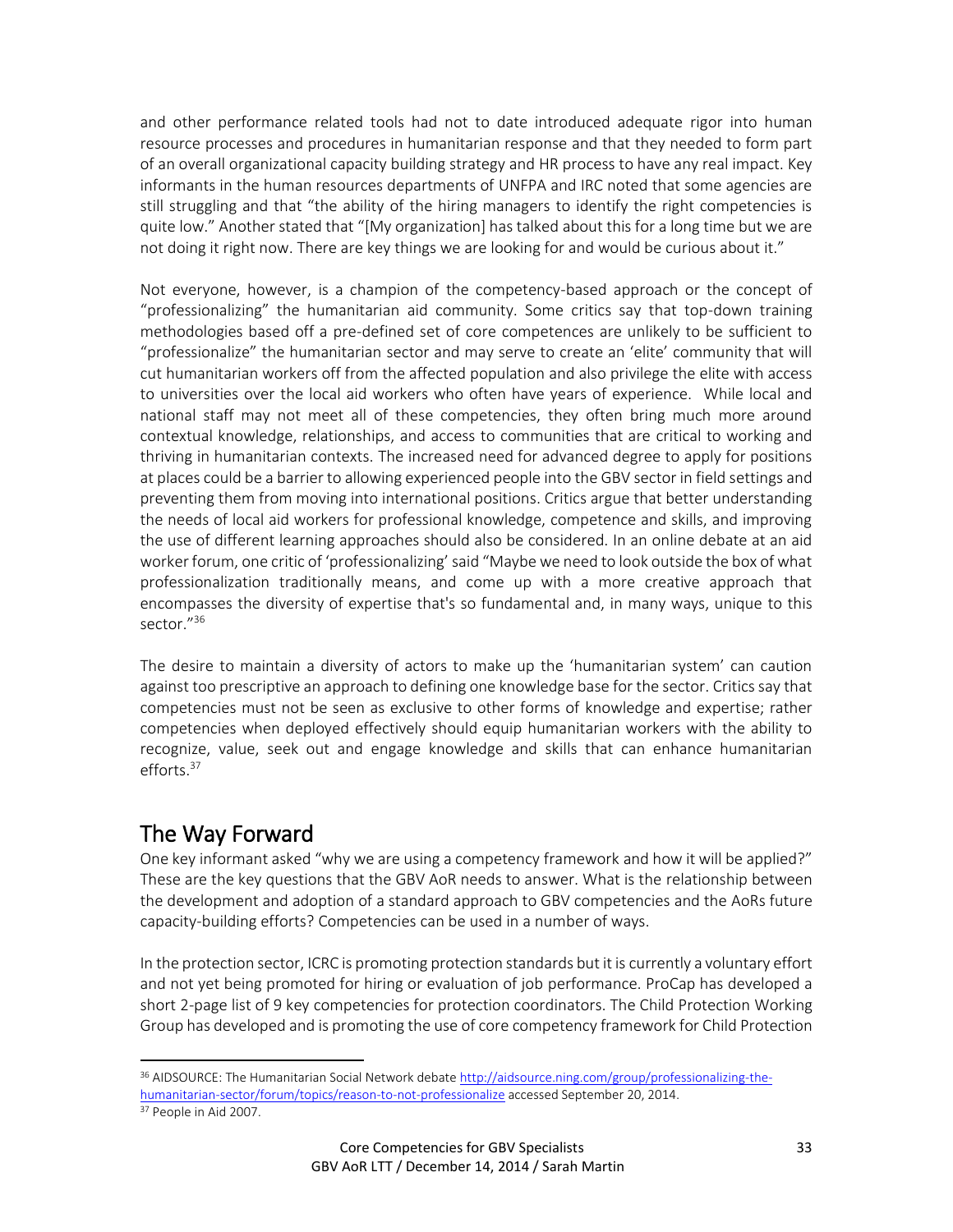in Emergencies as well as minimum standards for program manages and coordinators. UNICEF is currently working on a core competency for cluster coordinators. The GBV AoR should harmonize its approach with these other actors.

These competencies can be used to promote competency-based learning – an approach used in learning concrete skills rather than in abstract learning. In competency-based learning, the student is evaluated on the individual competency, and once having mastered it, moves on to others. Higher or more complex competencies are learned to a degree of mastery and isolated from other topics. Another common component of competency-based learning is the ability to skip learning modules entirely if the learner can demonstrate they already have mastery. That can be done either through prior learning assessments, formative testing, or simulations. Now that core competencies have been identified, members of the GBV AoR and the GBV AoR Learning task team can review existing trainings and learning opportunities and revise them to close major gaps in the existing competencies. A review of current training opportunities in the *Current State of GBV Response Capacity in Humanitarian Settings: A Synthesis of information, resources, and opportunities* shows that behavioral competencies are not well represented in the current trainings. The upcoming GBV Capacity Building strategy should also address how to build competencies in this area.

Promoting a core competency approach to employee hiring and performance management is currently being seen in the humanitarian world as a "best practice." The competencies can be helpful for individual agencies to use internally to assess candidates and employee's performance. Currently, none of the NGOs interviewed for this paper have adopted a core competencies approach for hiring although UN agencies have one. The adoption of this approach for human resources would be a discussion the broader GBV AoR would need to have as it would entail the harmonizing of many different agency's human resource departments.

In some ways, adopting a competencies approach can help to professionalize the sector but in other ways, it can lead to an over-reliance on "check boxes" of competencies and an overly rigid approach to hiring, supporting, and supporting humanitarian workers. Creating a core competencies framework which outlines how to measure each competency according to the professional level of the individual (for example, novice, mid-level practioner, and senior practioner) along with a minimum standards document for GBV programming can provide some consistency and clarity around GBV programming in humanitarian setting. A Competencies Framework and a Minimum Standards document could be adapted by organizations, used for hiring, training programs, measuring performance, and also to guide academic institutions in building capacity in the GBV sector.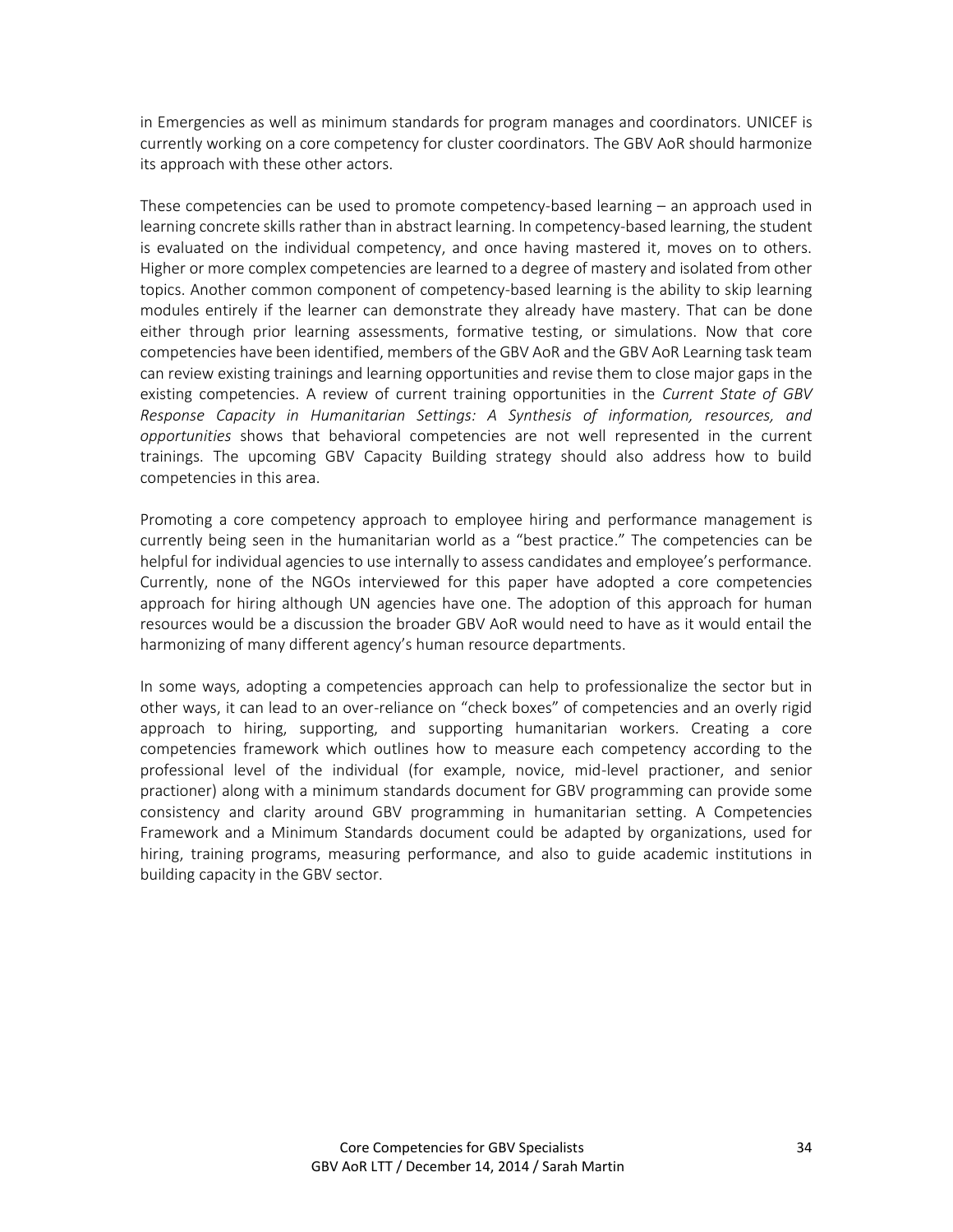# Appendix 1: List of Consulted Documents

Abirafeh, L. (2014*) End of Assignment Report: GBV RRT - West and Central Africa*

Aidsource (2014) IDSOURCE: The Humanitarian Social Network debate. [http://aidsource.ning.com/group/professionalizing-the-humanitarian-sector/forum/topics/reason-to-not](http://aidsource.ning.com/group/professionalizing-the-humanitarian-sector/forum/topics/reason-to-not-professionalize)[professionalize.](http://aidsource.ning.com/group/professionalizing-the-humanitarian-sector/forum/topics/reason-to-not-professionalize)

Avenir Analytics (2014) *UNICEF Cluster Coordination Competency Development Strategy*.

Boyatzis, Richard (1982) *The Competent Manager: A Model for Effective Performance.*

Camburn, Jess (2011) *In focus : Articulating an agenda for humanitarian education and training. Conference Report, CERAH/ELRHA Conference on humanitarian education and training*, Cardiff: ELRHA: Enhancing Learning and Research for Humanitarian Assistance.

CBHA: Consortium of British Humanitarian Agencies.(2010) *Core Humanitarian Competencies Framework*. Report, London, UK: CBHA: Consortium of British Humanitarian Agencies.

CPAL: The Consortium for Participatory Arts Learning (2014) *Core Competency Framework: Innovation.*

Child Protection Working Group (2010) *Child Protection in Emergencies (CPiE) Competency Framework*.

Child Protection Working Group (2012) *Minimum Standards for Child Protection in Humanitarian Action*.

De la Puente, Devanna (2014) *End of Assignment Report: GBV RRT Asia-Pacific Region.*

Department for International Development (DfID) (2011) *Humanitarian Technical Competencies.*

DfID (2011) *DFID Core Competency Framework.*

Emmens, Ben, and Sara Swords (2010) *Objective 1: Final Report. Report, London, UK: CBHA: Consortium of British Humanitarian Aid Agencies, 2010.*

GBV AoR: Gender-based Violence Area of Responsibility (2009) *Gender-Based Violence Course Development Seminar Final Report from American Refugee Committee (ARC), World Education, and UNFPA.*

GBV AoR (2011) *Handbook for Coordinating GBV in Humanitarian Settings.*

GBV AoR (2012). *Managing Gender-based Violence Programmes in Emergencies Training Course: Facilitation Manual* (pilot version)

GBV AoR (2014) DRAFT *Advocacy Handbook.*

GBV AoR Learning Task Team (2014) *GBV Technical Consultation for a Capacity Development Strategy Workshop Report.*

IASC: Interagency Standing Committee (2005) *Guidelines for GBV Interventions in Humanitarian Settings.*

IASC (2006) *Strengthening the Humanitarian Coordinator's System: What is our goal and how do we get there?*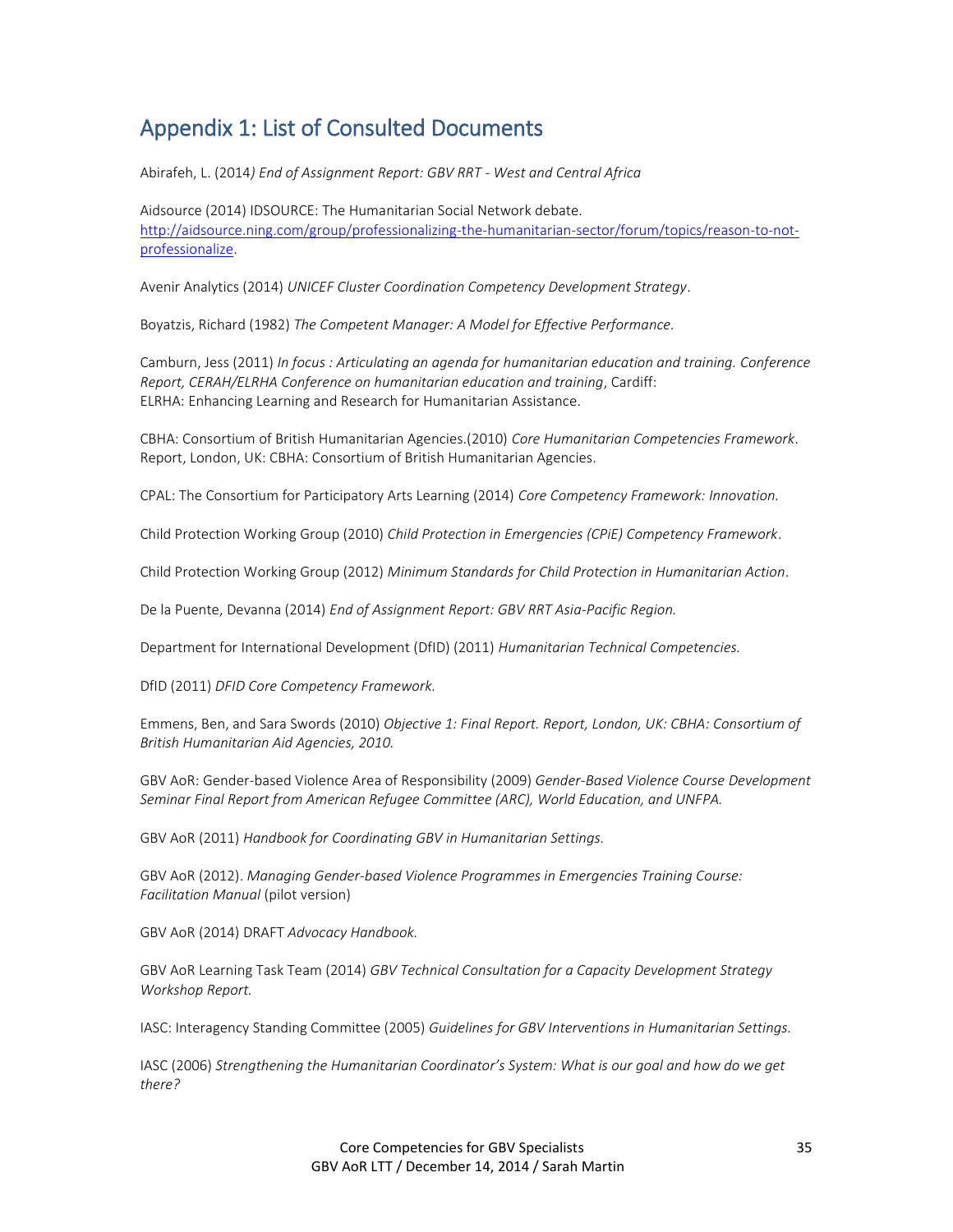IASC (2014) *Transformative Agenda Reference Document: 4. Reference Module for Cluster Coordination at the Country Level.*

Interagency Working Group on Humanitarian Competencies (2009) *Humanitarian Coordination Competencies for Humanitarian Coordinators and Resident Coordinators in Disasters.*

IWG: Inter-Agency Working Group on Emergency Capacity Building (2006) *Humanitarian Competencies Study.*

ICRC: International Commission of the Red Cross and Red Crescent (2009) *Professional Standards for Protection Work: Carried out by Humanitarian and Human Rights Actors in Armed Conflict and Other Situations of Violence*.

IRC: International Rescue Committee (2005) *Draft Guidelines for Core Competencies oF GBV Program Managers and Coordinators*. Internal.

Kenny, E. and Yang, H. (2010) *Coordination of Multi-Sectoral Response to GBV in Humanitarian Settings Training Course – A Three-year Post-Course Evaluation Report.*

Martin, Sarah (2014) *Current State of GBV Response Capacity in Humanitarian Settings.* 

Monitoring and Evaluation Research Group (2009) *Standards for a Competency-based Approach to Monitoring and Evaluation Curricula & Trainings.*

People in Aid (2007a) *Behaviours which lead to effective performance in Humanitarian Response: A review of the use and effectiveness of competency frameworks within the Humanitarian Sector.*

People in Aid (2007b) *Information Note: Developing Behavioural Competencies.* 

People in Aid (2010) *Analysis of HR/ People Management in Humanitarian Evaluation - Summary Report.*

Protection Capacity Building (ProCap) (Date Unknown)

Rutter, Lynn (2011) *Core Humanitarian Competencies Guide: Humanitarian Capacity Building throughout the Employee Life Cycle.*

Read-Hamilton, Sophie (2005) *DRAFT: GBV Coordinator and Manager Competency and Recruitment Guide.*

Scothern, Amanda (2014) *Resilience: Moving the focus from our projects to our selves*. www.whydev.org.

Searle, Louise (2013) *'See one, do one, teach one': The role of mentoring in an age of professional humanitarian action.* [www.phap.org](http://www.phap.org/)

SVRI: Sexual Violence Research Initiative (2014). DRAFT *Guidelines for the prevention and management of vicarious trauma among researchers of sexual and intimate partner violence.*

UNDP: United Nations Development Programme (2008) *Competency Framework: Final Report.*

United Nations Office of Human Resources Management (2010) *UN Competency Development – A Practical Guide.*

UNHCR: United Nations High Commission on Refugees (2003) *Sexual and gender-based violence against refugees, returnees, and internally displaced persons: guidelines for prevention and response.*

> Core Competencies for GBV Specialists GBV AoR LTT / December 14, 2014 / Sarah Martin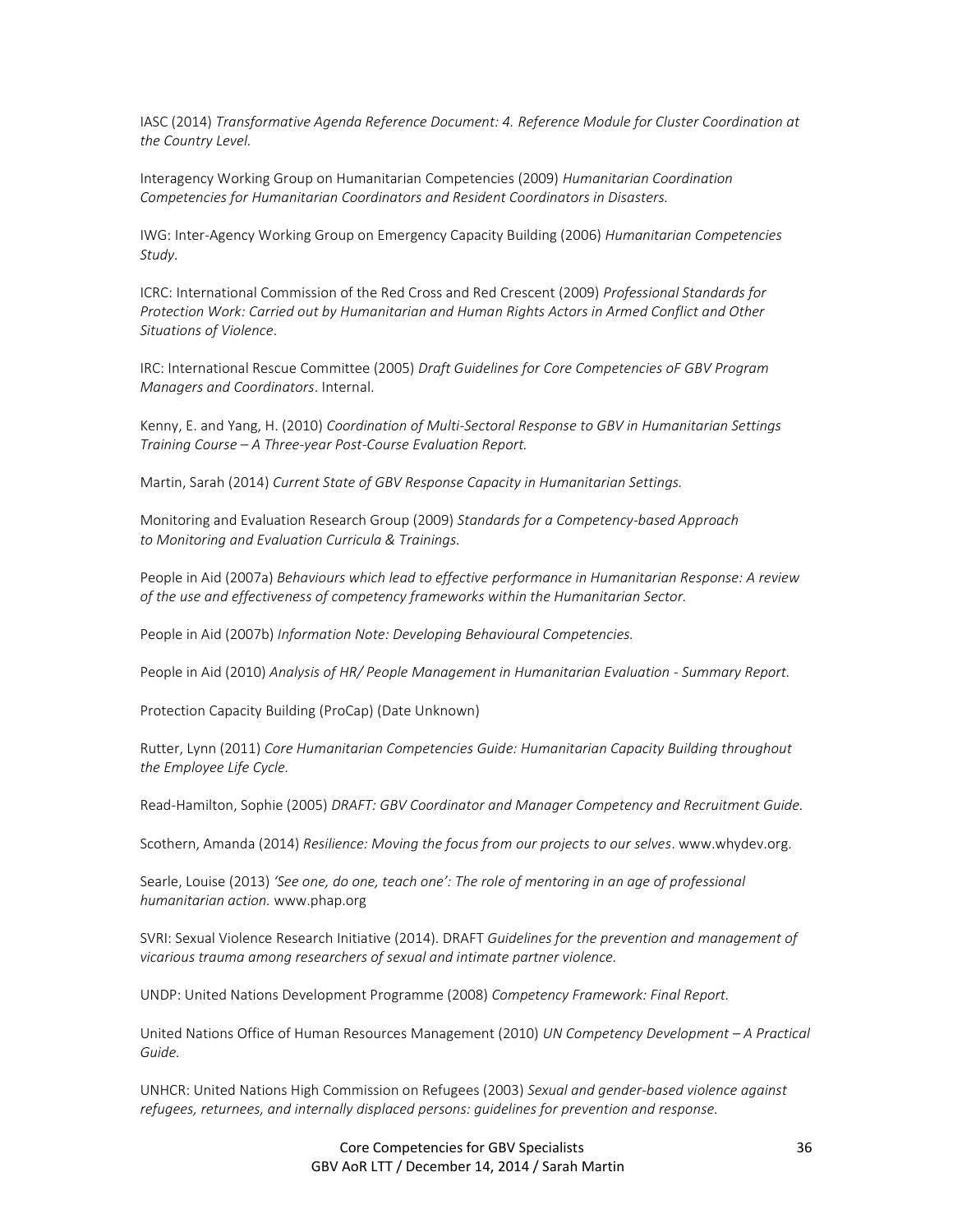UNFPA: United Nations Population Fund (2010) *Building Survivor Centered Responses Training Pack.*

UNFPA (2011) *Managing GBV Programmes in Emergencies: E-Learning Companion Guide.* 

Walker, Peter, and Catherine Russ (2010) *Professionalizing the Humanitarian Sector: A Scoping Study.*

WHO: World Health Organization (2007) *WHO ethical and safety recommendations for researching, documenting and monitoring sexual violence in emergencies*.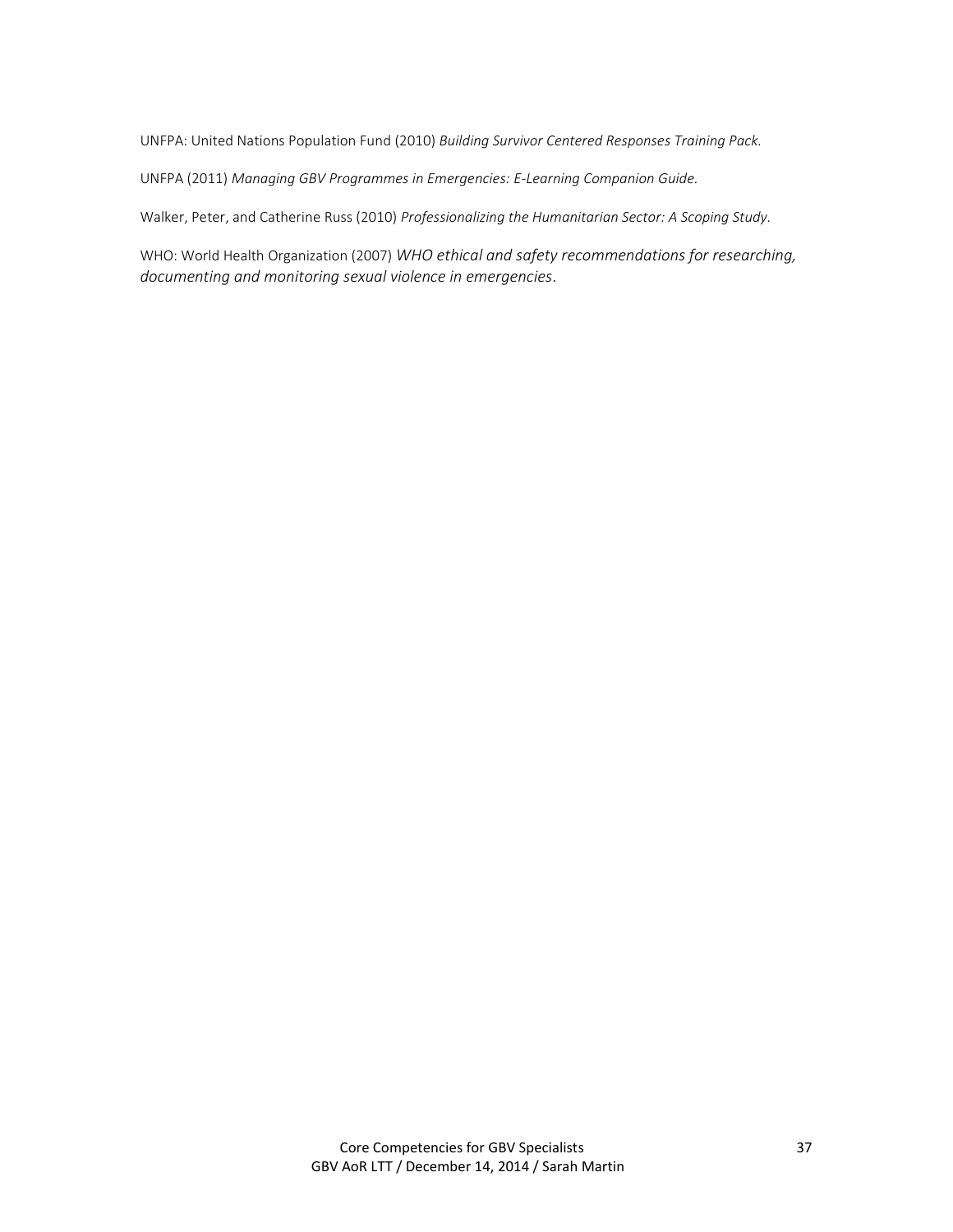# Appendix 2: Key Informants

Note: Interviews were not for attribution so individuals are not quoted.

| Alina Potts*           | <b>GBV Consultant (former IRC)</b>                |
|------------------------|---------------------------------------------------|
| Alexandra Robinson     | <b>UNFPA Myanmar</b>                              |
| Ann-Michelle Burton    | <b>Burton Consulting (Human Resources)</b>        |
| <b>Beth Gragg</b>      | <b>World Education</b>                            |
| Beth Vann*             | <b>GBV AOR Consultant</b>                         |
| Carrie Schilder        | IRC (Human Resources)                             |
| Chen Reis              | Former WHO, now University of Denver              |
| Christine Heckman*     | GBV AOR RRT, Data                                 |
| Claire Travers*        | UNFPA (intern)                                    |
| Danielle Spencer**     | CARE                                              |
| Devanna De La Puente   | GBV AOR RRT, Asia                                 |
| Dina Deligiorgis*      | <b>UN Women</b>                                   |
| Eric Dentor*           | <b>IMC</b>                                        |
| Erin Kenny*            | <b>UNFPA</b>                                      |
| Erin Patrick*          | <b>UNICEF</b>                                     |
| Frank Elbers           | HREA: Human Rights Education Associates           |
| Hanna-Tine Fischer     | Child Protection Working Group                    |
| Gina Bramucci          | <b>IRC Training Specialist</b>                    |
| Hellen Nyangoya*       | Child Protection Working Group                    |
| Jennifer Chase*        | NRC: Norwegian Refugee Council                    |
| Jennifer Kvernmo       | IOM: International Organization for Migration     |
| Jennifer Miquel        | UNFPA Middle East Regional Office                 |
| Jessica Lenz*          | Interaction                                       |
| Kate Rougvie*          | Mercy Corps                                       |
| Lauren Bienkowski*     | ARC: American Refugee Committee                   |
| Leora Ward**           | IRC: International Rescue Committee               |
| Lina Abirafeh          | GBV AOR RRT, Africa                               |
| Liz Drew               | US Government, Bureau of Population, Refugee, and |
|                        | Migration                                         |
| Lori Michau            | <b>Raising Voices</b>                             |
| Lucy Earle             | UK Government, DfID                               |
| Maha Muna              | <b>UNFPA Pacific</b>                              |
| Marcy Hersh            | Refugees International                            |
| Margriet Veenma        | <b>UNHCR</b>                                      |
| Maria Caterina Ciampi  | Consultant                                        |
| Megan Lind*            | <b>GBV AoR</b>                                    |
| Micah Williams*        | IMC: International Medical Corps                  |
| Natalie McCauley       | Child Protection Working Group                    |
| Patrick Sooma*         | World Vision International                        |
| Sabra Bhat*            | UNFPA (intern)                                    |
| Sarah Cornish          | Save the Children                                 |
| Sarah Mosely*          | <b>IMC</b>                                        |
| Sophie Read-Hamilton** | Consultant                                        |